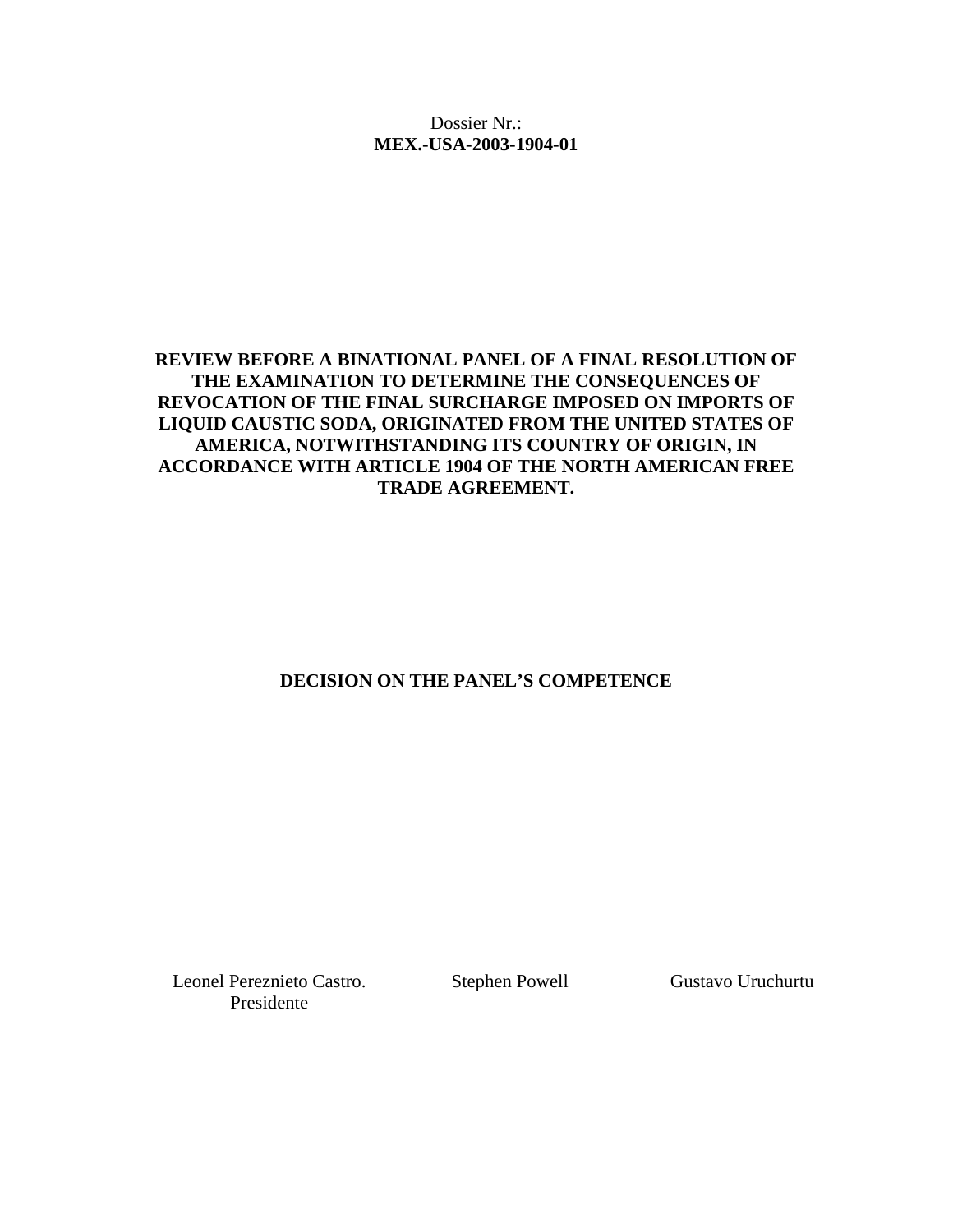<span id="page-1-0"></span>

| A.                                                           |
|--------------------------------------------------------------|
|                                                              |
|                                                              |
| IV.<br>А.<br><b>B.</b><br>$C_{\cdot}$                        |
| V. LAW APPLICABLE TO THE ISSUE OF THE PANEL'S COMPETENCE  17 |
| VI. ANALYSIS OF THE ISSUE OF THE PANEL'S COMPETENCE 17       |
|                                                              |

# **INDEX**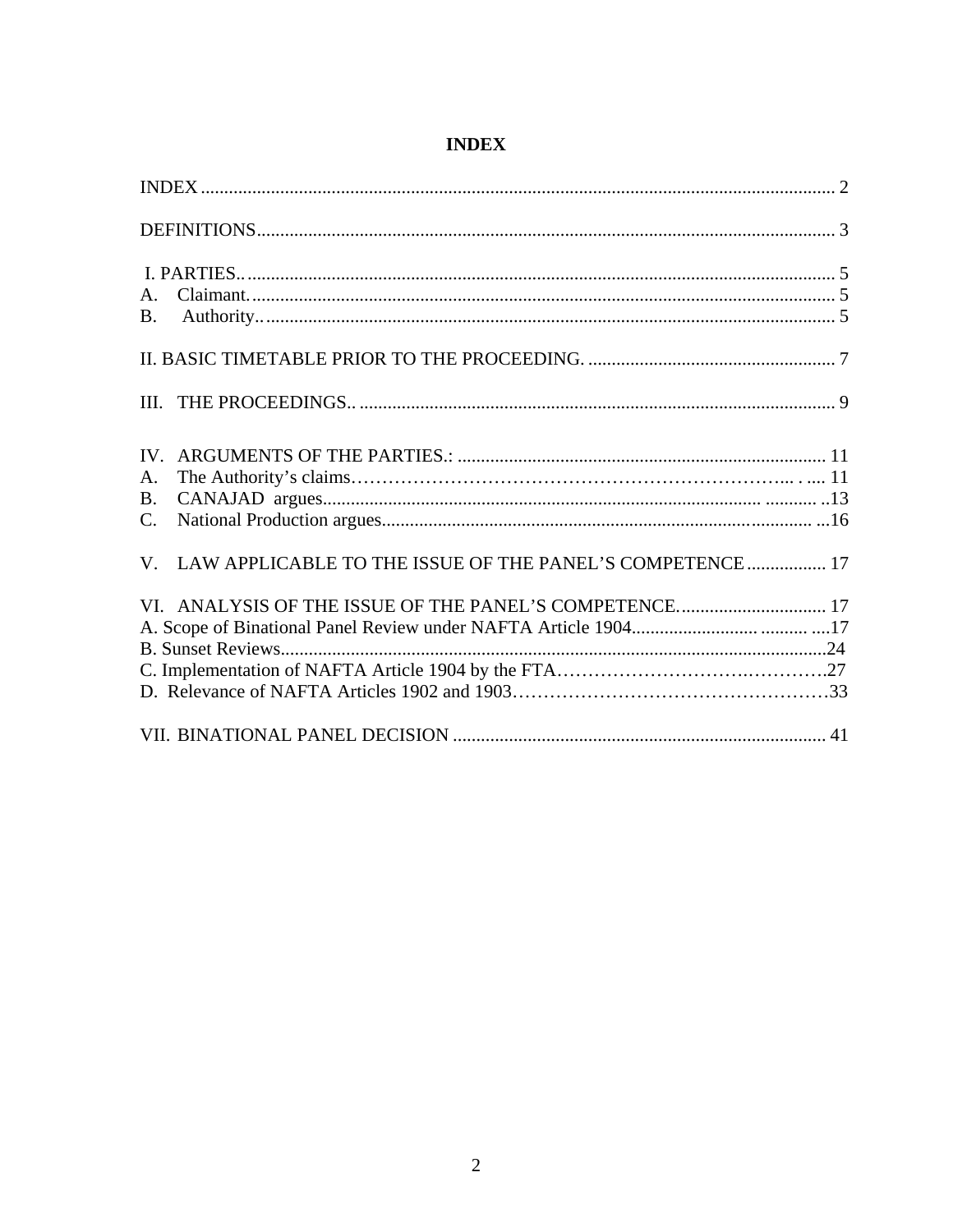# **DEFINITIONS**

<span id="page-2-0"></span>

|                | 1. NAFTA                | The North American Free Trade Agreement<br>between the Governments of Canada, United States<br>of America, and the United Mexican States, binding<br>as of 1 January 1994.                                                |
|----------------|-------------------------|---------------------------------------------------------------------------------------------------------------------------------------------------------------------------------------------------------------------------|
| 2.             | <b>Constitution</b>     | The Political Constitution of the United Mexican<br>States.                                                                                                                                                               |
| 3.             | <b>FTA</b>              | The Mexican Foreign Trade Act, published in the<br>OFG on 27 July 1993, in force as of 28 July of that<br>same year.                                                                                                      |
| 4.             | <b>Authority</b>        | The Mexican Ministry of Commerce and Industrial<br>Assistance, today the Ministry of the Economy.                                                                                                                         |
| 5.             | <b>OFG</b>              | The Official Federal Gazette.                                                                                                                                                                                             |
| 6.             | <b>Caustic Soda</b>     | Liquid Hydroxide Soda (NaOH), subject of the<br>Authority's resolution.                                                                                                                                                   |
| 7.             | <b>Resolution</b>       | The definitive resolution of the antidumping<br>investigative proceeding on Caustic Soda imports<br>classified in item 2815.12.01 of the Imports' and<br>Exports General Tax Act, published in the OFG on<br>6 June 2003. |
| 8.             | <b>USA</b>              | United States of America.                                                                                                                                                                                                 |
| 9.             | <b>Mexico</b>           | United Mexican States.                                                                                                                                                                                                    |
|                | 10. Canada              | The Dominion of Canada (Canadá).                                                                                                                                                                                          |
|                | 11. US\$                | Dollars, legal currency of the USA.                                                                                                                                                                                       |
| 12. $\sqrt{s}$ |                         | Pesos, legal currency in Mexico.                                                                                                                                                                                          |
|                | 13. CA\$                | Canadian dollars, legal currency in Canada.                                                                                                                                                                               |
|                | 14. Quota               | Surcharge or any other antidumping measure.                                                                                                                                                                               |
|                | 15. Sunset Review(s)    | <b>Sunset Reviews.</b>                                                                                                                                                                                                    |
|                | 16. National Production | "Cloro de Tehuantepec", S.A. de C.V., and<br>"Industria Química del Istmo", S.A. de C.V.,                                                                                                                                 |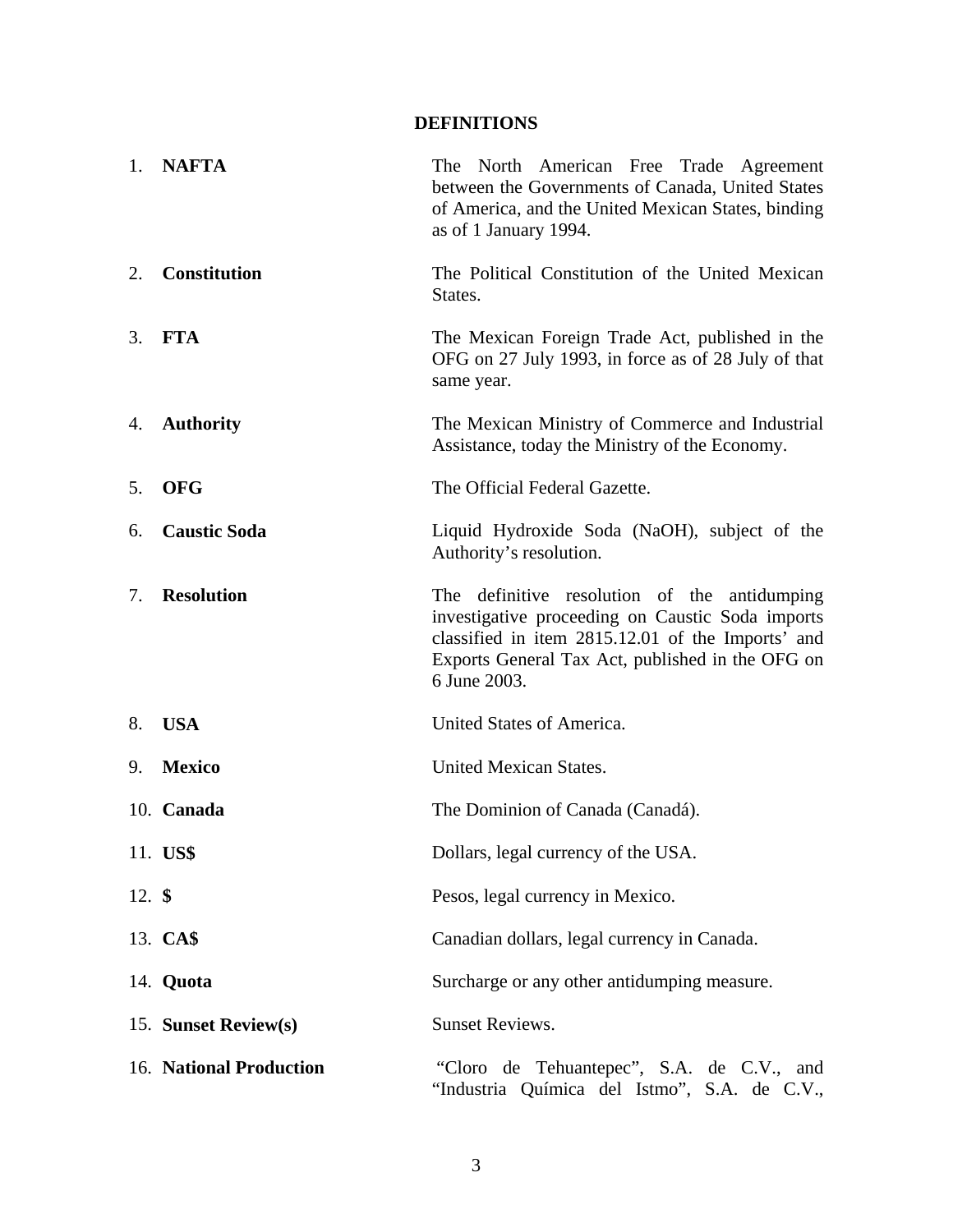jointly.

- 17. **CANAJAD** National Chamber of Fats, Oils, Soaps and Detergents.
- 18. **CANAINTEX** National Chamber of the Textile Industry.
- 19. **CANAICEP** National Chamber of the Celulose and Paper Industries.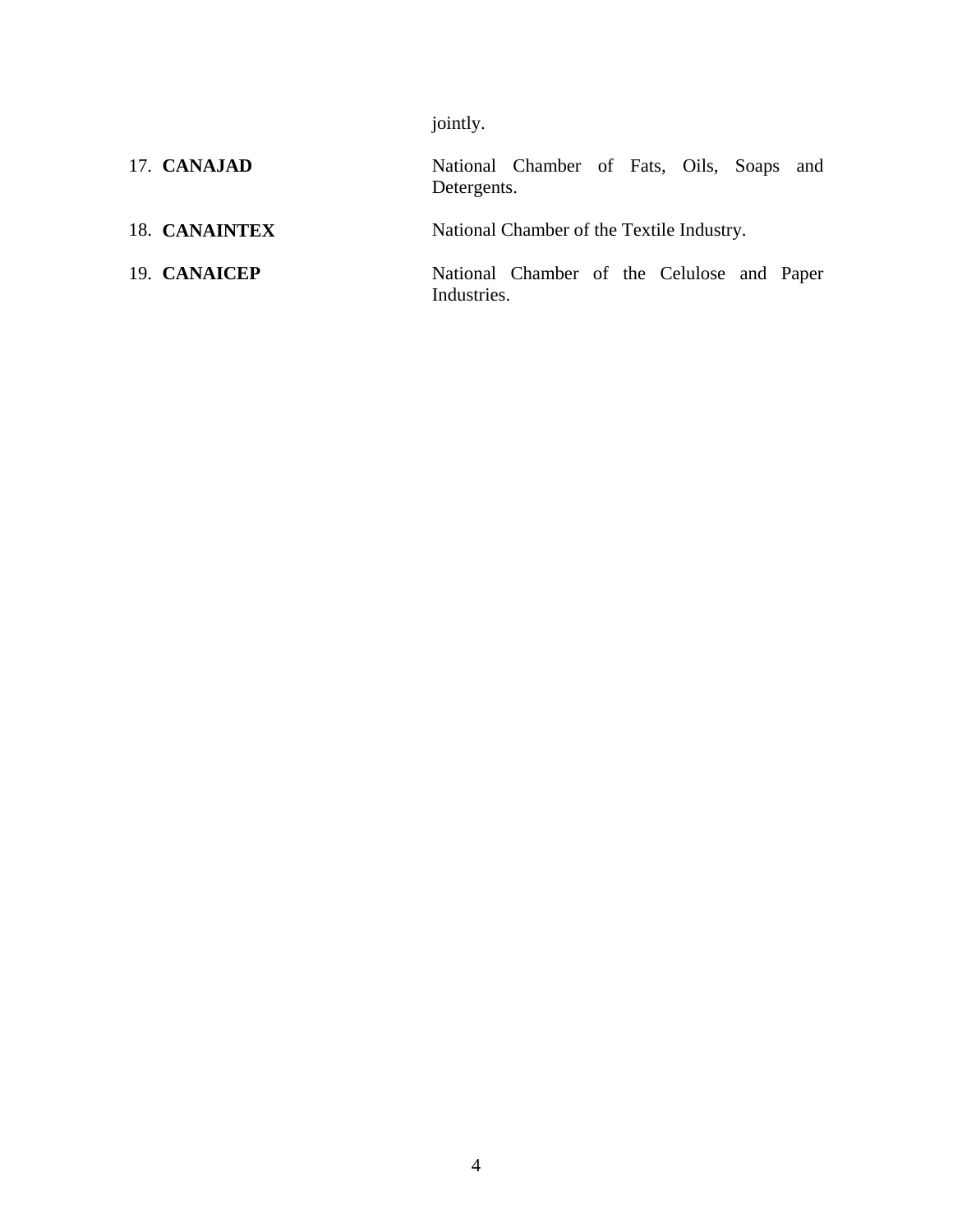#### <span id="page-4-0"></span>**I. PARTIES.**

#### **A. Claimant.**

Claimant is CANAJAD, which was represented in this proceeding by the following persons:

> Lic. Luis Felipe Aguilar Rico, Lic. Adolfo Francisco G Gamboa y Alvarado, Lic. Alejandro Loera Aguilar, y Lic. Fiamma Rizzo Fuentes. Address: Omega Building 345 Campos Elíseos, 8<sup>th</sup> Floor, Suite 802 Mexico City 11560 Tel. 5281-6454 Fax. 5281-6455

#### **B. Authority.**

The Authority is the Ministry of the Economy of the Mexican Government and its International Commercial Practices Unit, which was represented in this proceeding by:

> Lic. María Jimena Valverde Valdés Lic. Alejandro Nemo Gómez Strozzi Lic. José Manuel Vargas Menchaca Lic. Juan Manuel Saldaña Pérez Lic. Natividad Martínez Aguilar Address: 1940 Insurgentes Sur  $11<sup>th</sup>$  floor Mexico City 01030 Tels. 5229-6158 exts. 3109 & 3110. Fax. 5229-6502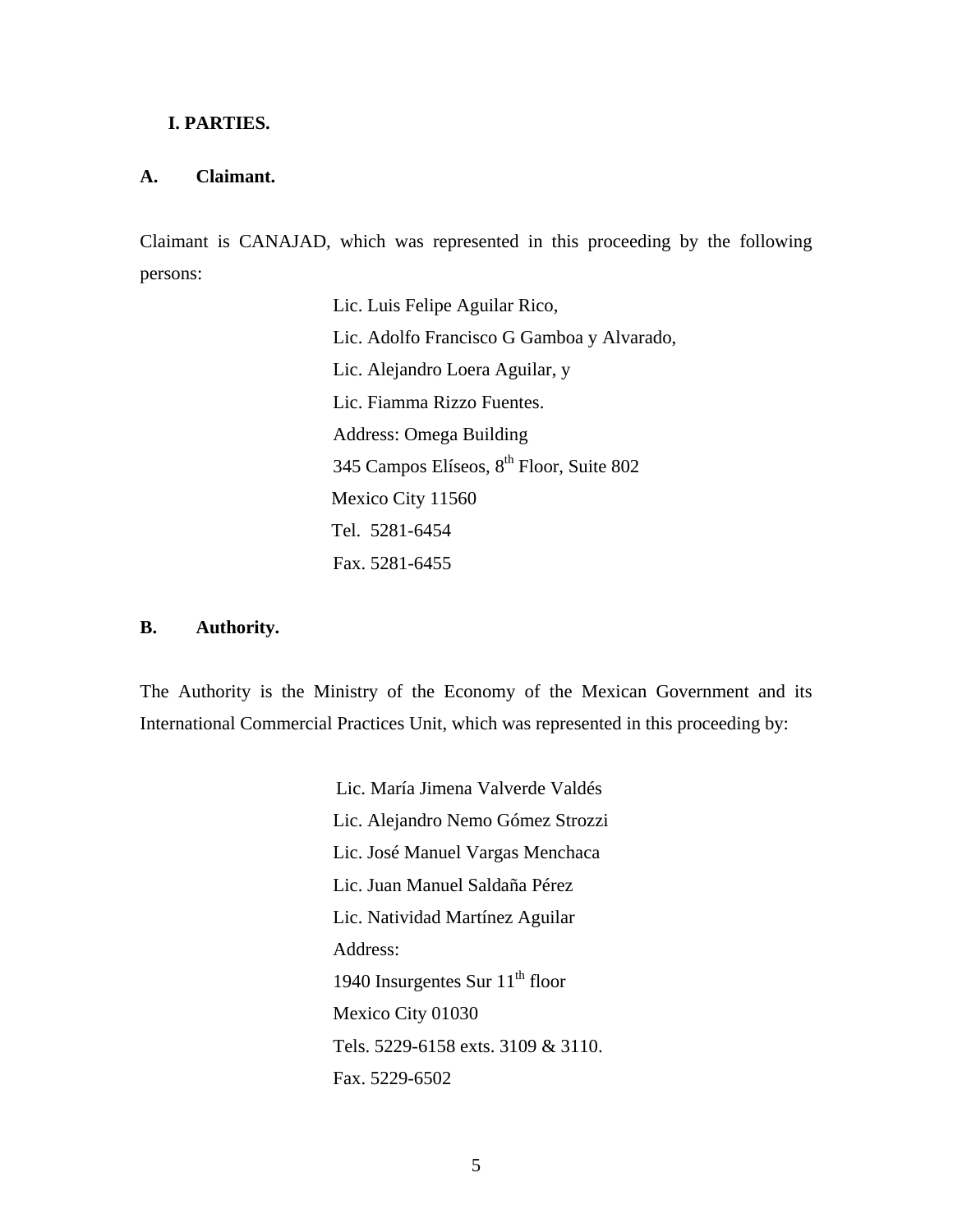This proceeding was also attended by Cloro de Tehuantepec, S.A. de C.V., and Industria Química del Istmo, S.A. de C.V., (National Production), which was represented in this proceeding by:

> Lic. Eduardo David García Lic. Javier Villanueva Iglesias Domicilio: 31 Río Duero Mexico City 06500 Tel. 5242-0740 Fax. 5242-0705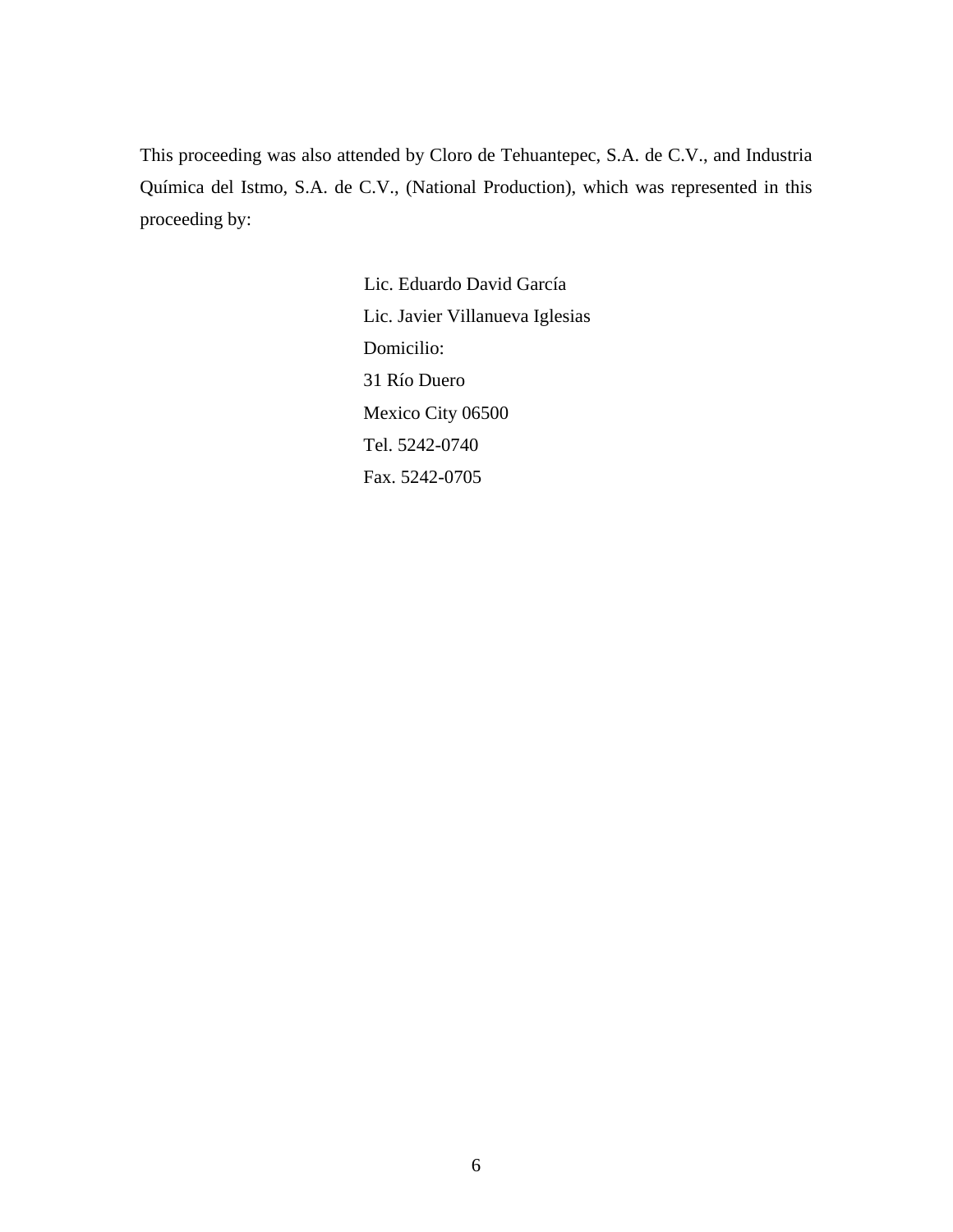## <span id="page-6-0"></span>**II. BASIC TIMETABLE PRIOR TO THE PROCEEDING.**

- 1. On 12 July 1995 the Authority published in OFG the Resolution, in which it determined that all imports of Caustic Soda originating from the USA whose prices were below the normal reference value of US\$147.43 per metric ton would be subject to the Quota.
- 2. On 29 February 2000 a notice was published in the OFG that the Antidumping Duties would be eliminated unless national producers with a legitimate interest requested, based on the law and facts, determination of the consequences of elimination of the Antidumping Duties.
- 3. On 26 May 2000 National Production requested initiation of an examination to determine the consequences of elimination of the Quota on Caustic Soda.
- 4. On 26 June 2000 the Authority found National Production's request insufficient to justify initiation of an investigation.
- 5. On 24 July 2000 National Production supplied the information identified by the Authority.
- 6. On 1 August 2000 the Authority published notice in the OFG identifying requests made to examine whether elimination of the Antidumping Duties would give rise to the continuation of dumping and injury, including the Caustic Soda request.
- 7. On 19 December 2000 Resolution RS.DOF.EC.10-00-INI was published in the OFG, initiating the present Sunset Review, in which importers, exporters, and other interested parties were invited to submit any information they considered to be in their best interest, extending such invitation to the Government of the USA and importing enterprises.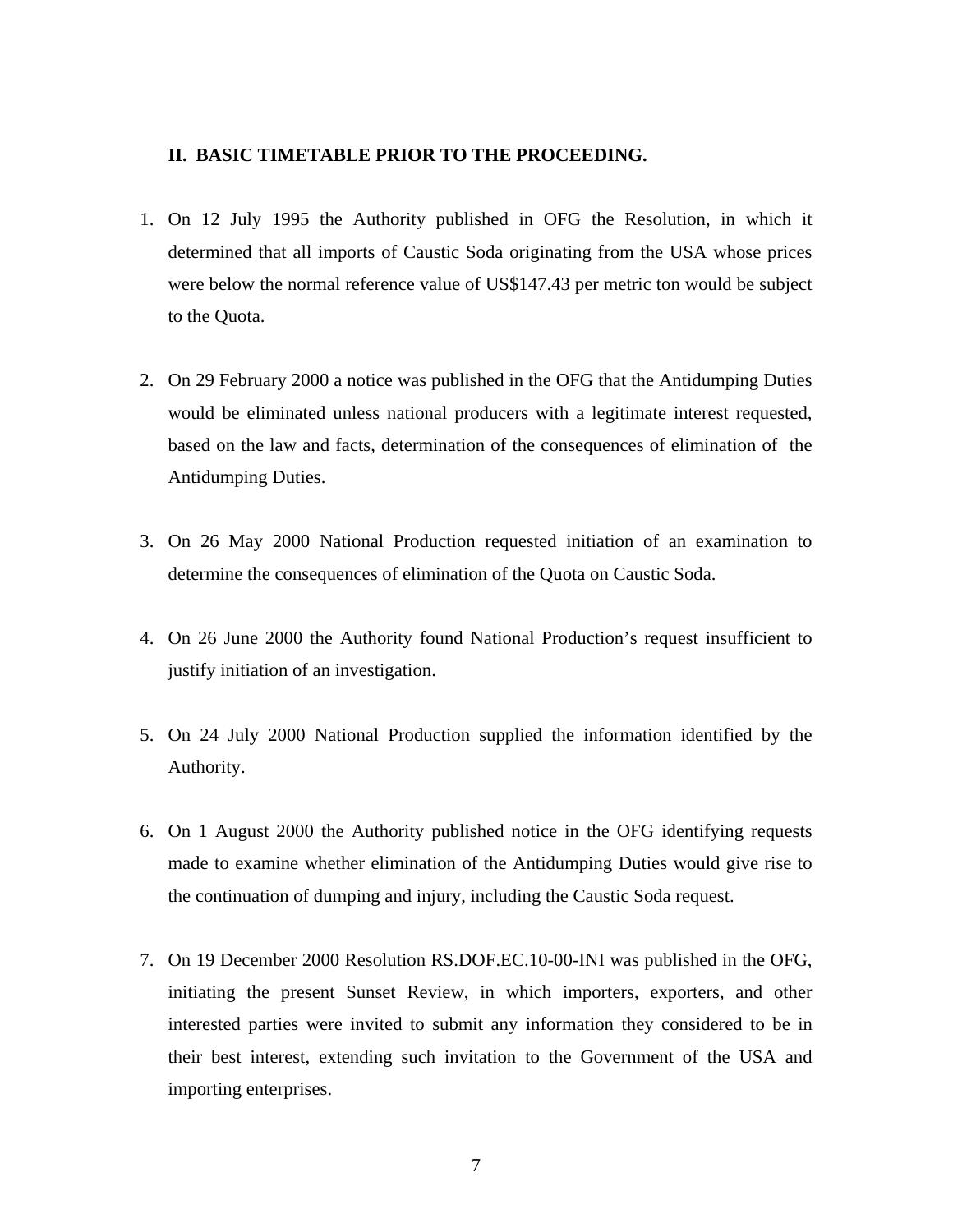- 8. On 14 February 2001 an extension was granted to CANAJAD & CANAINTEX, among others, for the submission of arguments and supporting evidence.
- 9. On 7 March 2001 CANAICEP tendered to the International Commercial Practices Unit a written answer to the resolution initiating the investigation, submitting both arguments and supporting evidence to prove irregularities and violations of several ordinances committed by National Production, as well as by the Authority through its initiation of the Sunset Review and requesting elimination of the Quota.
- 10. On 8 March 2001 CANAJAD tendered to that same Unit a submission similar to that of CANAICEP. CANAINTEX also submitted transportation costs relevant to the maintenance of independent markets in Mexico and the consequences thereof on the direct supply of other independent producers.
- 11. On 30 April 2001 the Authority requested of several importers certain information and supporting evidence regarding imports into Mexico of several import operations, which was answered on several dates within the period of May to November of that year.
- 12. On 11 July 2001 CANAJAD submitted to the Authority a document answering the Authority's request and requesting both the suspension of the Sunset Review and the elimination of the Antidumping Duties which had already expired in July of 2000.
- 13. During August 2001 National Production, CANAHAD, and CANAINTEX each submitted additional supporting materials.
- 14. On 19 March and 1 April 2002 National Production submitted supporting evidence that it considered pertinent to the Authority's February 2002 request.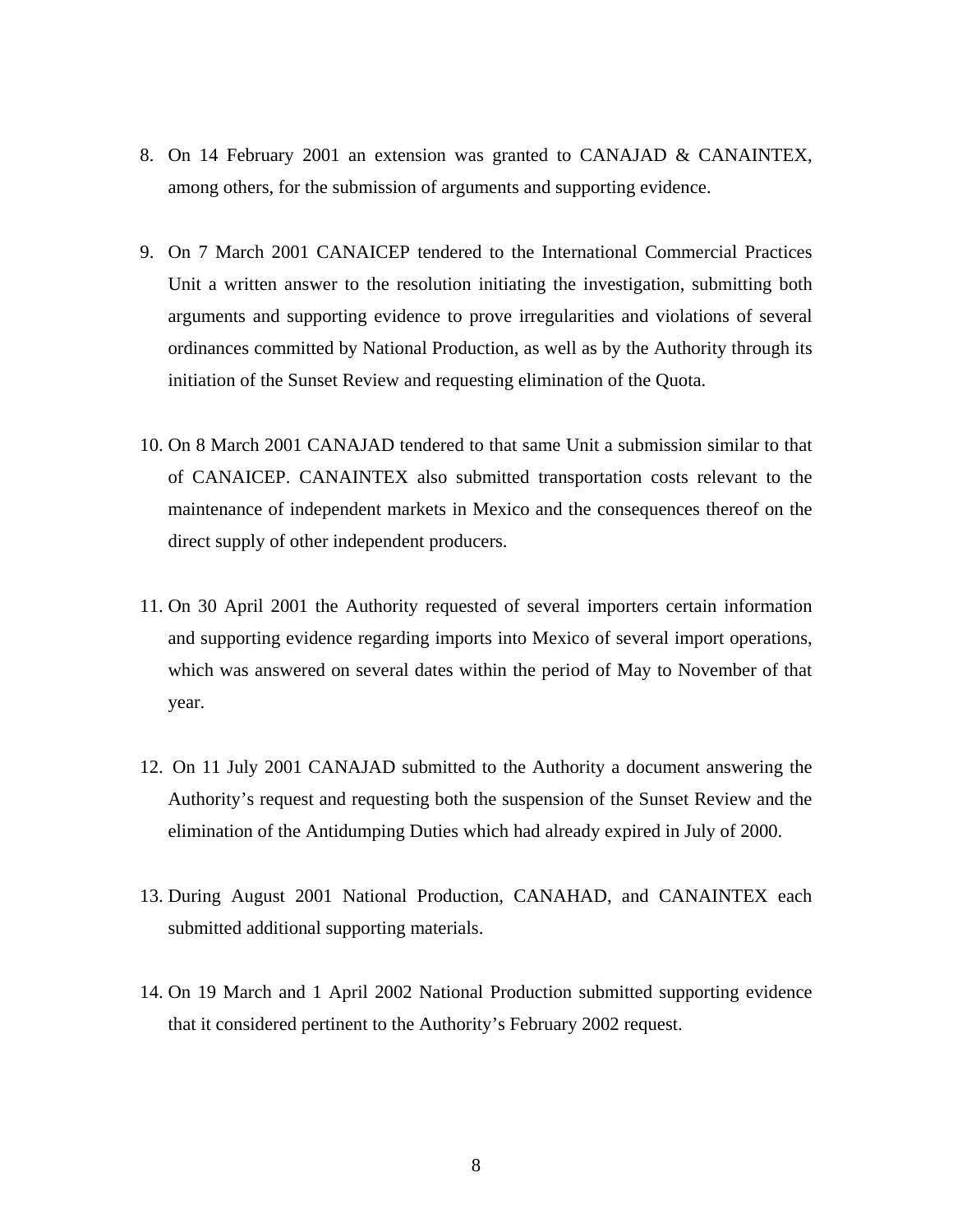- <span id="page-8-0"></span>15. On 12 April 2002 CANAJAD submitted its responses to the information filed by other parties to the proceeding.
- 16. On 3 April 2003 the Authority presented to the Foreign Trade Commission its final proposal to extending the duration of the Quota for another five years, which was contested by the Federal Antitrust Commission (*Comisión Federal de Competencia*) on the grounds that it was not in accordance with the methodology used to determine the normal value of Caustic Soda.
- 17. On 14 April 2003 CANAJAD requested that the Authority publish the results of its Sunset Review.
- 18. On 14 May 2003 CANAJAD started *Amparo* Proceedings before the Sixth Judge of District "B" in Administrative Matters in Mexico City, which was granted on 21 July 2003, ordering the Authority to publish the Sunset Review results as requested.
- 19. On 6 June 2003 the Authority published in the OFG the Resolution, maintaining the Quota for another 5 years.
- 20. On 16 June 2003 CANAJAD requested a technical information meeting with the Authority.

# **III. THE PROCEEDINGS.**

- 1. On 2 July 2003 CANAJAD filed with the Mexican Section of the NAFTA Secretariat a request for review of the Resolution by a NAFTA Panel.
- 2. During August 2003 CANAICEP and CANAINTEX submitted their notices of appearance in support of CANAJAD's claims.
- 3. On 30 October 2003 CANAJAD tendered its Claimant's memorandum.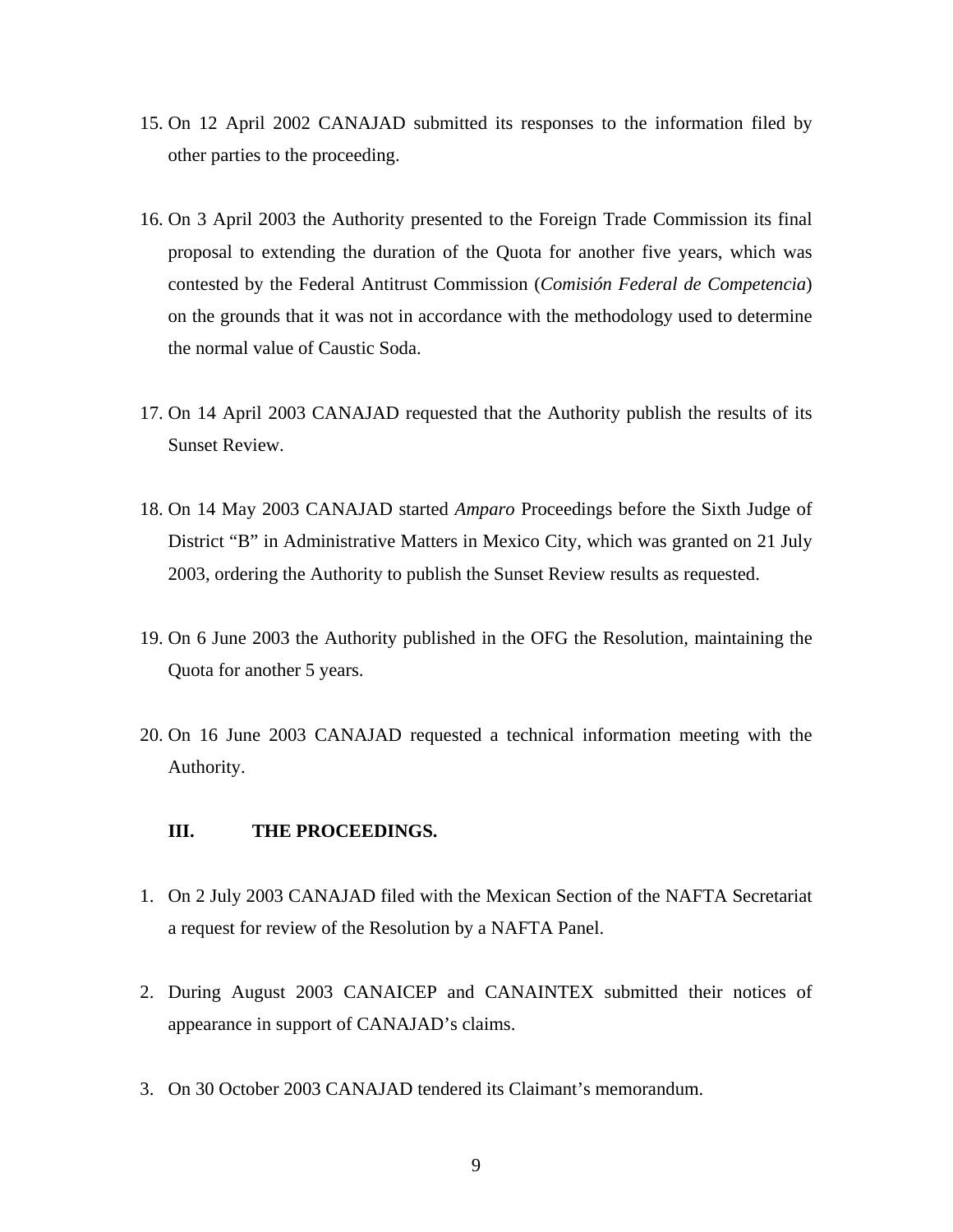- 4. On 7 January 2004 the Authority tendered its Defendant's memorandum.
- 5. On 8 January 2004 the Authority filed a motion to dismiss CANAJAD's request for Panel review on the grounds that Sunset Reviews by the Authority are not subject to NAFTA binational panel review.
- 6. On 22 January 2004 CANAJAD submitted its answer to the Memoranda of the Authority and National Production.
- 7. On 22 September 2005 this Panel held a public hearing relating to the competence of the panel to resolve this matter.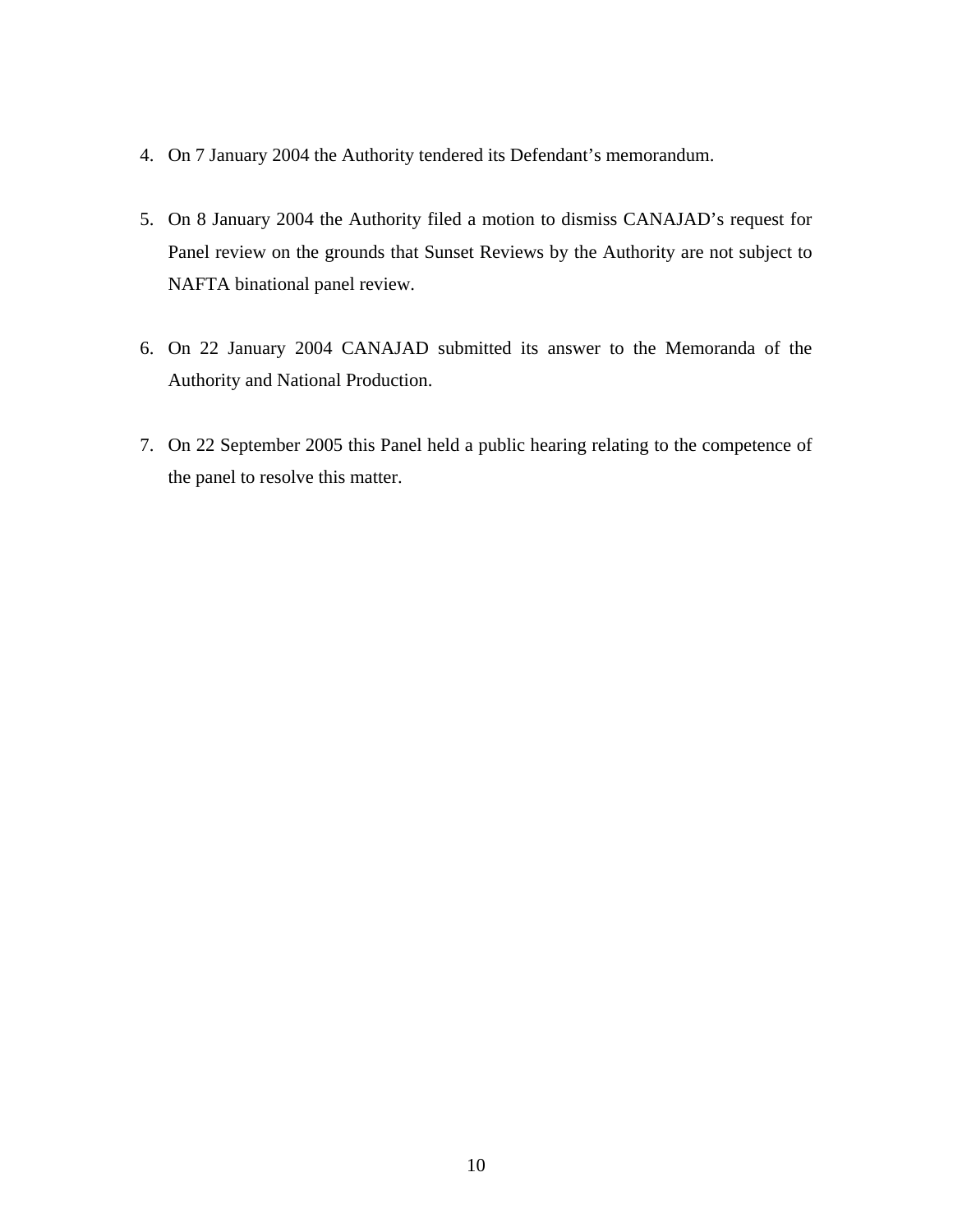# <span id="page-10-0"></span> **IV. ARGUMENTS OF THE PARTIES.**

 This decision addresses the jurisdiction, or competence, of the Panel.. Because this a preliminary, or incidental, decision, only the requests of the parties regarding the Panel's competence will be addressed. Substantive claims are not addressed in this decision..

### **A. The Authority's claims:**

- 1. That the Resolution published in the OFG on 6 June 2003, in which the Authority decided to continue the Quota as published in the OFG on 12 July 1995, does not constitute a final determination within the meaning of Articles 1904.3, 1904.11, and Annex 1911 of the NAFTA, and, therefore, is not subject to review by a NAFTA Binational Panel;
- 2. That under article 1911 NAFTA, where the final determinations issued by each of the contracting states that may be reviewed by a NAFTA Binational Panel are listed, those listed for Mexico are:
	- (i) a final resolution related to investigations of antidumping or countervailing duties issued by the Ministry of Commerce and Industrial Support, today known as the Ministry of the Economy;
	- (ii) a final resolution regarding the administrative annual review of the final resolution related to antidumping or countervailing duties issued by the above mentioned Ministries; and
	- (iii) a final resolution issued by the above mentioned Ministries regarding whether a certain good not foreseen in the Resolution in dispute should be classified within that existing resolution on antidumping or countervailing duties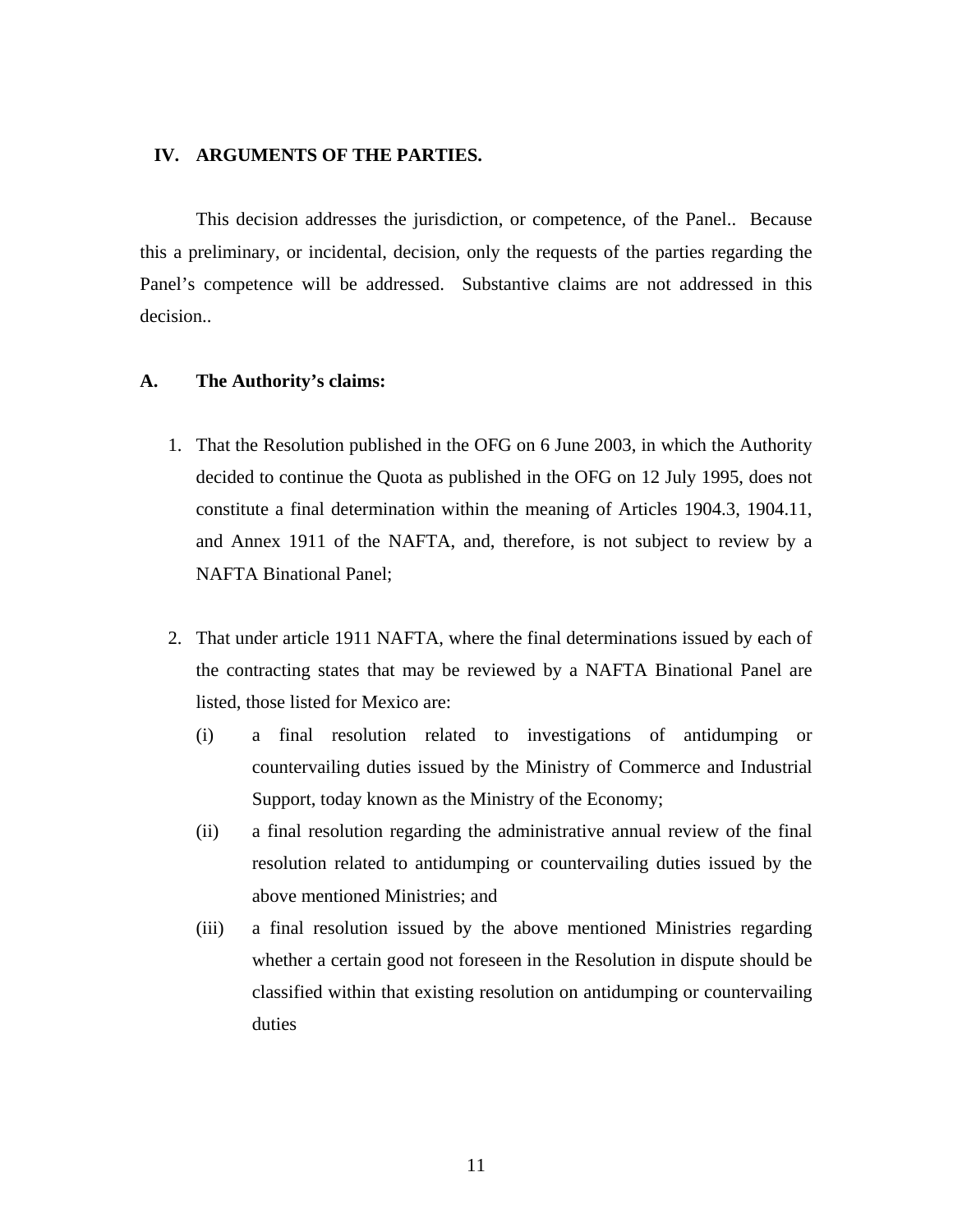In the first case, subparagraph (i), reference is made to the resolutions foreseen in Article 13 of Article 131 of the Constitution's Foreign Trade Matters Regulatory Act (*Ley Reglamentaria del Artículo 131 de la Constitución Política de los Estados Unidos Mexicanos en Materia de Comercio Exterior*), which was superseded by the FTA. In other words, it refers to final determinations that result from an antidumping or countervailing duty investigation under Article 59 of the FTA, which provides as follows:

> "*Article 59. Within 260 days of the day following publication in the Official Federal Gazette of a resolution that initiates an investigation, the Ministry shall issue the final resolution. Through this resolution the Ministry must: I. Impose a final quota; II. Revoke the provisional quota; or III. Declare an investigation concluded without the imposition of a quota…*"

In the second case, subparagraph (ii), reference is made to the annual revisions to such quotas, under Article 1911 of the NAFTA, which establishes the following and was implemented by article 68 of the FTA :

> *"Annex 1904.15 Reforms to internal legal decisions: […] Mexico's List: […] (o) (o) the right to an annual individual review on request by the interested parties through which they can obtain their own dumping margin or countervailing duty rate, or can change the margin or rate they received in the investigation or a previous review, reserving to the competent investigating authority the ability to initiate a review, at any time, on its own motion and requiring that the competent investigating authority issue a notice of initiation within a reasonable period of time after the request"*

The third situation (iii) refers to final determinations that are issued on the basis of coverage of a product, sometimes called "scope procedures, regulated by Article 60 of the FTA, which provided as follows at the time this review was begun: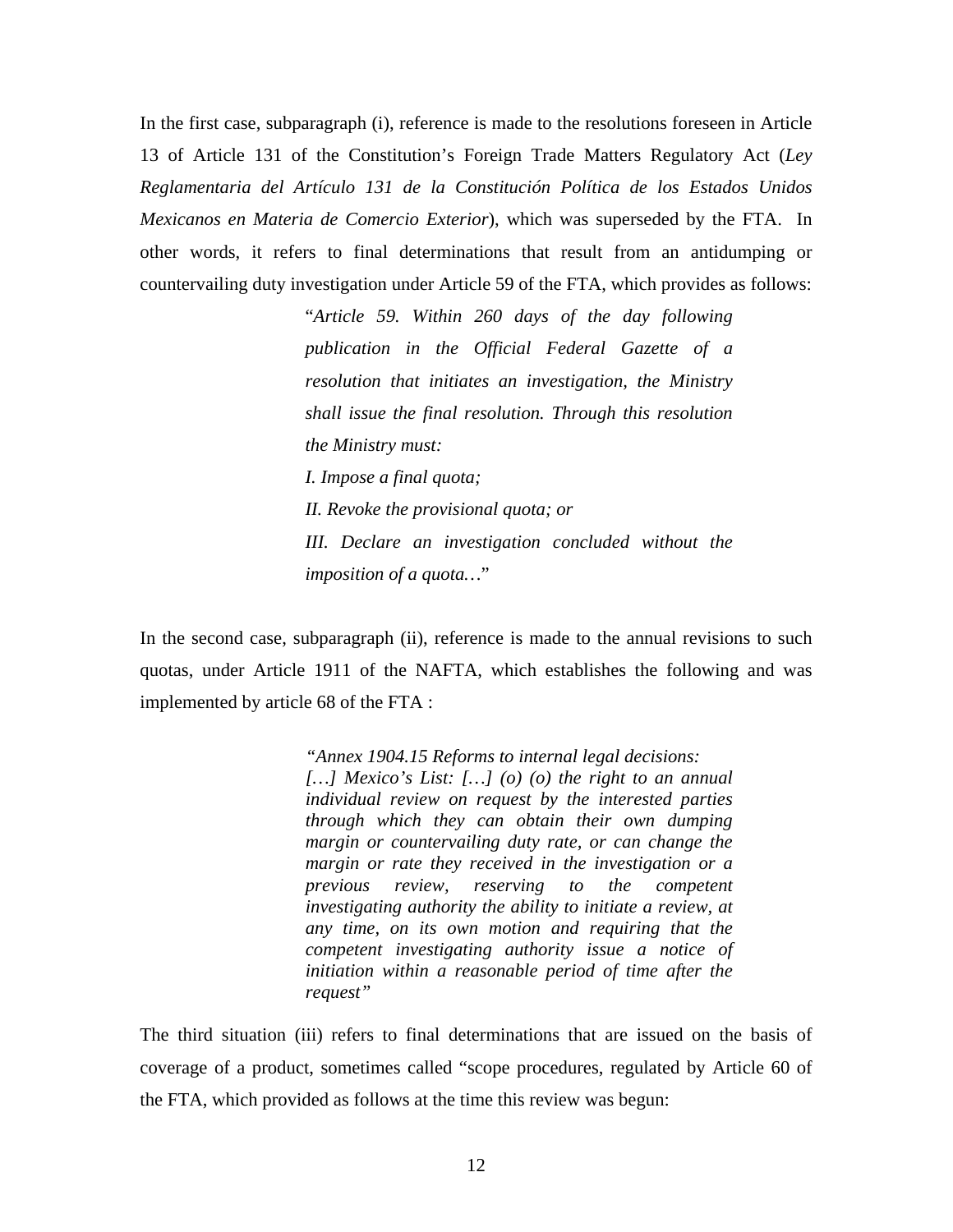*"A definitive resolution dictated by the Ministry of Commerce and Industrial Support related to the pertinence of a particular kind of merchandise to a class or kind of merchandise as described in an existing resolution on antidumping or countervailing duties."* 

- 3. In accordance with the above and with the general legal principle of *pacta sunt servanda*, the possibility in NAFTA to submit to a binational panel different kinds of resolutions as contended by the Claimant is nowhere to be found;
- *4.* That in conformity with decisions issued by Mexico's Federal Courts, the request for review before a [NAFTA] Binational Panel may not be granted where the treaty does not provide authority for the request, and it is inappropriate to engage in expansive, self-interested, construction to find such authority, particularly with respect to an International Treaty, when the terms of the treaty do not contemplate this jurisdiction.*.*
- 5. That in light of the precision of the language of Annex 1911 of the NAFTA and with a straight-forward, objective, grammatical, word-by-word examination of its contents, there is no other proper interpretation of the treaty's provisions.

# **B. CANAJAD argues:**

1. That in conformity with the established meaning of Article 1902.1 NAFTA, which refers generally to antidumping and countervailing duties, the interpretation should not be limited to a personal and biased interpretation of that specific article for its understanding, but instead it must be construed as part of an entire legal system, because article 1904.3, which is quoted below, requires that the Panel apply the general principles of law that would be applied by a Mexican Tribunal in reviewing the Resolution by the Authority regarding Liquid Caustic Soda.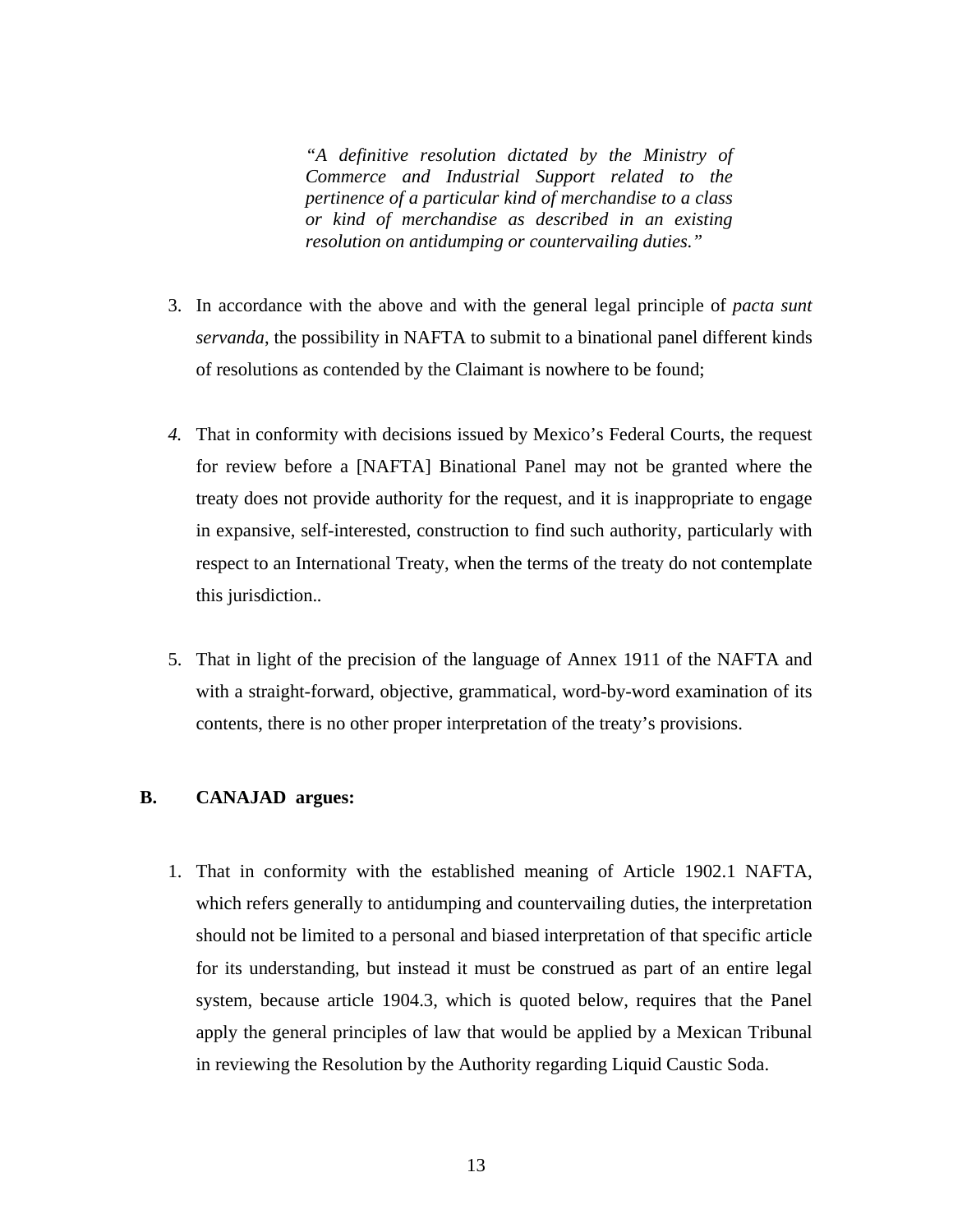*Article 1904.3* 

*"The panel shall apply the standard of review set out in Annex 1911 and the general legal principles that a court of the importing Party otherwise would apply to a review of a determination of the competent investigating authority"*

2. Taking into account that the Authority alleges Articles 1904.3 and 1904.11 of the NAFTA as grounds for dismissal, by virtue of Article 1904.11 these allegations are improper since CANAJAD never resorted to the Mexican mechanisms or procedures of judicial review and opted exclusively for the dispute settlement mechanisms provided for by NAFTA. The referred Article provides that:

*Article 1904.11* 

*"A final determination shall not be reviewed under any judicial review procedures of the importing Party if an involved Party requests a panel with respect to that determination within the time limits set out in this Article. No Party may provide in its domestic legislation for an appeal from a panel decision to its domestic courts."* 

3. That the Authority wrongfully maintains that resolutions resulting from its review of the validity of antidumping duties (Sunset Reviews) are not included within the definition of "Final Determination" in Annex 1911 of the NAFTA, because when the Agreement was signed by the three Parties, there was no discussion—much less during negotiation of the General Agreement on Tariffs and Trade (GATT) of the obligation to include in national laws a time limit of five years for antidumping duties , unless an extension request was made on behalf of national producers, in which case an investigation would be initiated to determine the consequences of such duties. It was not until the conclusion of the GATT-WTO Uruguay Round in April 1994 that it was agreed to conduct Sunset Reviews. That is why reference to Sunset Reviews is nowhere to be found in NAFTA. For this reason, it is improper to conclude from this omission that Sunset Reviews were deliberately excluded by the Agreement's negotiators.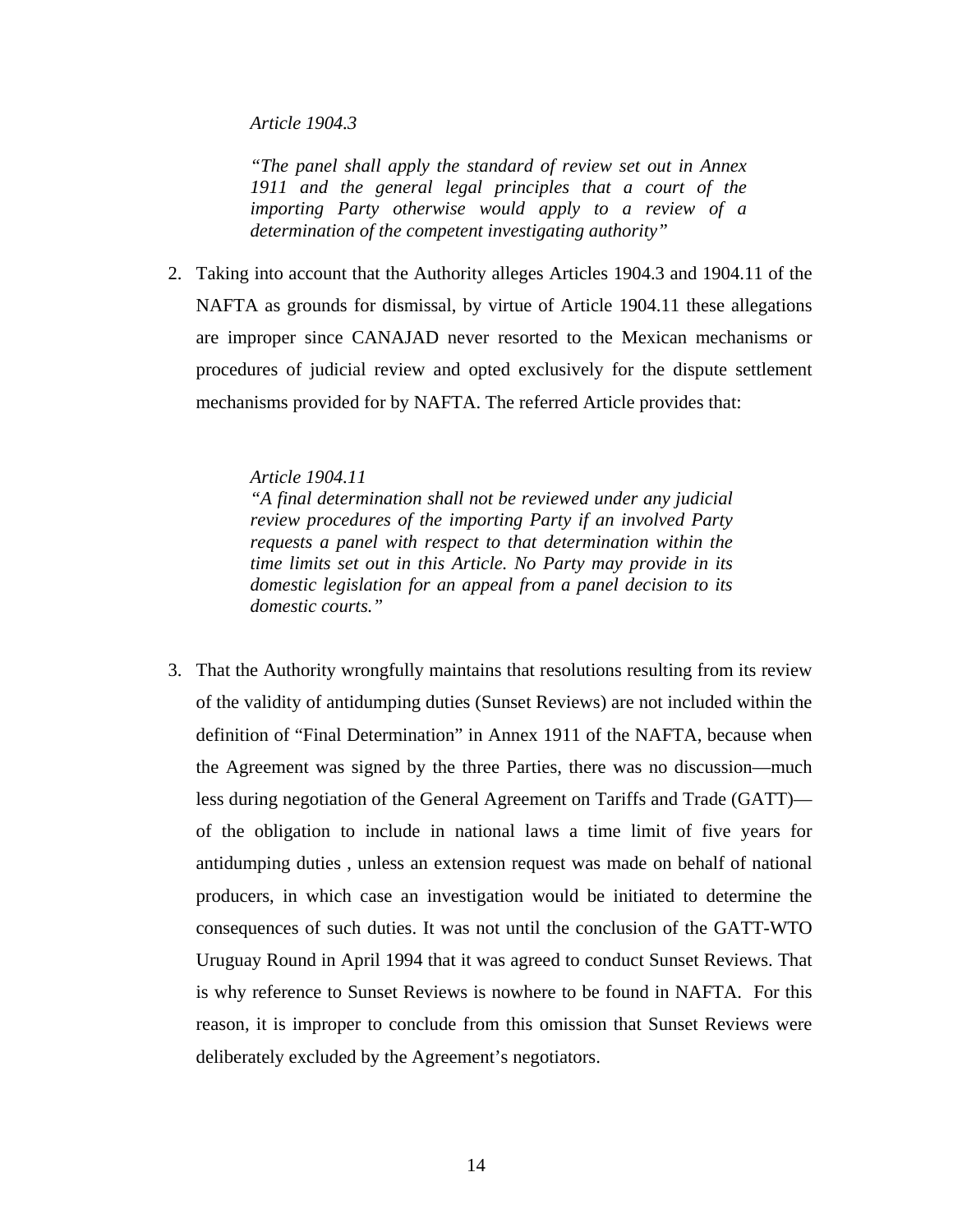- 4. That the Resolution issued by the Ministry of the Economy related to the Sunset Review of Liquid Caustic Soda is a "Final Determination" within the meaning of Annex 1911 of the NAFTA, because there is an identity of elements between Sunset Reviews and the original antidumping investigations., because they are determined by the same authority, the object and effect of such determinations is exactly the same, and there is an identity of parties between the two kinds of procedures.
- 5. That the Authority has misunderstood the principles governing interpretation of the law, because, according to Villoro Toranzo, to interpret is not to integrate, since interpretation requires the existence of a legal precept that could somehow cover the unforeseen circumstances. Recognizing that there may be a case in which circumstances not foreseen by the legislature, and that are not encompassed within a particular interpretation of the law, exist and the judge must resolve such a case even in the absence of a particular rule of applicable law, by virtue of the principle of the law's rational completeness. If there is a gap in the law, the judge must fill it, and the law itself provides the criteria that are to be used in order to accomplish this task. Most codes provide that in these kinds of situations, one must turn to the General Principles of Law, Natural Law, or equity. But the Judge's activity in this case is not interpretative but constructive. Regarding the "*interpretación exegética"*, the same author indicates that such an interpretative method must be used,: first looking to the letter of the law, based on the laws of grammar and language; second, if the above is not sufficient, the intention of the legislature at the time of the creation of the law is sought; third, the commentaries and notes of those involved in the writing of such law constitute a valuable guide for the interpreter, because they allow the reconstruction of the spirit of the law and the application of analogous laws; fourth, if none of the above apply, the general principles of law shall apply. Therefore, turning to Article 1904.3 of NAFTA, the possibility of reasoning by analogy is available where there is nothing expressly provided in the treaty's terms.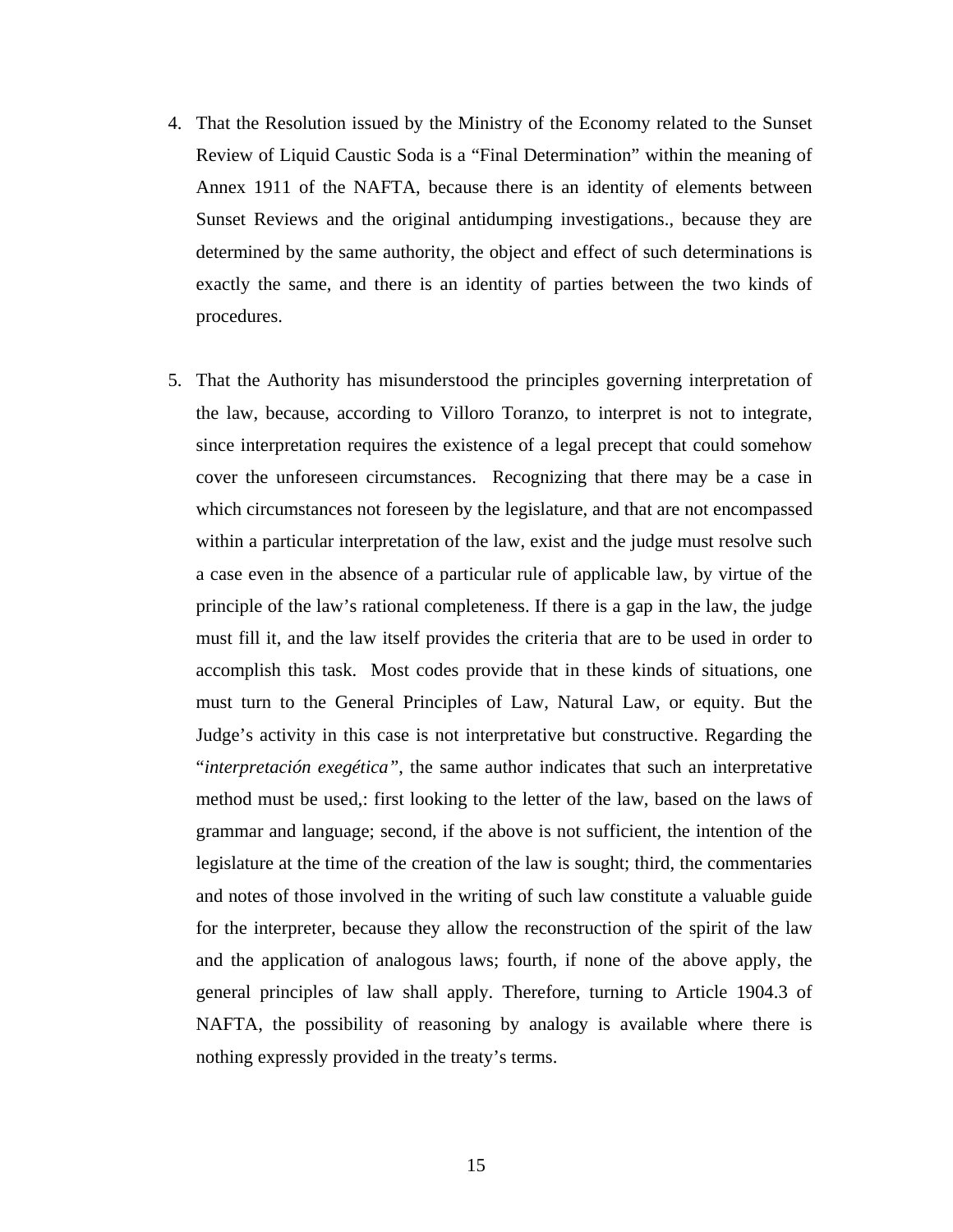# **C. National Production argues:**

- 1. That due to the fact that nowhere in the legal rules applicable to the review of final determinations on antidumping or countervailing duties before a Binational Panel is the possibility contemplated that Sunset Reviews may be subject to review under Article 1904 of the NAFTA, this claim should be rejected.
- 2. That, in regard to Final Determinations, Annex 1911 of the NAFTA defines these determinations, and therefore it must be understood that a binational panel may only review those determinations enumerated in that Article, because that list is limited and does not include definitive resolutions that are derived from other procedures, such as Sunset Reviews of antidumping or countervailing duties. In this regard, this Article establishes:

*"Annex 1911. Country Specific Definitions…:*

*(i) a final resolution regarding antidumping or countervailing duties investigations by the Secretaría de Comercio y Fomento Industrial ("Secretariat of Trade and Industrial Development"), pursuant to Article 13 of the Ley Reglamentaria del Artículo 131 de la Constitución Política de los Estados Unidos Mexicanos en Materia de Comercio Exterior ("Foreign Trade Act Implementing Article 131 of the Constitution of the United Mexican States"), as amended, (ii) a final resolution regarding an annual administrative review of antidumping or countervailing duties by the Secretariat of Trade and Industrial Development ("Secretaría de Comercio y Fomento Industrial"), as described in paragraph (o) of its Schedule to Annex 1904.15, and (iii) a final resolution by the Secretariat of Trade and Industrial Development ("Secretaría de Comercio y Fomento Industrial"), as to whether a particular type of merchandise is within the class or kind of merchandise described in an existing antidumping or countervailing duty resolution... "*

3. That in accordance with Rule 34 (d) of the Rules of Procedure established in NAFTA Chapter XIX and the FTA, the request for review before a binational panel must fulfil the requirements established in article 97 and 98 FTA.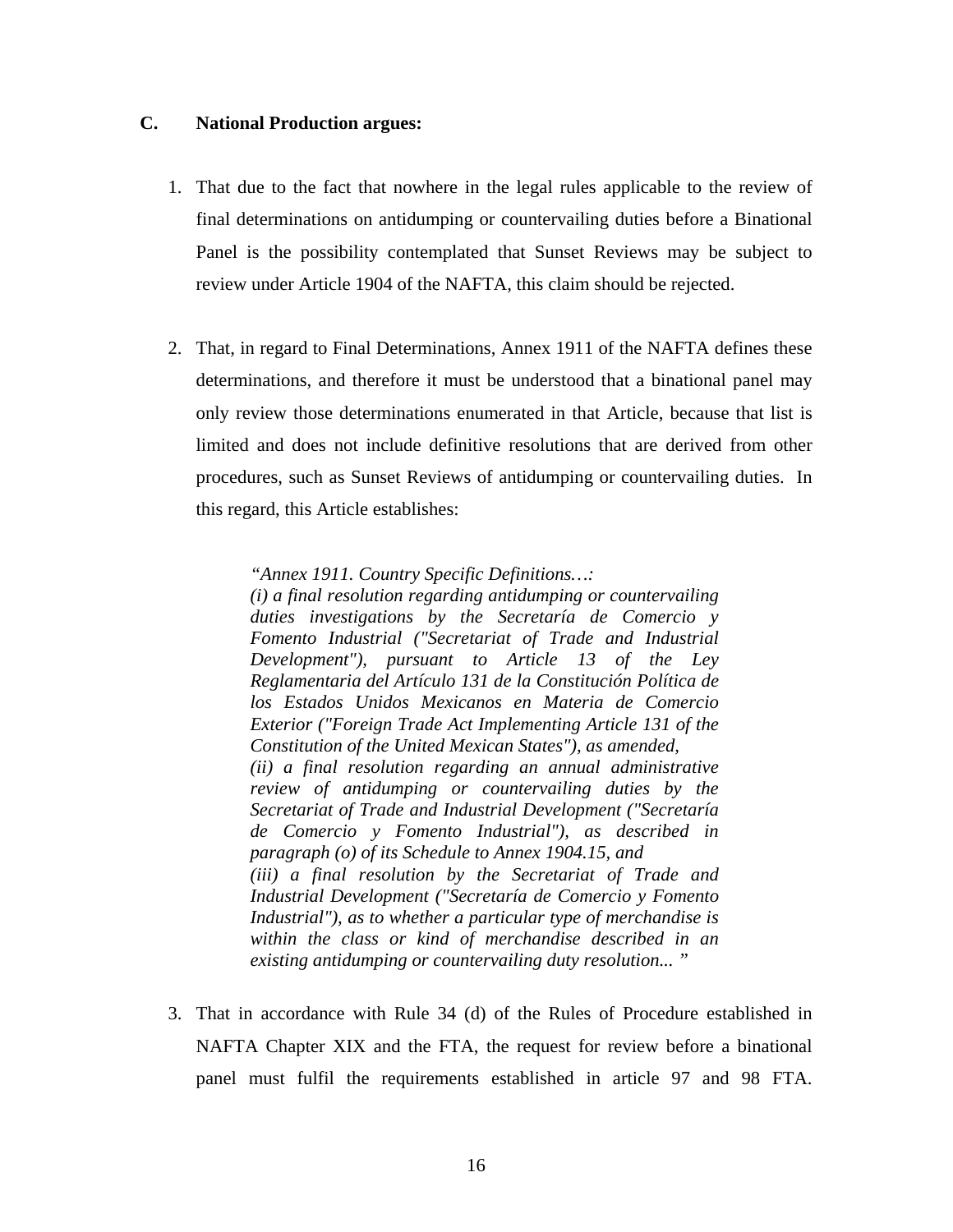<span id="page-16-0"></span>Specifically, article 97 of the FTA establishes the types of resolutions of unfair international commercial practices issued the Mexican Authority that may be subject to review before a Binational Panel, and Sunset Reviews of antidumping duties are not included. Therefore, Claimant has not complied with the requirements of Rule 34(d) of the Rules of Procedure.

#### **V. LAW APPLICABLE TO THE ISSUE OF THE PANEL'S COMPETENCE**

To resolve the question of jurisdiction or competence of this Binational Panel, it is necessary to indicate that said jurisdiction is determined in accordance with Article 1904 of the NAFTA, including Annex 1911, together with Articles 59, 68, 70, 89, 89(A), 89(B), 89(D) and 89(F) of the FTA.

#### **VI. ANALYSIS OF THE ISSUE OF THE PANEL'S COMPETENCE.**

#### **A. Scope of Binational Panel Review under NAFTA Article 1904**

NAFTA Article 1904.3 requires that panels apply the general legal principles that a court of the importing party would apply. This Article establishes the following:

> *Article 1904: Review of Final Antidumping and Countervailing Duty Determinations 3. The panel shall apply the standard of review set out in Annex 1911 and the general legal principles that a court of the importing Party otherwise would apply to a review of a determination of the competent investigating authority.*

A federal court in Mexico has available to it an array of equitable principles to ensure the fair and accurate interpretation of legislation, including treaty provisions that have been incorporated into Mexico's domestic law. The courts may reason by analogy and use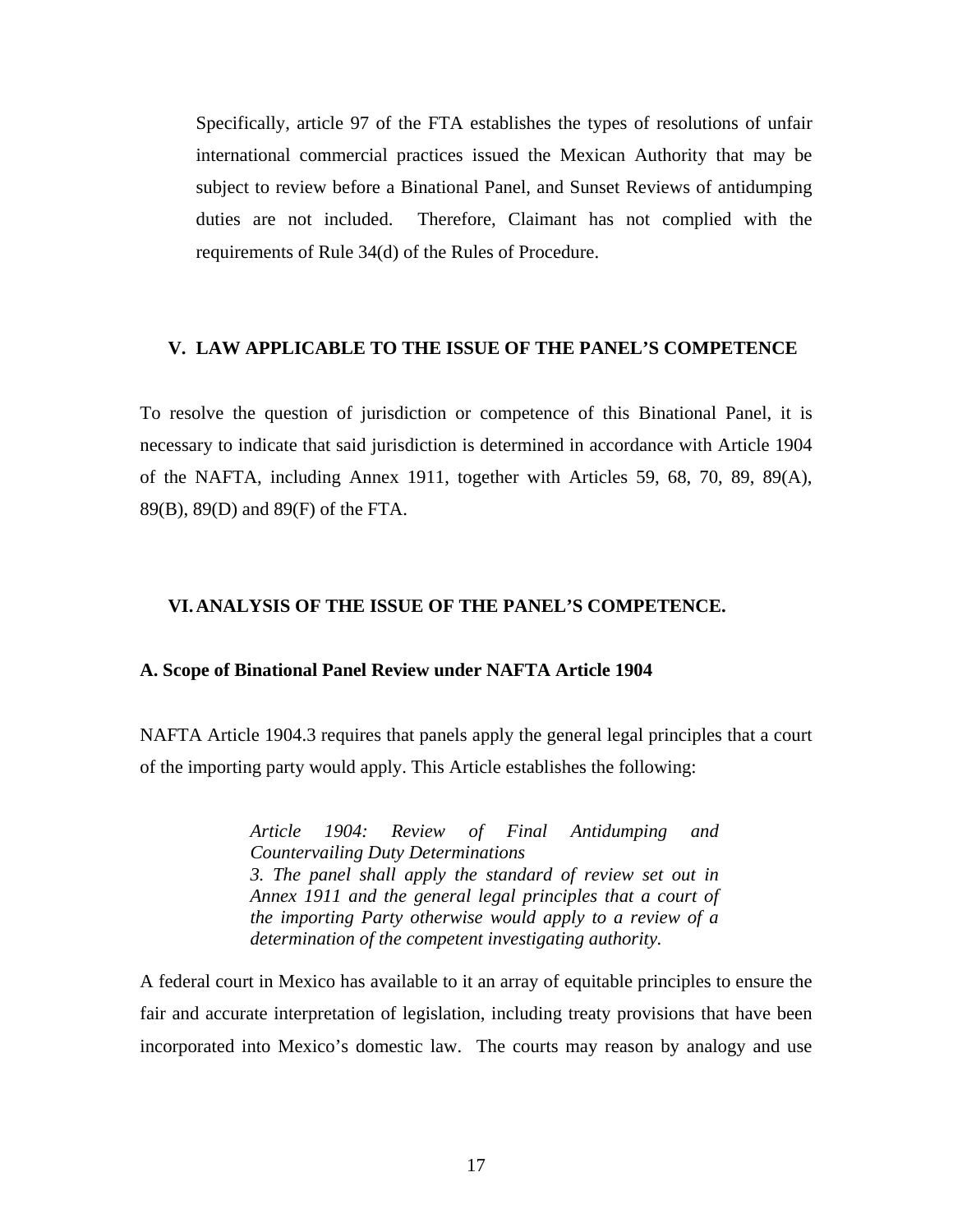other methods to fill legal gaps, recognizing that the legislature cannot possibly anticipate every situation that may arise under the law.

However, we believe that Mexico's courts have no basis to apply these general principles when the law is specific, clear, and unambiguous. In such a case, there is no reason to believe that there are legal gaps that must be filled. As would be the case before U.S. courts, when the law leaves no room for interpretation, the job of the court is to apply the law as written to the facts of the case.<sup>[1](#page-17-0)</sup>

It is important to recall that the competence of the Panel is determined by the treaty, not by Mexico's other laws (the treaty itself has also of course been adopted as part of Mexican law). Mexico's laws are relevant to the competence issue now before the Panel only because these laws are used by the treaty to assist in defining in Annex 1911 which of Mexico's "final determinations" are subject to binational panel review.

Looking, then, to the language of the treaty, we find that Article 1904.1 requires the Parties to replace judicial review of "final determinations" under their AD/CVD laws with binational panel review. Article 1904.1 establishes the following:

> *"As provided in this Article, each Party shall replace judicial review of final antidumping and countervailing duty determinations with binational panel review."*

The Parties tell us what they mean by "final determinations" in Annex 1911, where the term is defined separately for each Party. This Annex defines what is understood by each of the Parties as a "final determination" in order to identify the determinations subject to binational panel review. Three unique AD/CVD matters are listed in Mexico's definition, and none of them qualifies as sunset reviews:

<span id="page-17-0"></span>The intent of the Congress is clear, that is the end of the matter." Chevron U.S.A, Inc. v. Natural Resources Defense Council, 467 U.S. 837, 842-843 (1984).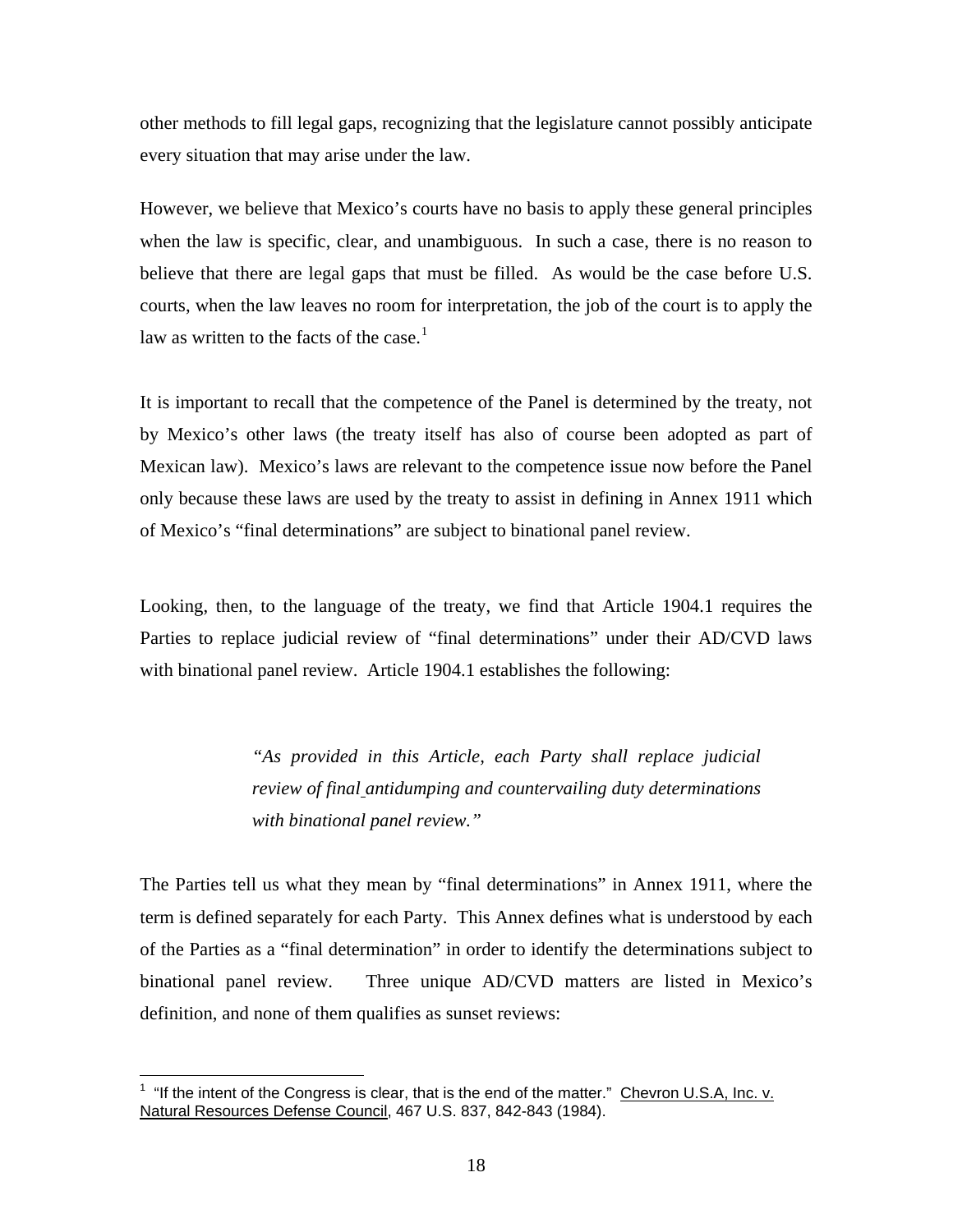*"(i) a final resolution regarding antidumping or countervailing duties investigations by the Secretaría de Comercio y Fomento Industrial ("Secretariat of Trade and Industrial Development"), pursuant to Article 13 of the Ley Reglamentaria del Artículo 131 de la Constitución Política de los Estados Unidos Mexicanos en Materia de Comercio Exterior ("Foreign Trade Act Implementing Article 131 of the Constitution of the United Mexican States"), as amended,* 

*(ii) a final resolution regarding an annual administrative review of antidumping or countervailing duties by the Secretariat of Trade and Industrial Development ("Secretaría de Comercio y Fomento Industrial"), as described in paragraph (o) of its Schedule to Annex 1904.15, and* 

*(iii) a final resolution by the Secretariat of Trade and Industrial Development ("Secretaría de Comercio y Fomento Industrial"), as to whether a particular type of merchandise is within the class or kind of merchandise described in an existing antidumping or countervailing duty resolution... "* 

In the first case, subparagraph (i) refers to final resolutions pursuant to article 13 of Article 131 of the Constitution's Foreign Trade Matters Regulatory Act, as amended, which established:

*"Article 13. Once an administrative investigation is concluded, the Ministry of Commerce and Industrial Development, within six months after the provisional resolution enters into effect, shall issue a final resolution based on the exhibits submitted by the national producers, importers of the merchandise in question, and other information that the Ministry has obtained. This resolution must be published in the Federal Official Gazette.* 

*The Ministry of Taxing and Public Credit shall proceed, as appropriate, to implement the decision if duties are imposed. If duties are revoked or modified, paragraph two of the preceding Article shall apply."*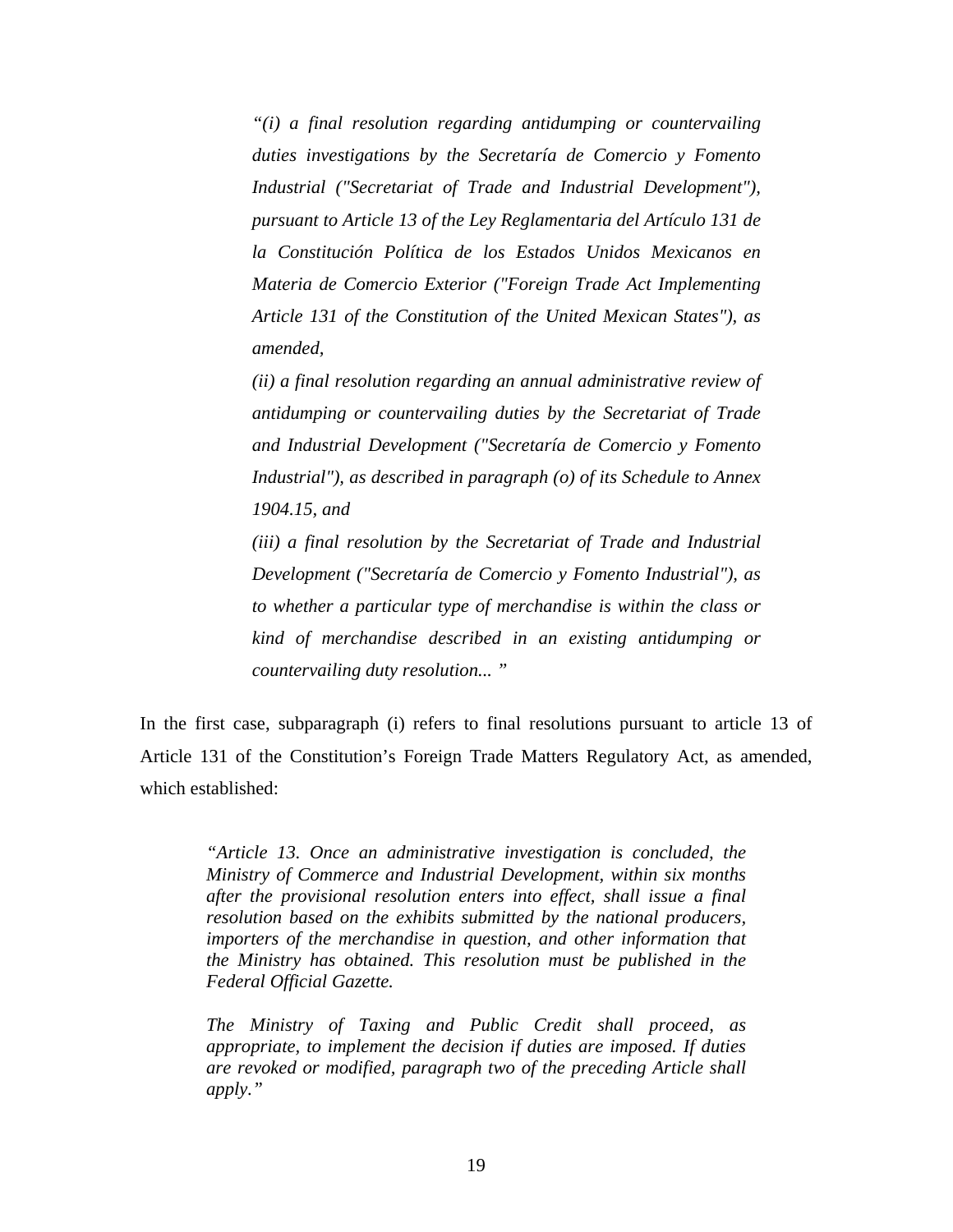This article referred to the resolutions that conclude an administrative investigation in antidumping or countervailing duty matters, either by imposing duties or by terminating the investigation without the imposition of duties.

Article 13 of the Foreign Trade Act, replaced in 1993 by Article 59 of the FTA, applies only to "investigations," a term of art in AD/CVD law which means the initial examination of a petition filed by a domestic industry to determine whether the imports are being dumped or subsidized, as well as whether this dumping or subsidization is causing injury to the competing domestic industry.

Sunset reviews, on the other hand, are undertaken every five years and may occur only as a result of an AD or CVD order that already exists following an initial "investigation." In other words, a sunset review is a review of the original results of the investigation referred to in Annex 1911 "final determination" (c)(i).

Paragraph (c)(ii) of the definition of "final determination" in Annex 1911 refers to annual reviews of antidumping and countervailing duties, implemented by Article 68 of the FTA, as amended on December 22 ,1993. At the time of this Review, the Article provided:

*"Article 68. Final countervailing duties must be reviewed annually upon petition by an interested party and may be reviewed at any time ex officio by the Ministry. In all cases the resolutions that declare the initiation and conclusion of the review must be notified to the interested parties and published in the Federal Official Gazette. In the review procedure the interested parties shall participate and may may enter into the agreements contemplated by article 72 hereof.* 

*The corresponding final resolutions that confirm, modify or revoke antidumping or countervailing duties shall have the character of final resolutions and shall be subject to the prior opinion of the Commission."*

The final determinations referred to in this paragraph are the annual administrative reviews described in paragraph (o) of Mexico's Schedule to Annex 1904.15, that is,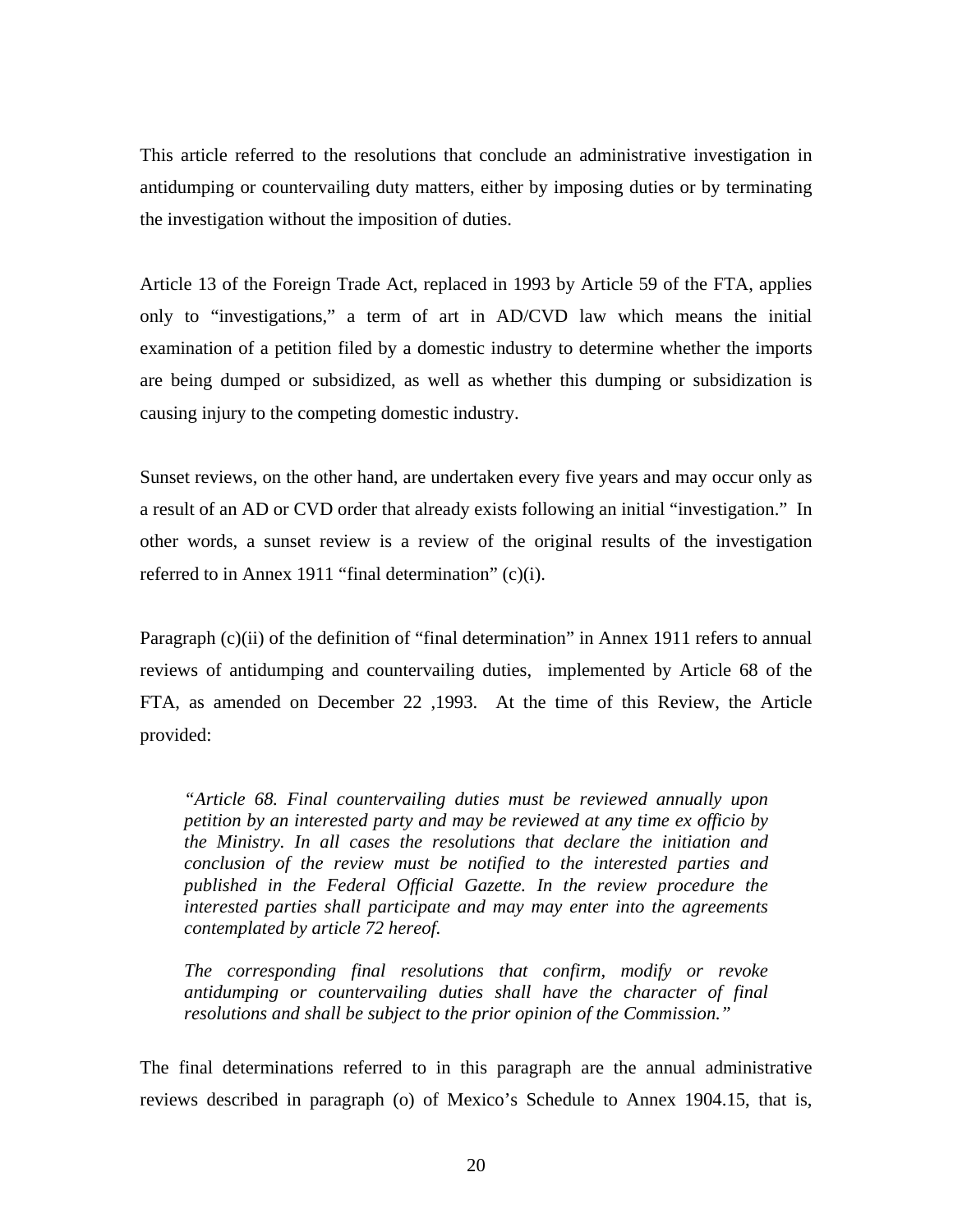annual reviews to change the margin or obtain an individual margin for a particular company. These reviews are authorized by Article 68 of the LCE. The fact that these reviews are conducted "annually," as contrasted with a sunset review's occurrence only once each five years, is a compelling distinction. Moreover, a sunset review does not have as its principal purpose either changing the margin or obtaining an individual margin. Its purpose is to determine whether injury or dumping/subsidization would continue if the investigating authority revoked the order entered during the original investigation. "Annual administrative review" thus has a specific and unique meaning.

The Panel believes it is important to repeat that the FTA uses the term "investigations" only when reference is made to those agency actions that have as their purpose the imposition of an antidumping or countervailing duty, that is, to the initial investigations whose resolutions are foreseen in the first subparagraph of the Mexican definition of final determinations in Annex 1911. In other cases, the FTA uses terms such as:

- Annual reviews, as indicated by their name, in accordance with article 68 FTA, reference is made to a *review*;
- Sunset reviews, under FTA Article 70 , as amended in 2003, which adopts the term examination of the validity of the antidumping or countervailing duties, by applying Article 11.3 of the *AAD*;
- Scope reviews (product coverage), in Article 89 FTA, as amended in 2003, makes reference to a *procedure* to decide product coverage.
- Anti-circumvention: Article 89B FTA, as amended in 2003, refers to a *procedure*.
- New exporter: FTA Article 89D, as amended in 2003, speaks of a *procedure* for new exporters.

Finally, paragraph (c)(iii) of NAFTA Annex 1911 refers to the definitive resolutions of the product coverage (scope) procedures, which were regulated by FTA Article 60 at the time of initiation of these proceedings (these types of procedures were not provided by the previous law), which provides as follows: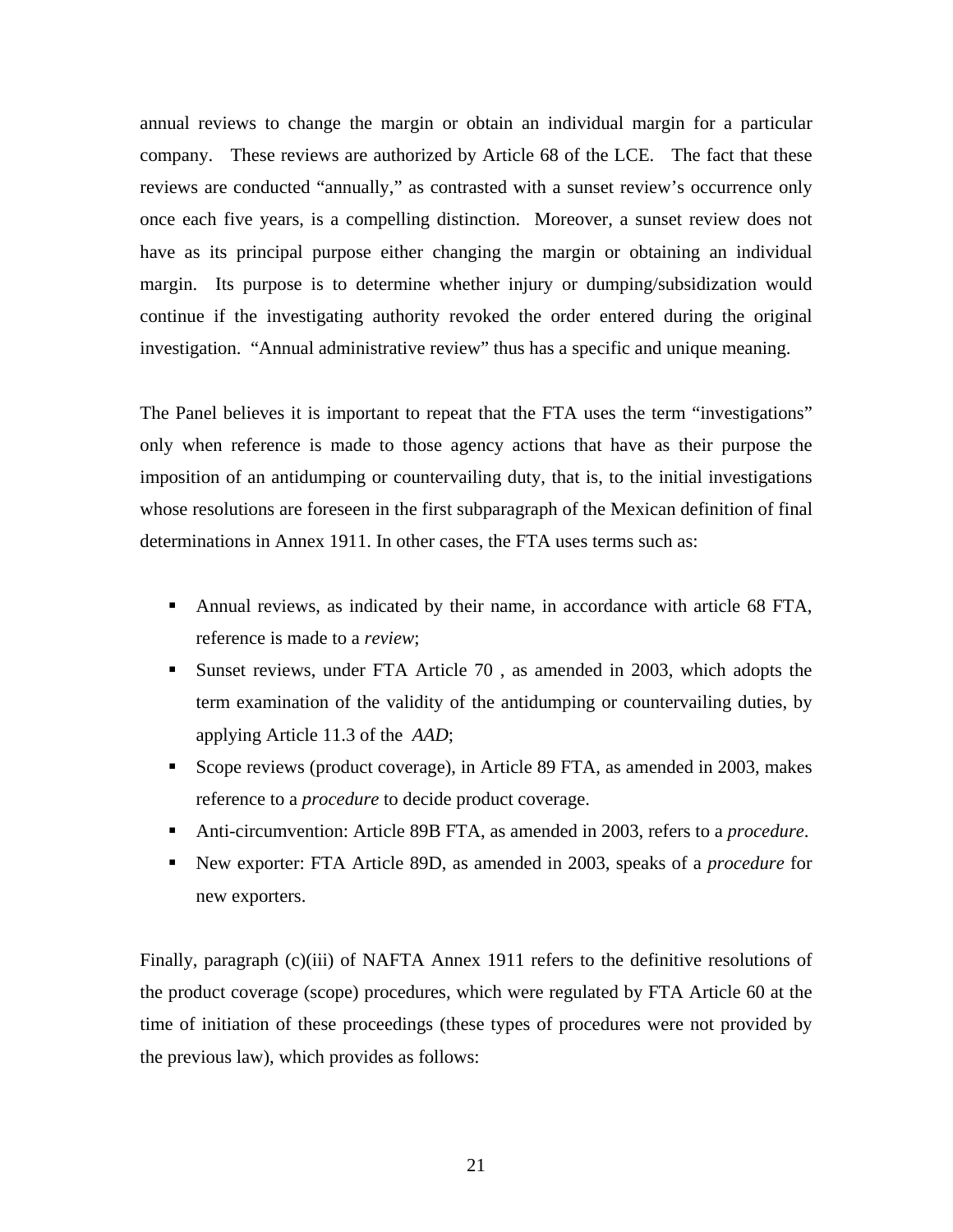*"Article 60. Once a final resolution imposing antidumping or countervailing duties has been issued, the interested parties may request the Ministry to resolve whether a particular product is subject to such duty. In that case, the Ministry shall permit the participation of other interested parties and must respond to the requesting party by the procedures established in the Regulation* (Reglamento)*, which shall have the character of a final resolution. The resolutions shall be notified to the interested parties and will be published in the Federal Official Gazette."* 

As a result of the amendments to the FTA on March 13 ,2003, this procedure is now regulated by article 89A, which reads:

*"ARTICLE 89. Once a definitive surcharge is determined, the interested parties may ask the Ministry to resolve whether a particular product is subject to such surcharge and, if the request is accepted, a product scope procedure shall begin within 20 days of the request and a final resolution shall be issued within 60 days of its initiation. These resolutions must be published in the Federal Official Gazette."* 

Scope reviews also are completely unlike sunset reviews, in that their sole purpose is to decide whether a particular product is included within the coverage of the order entered after the original investigation. It is important to point out that scope reviews were not included in the Regulatory law of Article 131 of the Constitution and were included in the FTA as a result of an express agreement by Mexico in Article 1904.15(o).

In summary, under NAFTA Article 1904.1, the Parties agreed to replace with NAFTA Chapter 19 panel review "final determinations" issued under their anti-dumping and countervailing duty laws. Annex 1911 contains the "Country-Specific" definition of "final determinations," which is different for each of the three Parties. Mexico defines the term to mean three specific measures issued by the Secretary of the Economy pursuant to Article 13 of the Regulatory Law of Article 131 of the Constitution, as that law may be amended. In 1993, the Ley de Comercio Exterior was enacted, repealing the law referenced in Mexico's definition of "final determination" and replacing Article 13 with Article 59 of the Ley de Comercio Exterior. Article 59 repeats without change the three measures that will be subject to NAFTA panel review. Article 59 does not include sunset reviews, which are addressed in Article 70 of that same Ley de Comercio Exterior.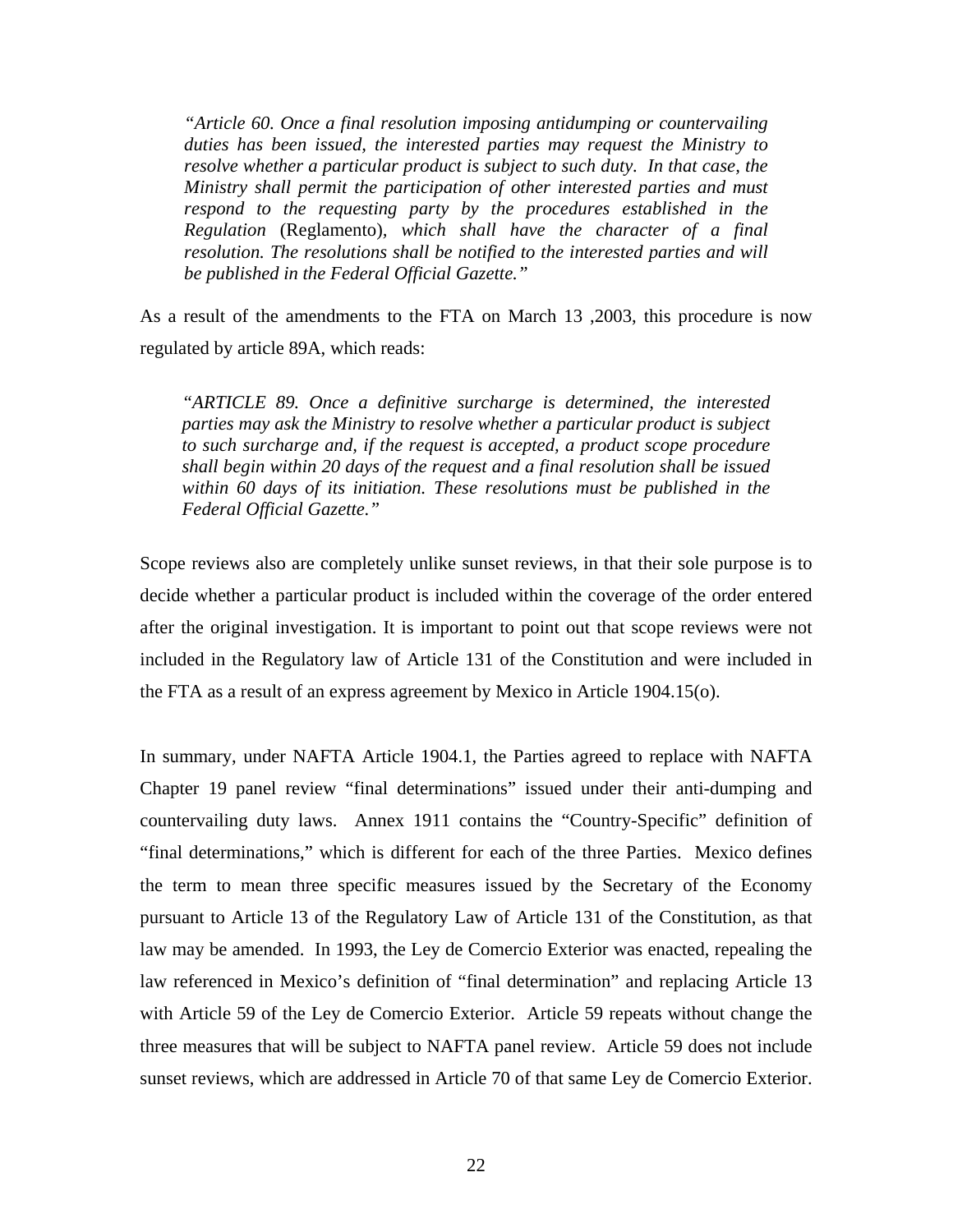Article 70 does not make sunset reviews subject to challenge before NAFTA Chapter 19 panels.

We conclude from the above that the negotiators of NAFTA only considered the resolutions listed above to be subject to review by a Binational Panel in the case of México and they took care to define the included determinations expressly in the Treaty. Mexico has chosen not to make sunset reviews, which are unlike any of the three listed measures in Mexico's Annex 1911 definition of "final determinations," subject to Chapter 19 review. Either Canada or the United States, if it had wished, could also have excluded sunset reviews from the competence of NAFTA Chapter 19 panels.<sup>[2](#page-22-0)</sup> If this situation creates an imbalance in treaty obligations, that is a matter for the Parties, not this Panel, to correct.

If the purpose of NAFTA Article 1904 were to ensure that all final determinations regarding dumping (AD) and countervailing duty (CVD), whether in existence at the time the treaty was drafted or created later, would be subject to binational panel review, the drafters would not have found it necessary to include a definition of what the term, "final determination," means for each Party. Contrary to that intent, the definitions section carefully sets down precisely those "final determinations"—no more and no less—that will be subject to binational panel review.

If the inclusion of precise definitions for each Party of those "final determinations" eligible for binational panel review is not sufficient proof of the limited intent of the Parties, further evidence may be found in the treatment of anti-circumvention determinations, which investigate whether imports are being made in such a manner as to improperly avoid the effects of the AD or CVD duty. The anti-circumvention provisions were a part of U.S. law prior to negotiation of the NAFTA. Section 781 of the Tariff Act

 $\overline{a}$ 

<span id="page-22-0"></span> $2$  Like Mexico, the United States enacted a separate section of its law implementing the WTO Anti-Dumping Agreement to address sunset reviews. However, it went one step beyond Mexico's implementation action by cross-referencing that section within the law listed in its Annex 1911 definition of "final determinations." The United States would not have been in violation of its NAFTA obligations if it had chosen not to make sunset reviews subject to NAFTA Chapter 19 review.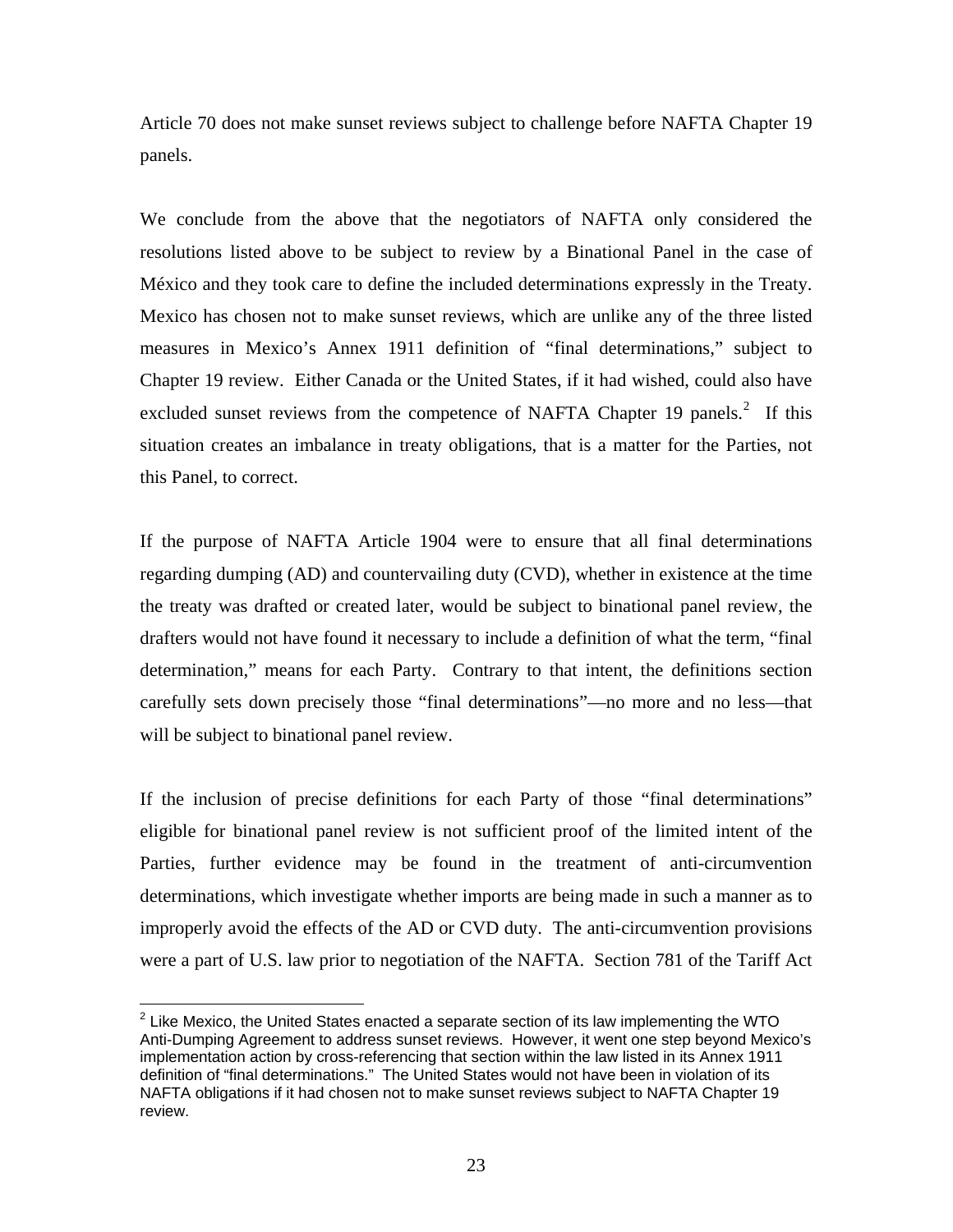of 1930, "Prevention of Circumvention of antidumping and countervailing duty orders," was added by Section 1321 of the Omnibus Trade and Competitiveness Act of 1988, Public Law 100-418, 19 U.S.C. 1677j (1988).

At the time of the negotiations, this was the only legislation of the Parties that provided for an anti-circumvention procedure. If the purpose of Article 1904 and Annex 1911 was to include all final determinations regarding AD and CVD duties, the definition of what "final determination" means for the United States would have included this type of final determination, which also may impose AD/CVD duties if circumvention is found. However, for whatever reason, the U.S. definition does not include anti-circumvention determinations among those final determinations that are eligible for panel review.

Over ten years later, no Party has argued that U.S. anti-circumvention determinations are subject to Chapter 19 review. No Party has argued that Mexico violated the treaty when, in its 2003 amendments to the LCE, that Party also failed to include anti-circumvention reviews in the Article 97 reference to actions subject to binational panel review. Nor has any Party argued that Mexico has acted contrary to the intent of the Parties in Article 1904 when it failed to make New Exporter (or shipper) reviews, another type of final determination regarding AD/CVD that can impose duties, subject to binational panel review.

# **B. Sunset Reviews**

Sunset reviews, which are the subject of the present binational panel review, were regulated by Article 70 of the FTA when the present review began. Article 70 of the FTA provides as follows:

*ARTICLE 70.- Final countervailing duties shall be revoked if within a period of five years following their entry into force none of the interested parties has requested their review and the Ministry has not initiated such a review ex officio.*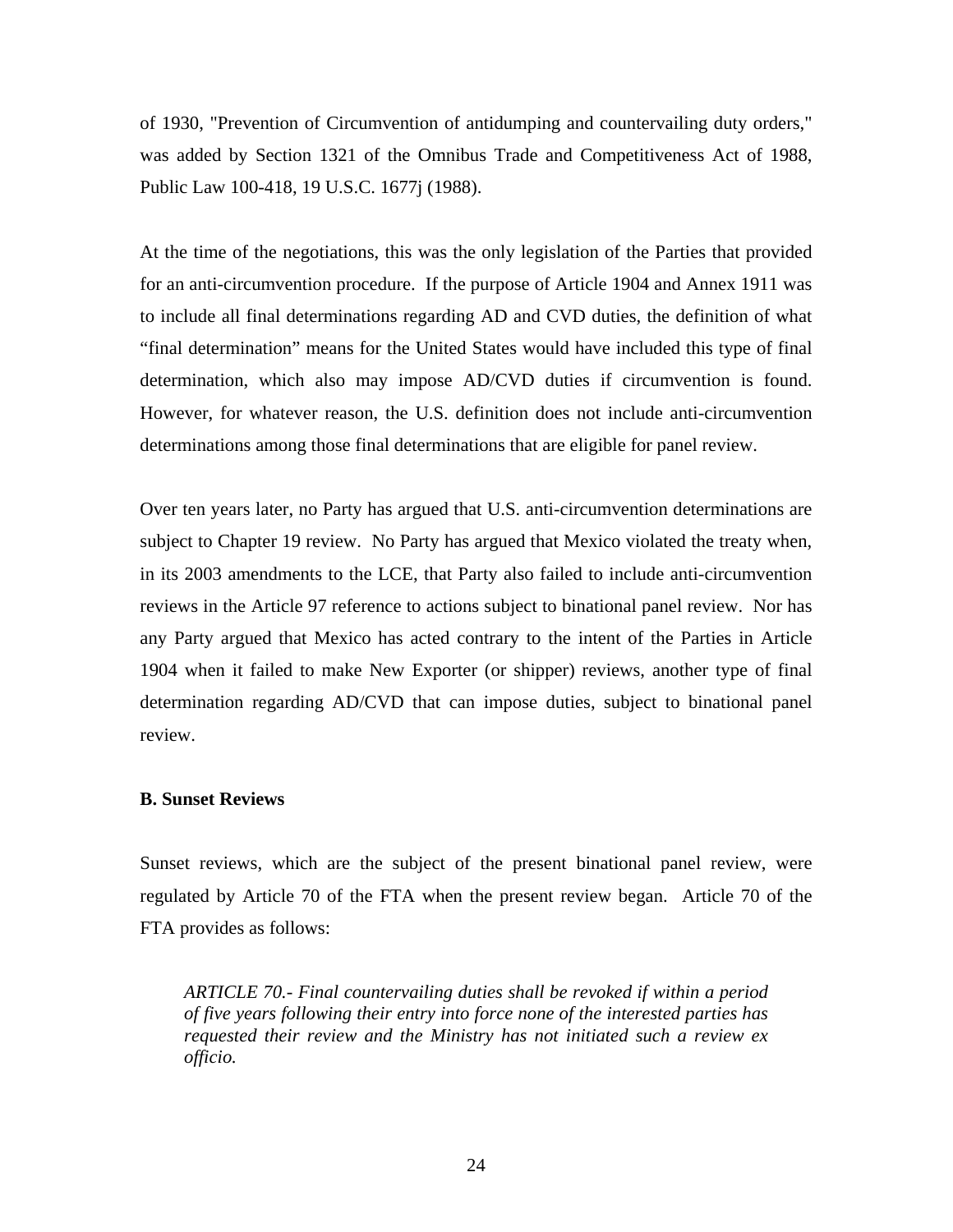Additionally, Article 109 of the FTA regulation (Reglamento) requires notice to the parties when the legal period for imposition of duties has elapsed and the anti-dumping duties will be revoked by operation of law.

 *"ARTICLE 109. The Ministry shall declare the revocation of final countervailing duties in the circumstances to which Article 70 of the Act refers, provided that it notifies the interested parties known to it that the legal time-limit has elapsed. The declaration shall be published in the Official Federal Gazette."* 

The review provided by Article 70 of the FTA does not refer to annual reviews. It refers to the review provided for in Article 11 paragraph 3 of the Agreement on Implementation of Article VI of the General Agreement on Tariffs and Trade 1994 (Anti-Dumping Agreement) which is complementary to Mexican legislation due to its self-executing character. This provision establishes the following:

*11.3 Notwithstanding the provisions of paragraphs 1 and 2, any definitive anti-dumping or countervailing duty shall be terminated on a*  date not later than five years from its imposition (or from the date of the *most recent review under paragraph 2 if that review has covered both dumping and injury, or under this paragraph), unless the authorities determine, in a review initiated before that date on their own initiative or upon a duly substantiated request made by or on behalf of the domestic industry within a reasonable period of time prior to that date, that the expiry of the duty would be likely to lead to continuation or recurrence of dumping and injury. The duty may remain in force pending the outcome of such a review.* 

The purpose of the review referred to by this provision is to analyze if the elimination of the AD/CVD duty would cause the recurrence of the dumping or subsidy and of the injury, in order to determine the propriety of its elimination. This determination is substantially different from the annual review determination, whose objective is to confirm, modify, or eliminate anti-dumping or countervailing duties. In the same way, the Antidumping Agreement also refers to these two reviews separately (Article 11.3 for sunset reviews and Article 11.2 for annual reviews).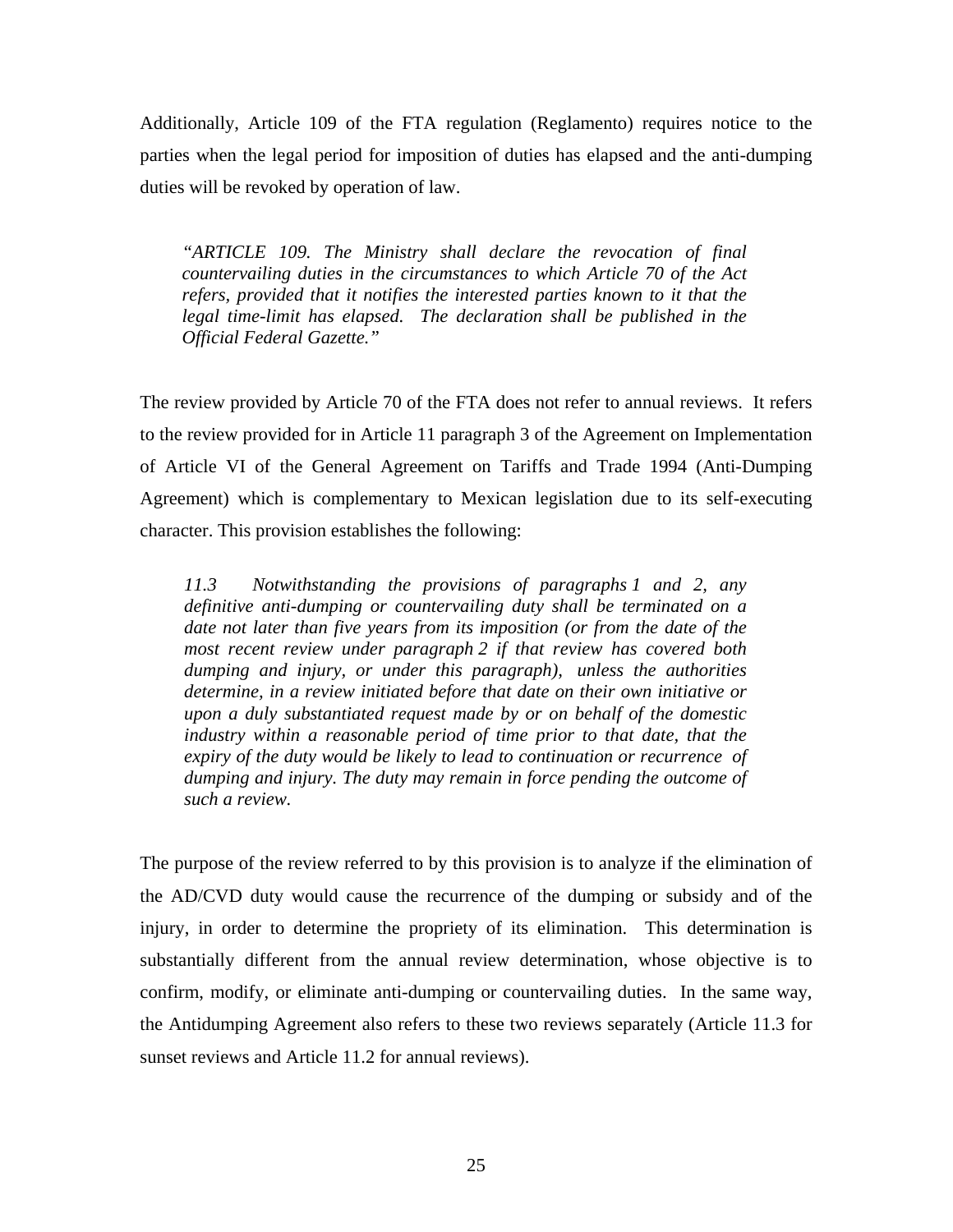*"11.2 The authorities shall review the need for the continued imposition of the duty, where warranted, on their own initiative or, provided that a reasonable period of time has elapsed since the imposition of the definitive anti-dumping duty, upon request by any interested party which submits positive information substantiating the need for a review. Interested parties shall have the right to request the authorities to examine whether the continued imposition of the duty is necessary to offset dumping, whether the injury would be likely to continue or recur if the duty were removed or revised, or both. If, as a result of the review under this paragraph, the authorities determine that the anti-dumping duty is no longer warranted, it shall be terminated immediately."* 

It is important to note that even though the 2003 amendments to the FTA do not apply to the instant case, since it was initiated in the year 2000, Article 89F subsection IV(a) of the FTA, which regulates the sunset review special procedure, grants the Ministry the authority to modify the amount of the duty

*ARTICLE 89F…* 

*IV. Within a period not exceeding 220 days from the date following the publication of the resolution initiating the review in the Diario Oficial de la Federación, the Ministry shall issue the final resolution, whereby it may:* 

*a. Decide to extend the countervailing duty in effect for another five years following the date on which the duty lapses. In so deciding, the Ministry may modify the amount thereof;* 

The Panel is not aware of the reason why Mexico chose to include among the actions possible during a sunset review the modification of an AD/CVD duty. We also are not aware whether Mexico, in the 82 sunset reviews it has conducted to date, ever changed such a duty. Such an aspect of a sunset review certainly does not follow from the WTO Anti-Dumping Agreement, which required the conduct of sunset reviews every five years and that led WTO Members, including the Parties to the NAFTA, to modify their laws to authorize the conduct of sunset reviews. Mexico has created a version of sunset reviews that includes one element of an annual administrative review. This aberration cannot transform what in all significant respects is a sunset review, not listed in Annex 1911, into an annual review, which is so listed.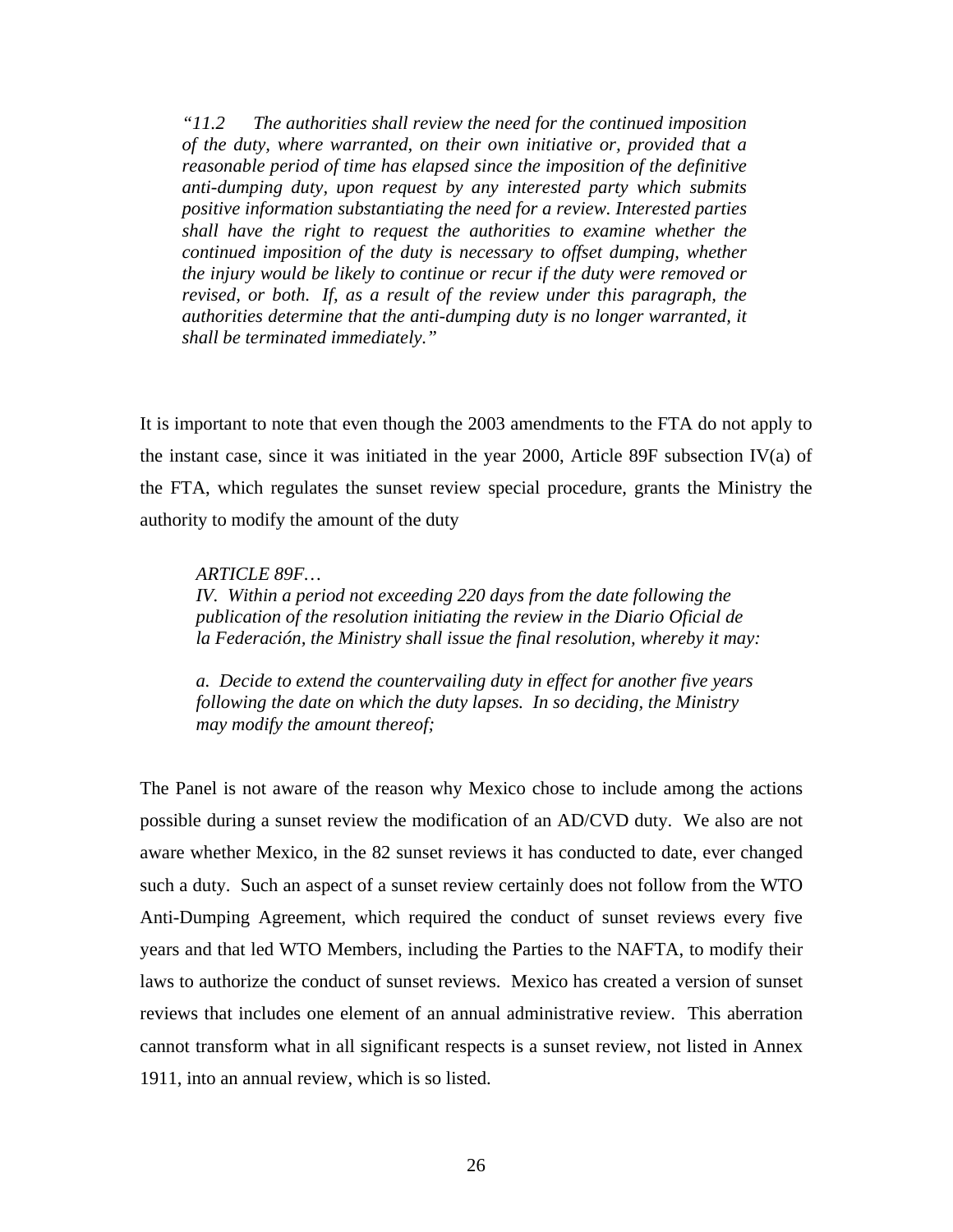As previously stated, the differences between these two types of final determinations are striking. An annual review decides new individual AD or CVD duties for each interested exporter that requests the review. That is its single and sole purpose. This review could be initiated at the request of an interested party or by the Authority on its own motion, although the practice is that generally annual reviews are initiated at the request of an interested party. In the Panel's opinion, the reference in Article 68 of the FTA to the term "ex officio" means only that the Ministry may initiate an administrative review on its own motion at any time (self-initiate), rather than waiting to open a review based upon a request from an interested party for a change. The phrase refers to the timing of the action, not its nature.

A sunset review, on the other hand, is initiated in the case of Mexico by the Authority on its own motion as long as the national industry has previously expressed their interest in such review. In the case of the United States, legislation authorizes initiation either at the request of an interested person or ex officio by the Department of Commerce (the Panel takes note that by regulation all sunset reviews in the United States are initiated ex officio, that is, self-initiated), every five years. Its crucial purpose is to assess whether, if the existing AD/CVD proceeding is ended, dumping or subsidization will continue, or whether the national industry will continue to be harmed by such dumping or subsidization. This is a specialized determination that takes account of completely different data to reach its result than an annual review, which looks at the actual rate of dumping or subsidization to determine what amount of AD/CVD duties should be charged to the exporter/importer until the next annual review is requested. The inclusion in Mexico's implementation of sunset reviews of one element of an annual review no more converts sunset reviews into annual reviews than the ability of an original investigation to impose AD/CVD duties makes that activity into an annual review. Each of these final determinations has a specific purpose and a specific benchmark that authorizes the agency to take action.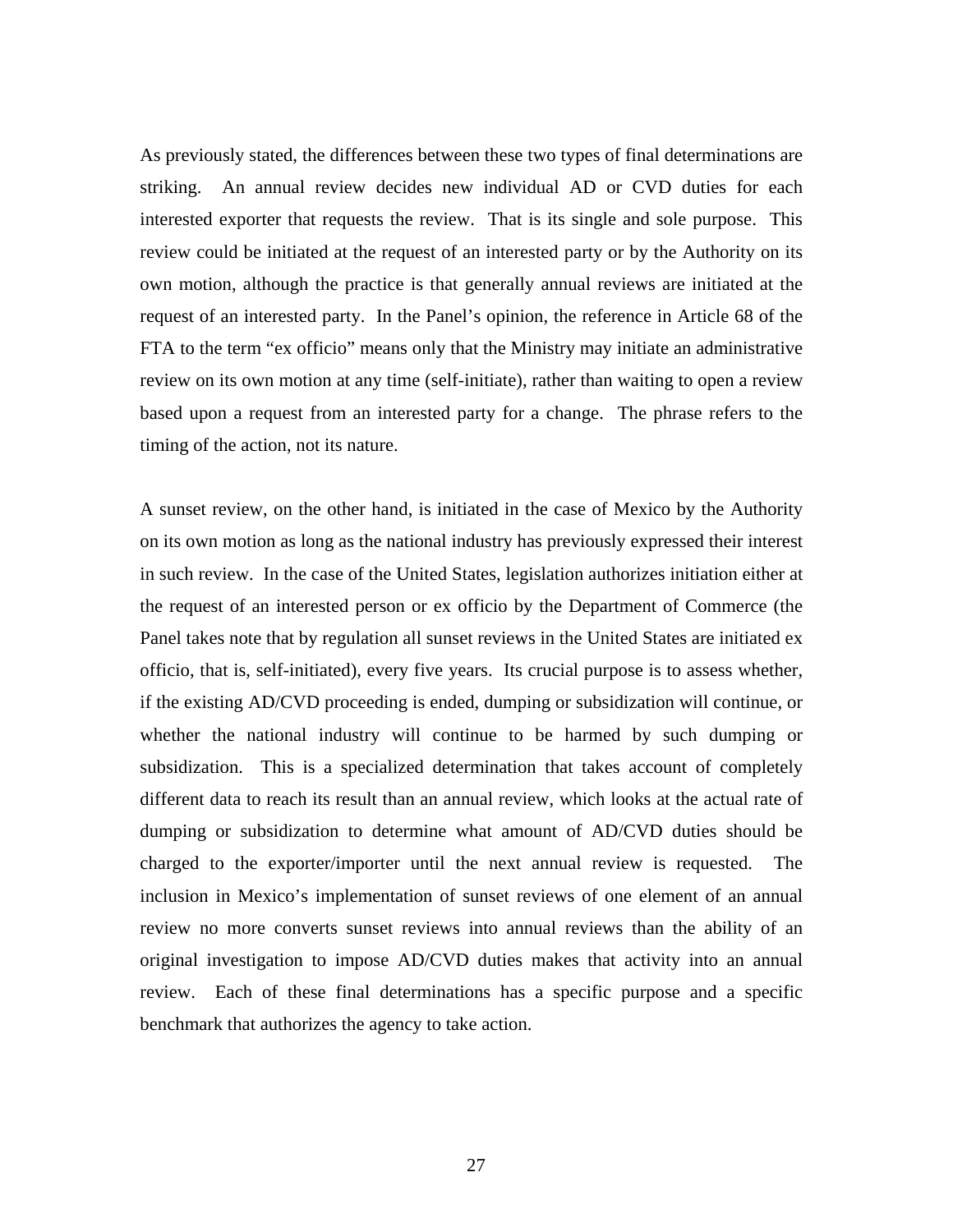## **C. Implementation of NAFTA Article 1904 by the FTA**

In Mexico, the judicial review of anti-dumping and countervailing duty determinations is provided for in the FTA. Specifically, Article 94 of the FTA indicates the situations in which the recurso de revocación (appeal for reversal) and the juicio contencioso administrativo o de nulidad (annulment procedure) before the Federal Tribunal of Fiscal and Administrative Justice are proper.

*ARTICLE 94 - An appeal for reversal through administrative channels may be filed regarding resolutions:* 

*I. Concerning the marking of the country of origin or the refusal to issue prior licenses or allow participation in import or export quotas; II. Concerning certification of origin;* 

*III. Declaring the rejection or abandonment of the request for initiation of investigation proceedings as referred to in Article 52, paragraphs (II) and (III);* 

*IV .Declaring the investigation terminated without imposition of a compensating duty pursuant to Article 57, paragraph (III) and Article 59, paragraph (III);* 

*V. Fixing final compensating duties or the acts by which they are implemented;* 

*VI. Responding to requests by the interested parties pursuant to Article 60;* 

*VII. Declaring the investigation terminated pursuant to Article 61;* 

*VIII. Rejecting a request for review or concluding the review referred to in Article 68, as well as confirming, modifying or revoking final compensating duties, referred to in the same Article;* 

*IX. Declaring the investigation referred to in Article 73 concluded or terminated; and* 

*X. Imposing the penalties referred to in this Act.* 

*Appeals for reversal of resolutions regarding certification of origin and the acts by which final compensating duties are implemented shall be filed with the Ministry of Treasure and Public Credit. All other such appeals shall be filed with the Ministry.* 

Subsection III of Article 94 refers to the determinations that reject the unfair practices investigation request; subsection IV refers to determinations that conclude an unfair practices investigation in the preliminary or final stage without imposing a compensating duty; subsection V refers to determinations imposing compensating duties; subsection VI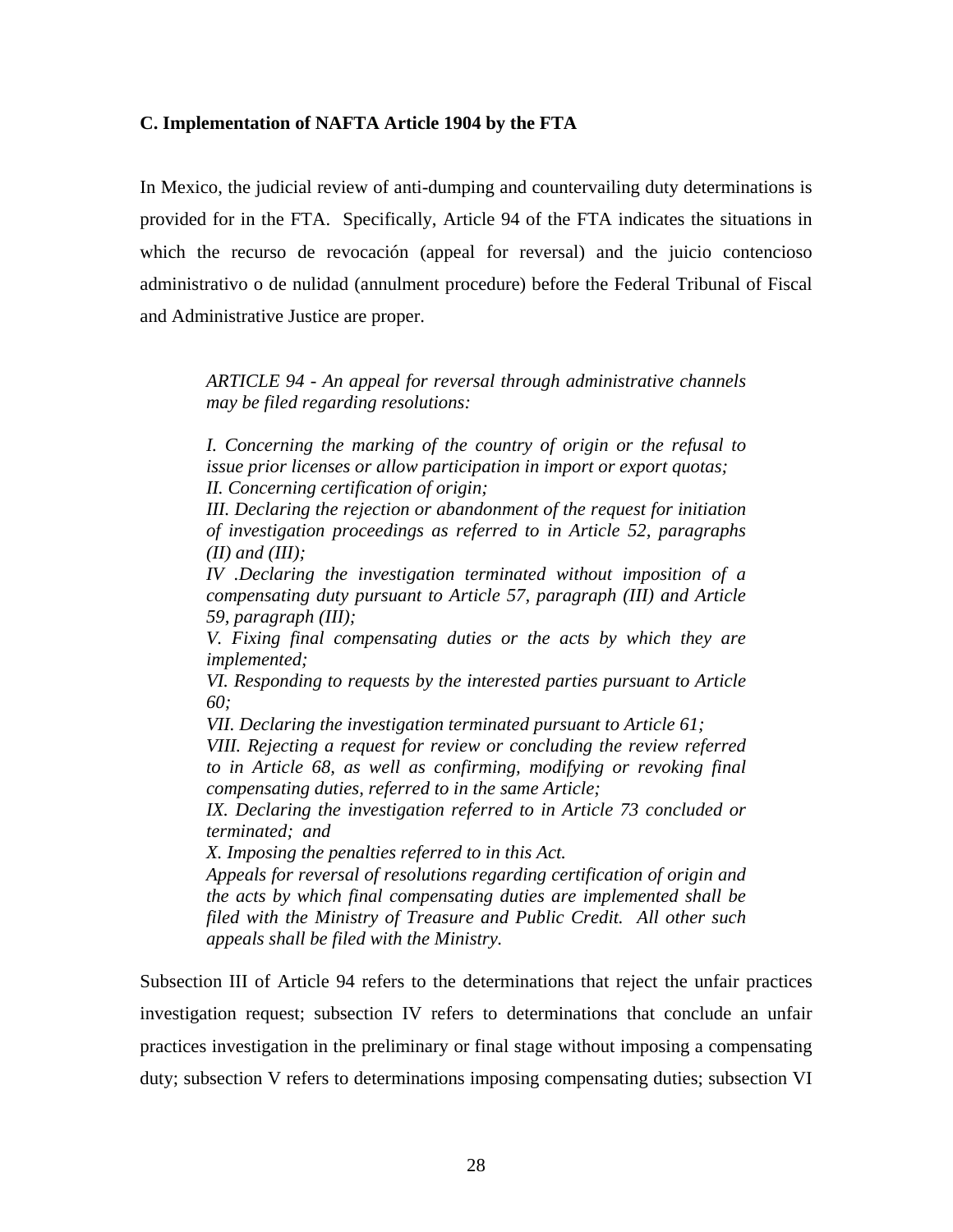refers to determinations regarding scope reviews; subsection VII refers to determinations that end in a settlement proceeding; subsection VIII refers to determinations that reject or conclude an administrative annual review, and Subsection IX refers to determinations that conclude an investigation through a price settlement.

It is evident that Article 94 does not create the possibility to challenge sunset reviews through the recurso de revocación and juicio contencioso administrativo o de nulidad, even though sunset reviews were already provided for by the FTA and, when NAFTA became effective, neither the U.S. nor the Canadian legislation provided for sunset reviews.

Additionally, taking into consideration the definitions of NAFTA Annex 1911, the Mexican legislation indicated in Article 97 of the FTA the kind of determinations subject to binational panel review.

"ARTICLE 97 - Regarding the determinations and acts referred to in Article 94, paragraphs IV, V, VI, and VIII, any interested party may choose to resort to the alternative dispute settlement mechanisms concerning unfair practices provided for in the international treaties and trade agreements to which Mexico is a party. If such mechanisms are chosen:

 I. Neither the appeal for reversal provided for in Article 94, nor proceedings instituted before the Upper Chamber of the Federal Tax and Administrative Court against said determinations or against the Ministry's determination issued as a result of the decisions emanating from said alternative mechanisms shall be admissible, and it shall be understood that the interested party that resorts to such an option accepts the resolution stemming from the alternative dispute settlement mechanism;

 II. Only the resolution issued by the Ministry as a result of the decision emanating from the alternative mechanisms shall be considered final;

III. The provisions of Article 238 of the Federal Tax Code shall apply.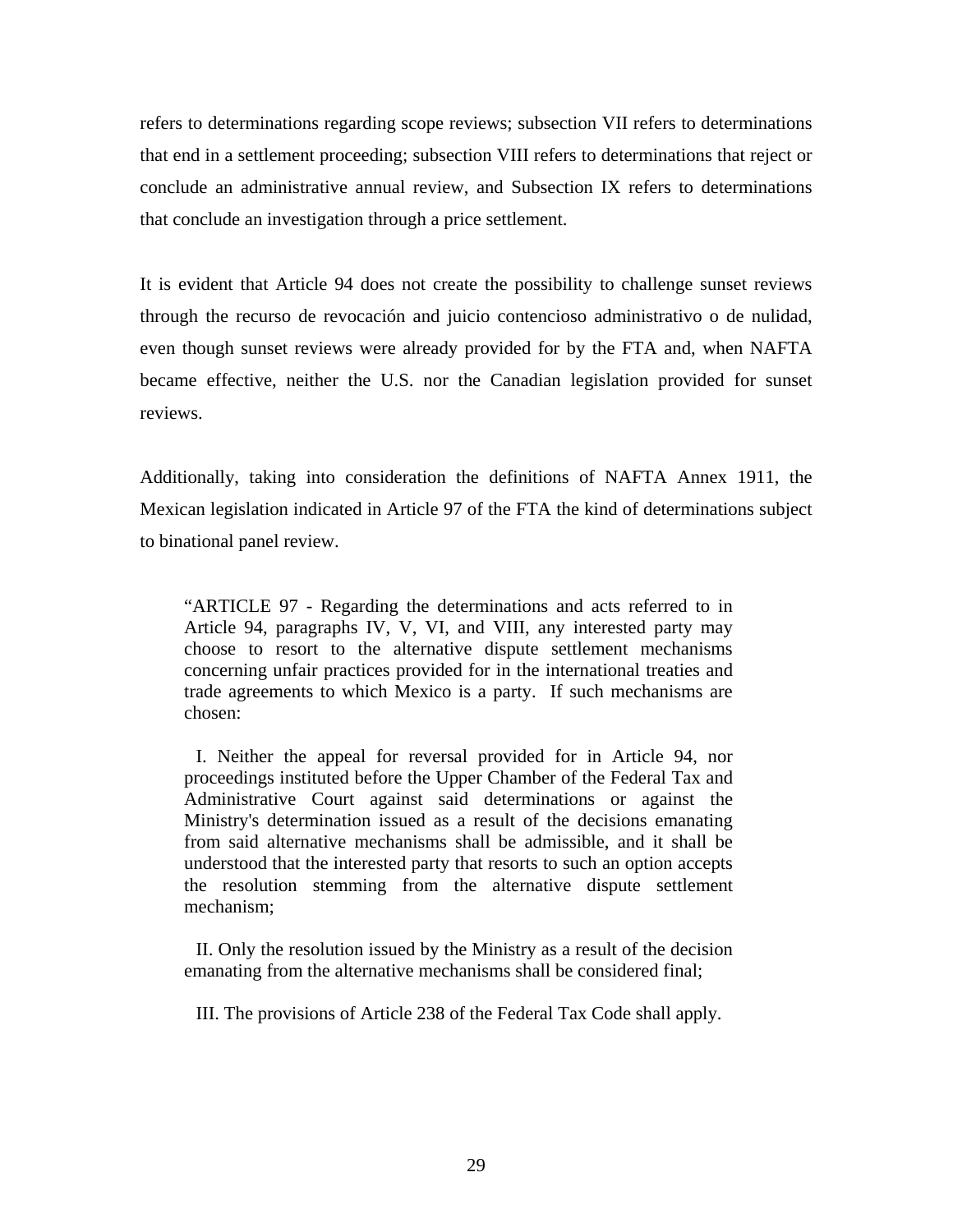We can see from these provisions that sunset reviews were not included within the determinations subject to alternative dispute settlement mechanisms such as the binational panel review provided by NAFTA Article 1904, given the fact that article 94 does not refer to sunset reviews and, thus, article 97 could not refer to them either. In the event that an interested party wanted to challenge the determination of a sunset review, the proper procedure would be the juicio de amparo.

Proof of this statement is the fact that sunset reviews were included in the FTA published on July 27, 1993, before NAFTA became effective on January 1, 1994. In this regard, it is important to emphasize that before NAFTA became effective, the Parties ensured that all the agreements reached in NAFTA Chapter XIX were fulfilled in order for this mechanism to properly function once NAFTA became effective. In this regard, in the case of Mexico, before the enactment of the FTA, consultations with U.S. and Canadian representatives were carried out in order for them to verify whether both the FTA law and its regulation complied with the agreements contained in the NAFTA, or otherwise, to propose the pertinent modifications. This law included the text of article 70, which established sunset reviews, article 94, which established the determinations subject to recurso de revocación and juicio contencioso administrativo o de nulidad (judicial review), and article 97, which established the determinations subject to binational panel review. Articles 94 and 97 did not include sunset review determinations. The Panel is advised by the Investigating Authority, on behalf of the Government of Mexico<sup>[3](#page-29-0)</sup>, that there were no objections by the U.S. or Canadian representatives regarding which determinations should be subject to the binational panel review provided for NAFTA Chapter 19. This fact is further support for the conclusion of the Panel that it was not the intention of the negotiators for Mexico to include sunset reviews among the determinations subject to NAFTA Chapter 19 binational panel review..

<u>.</u>

<span id="page-29-0"></span><sup>3</sup> *See* Submission of Investigating Authority dated 29 Sept. 2005, Doc. No.lSMSTLC-2005-J-0747, *Presentación de copia de la notificación a los gobiernos de los Estados Unidos de América y Canadá de la iniciativa para reformar la Ley de Comercio Exterior, en cumplimiento a lo solicitado por el Panel durante la audiencia incidental celebrada el 22 de septiembre de 2005.*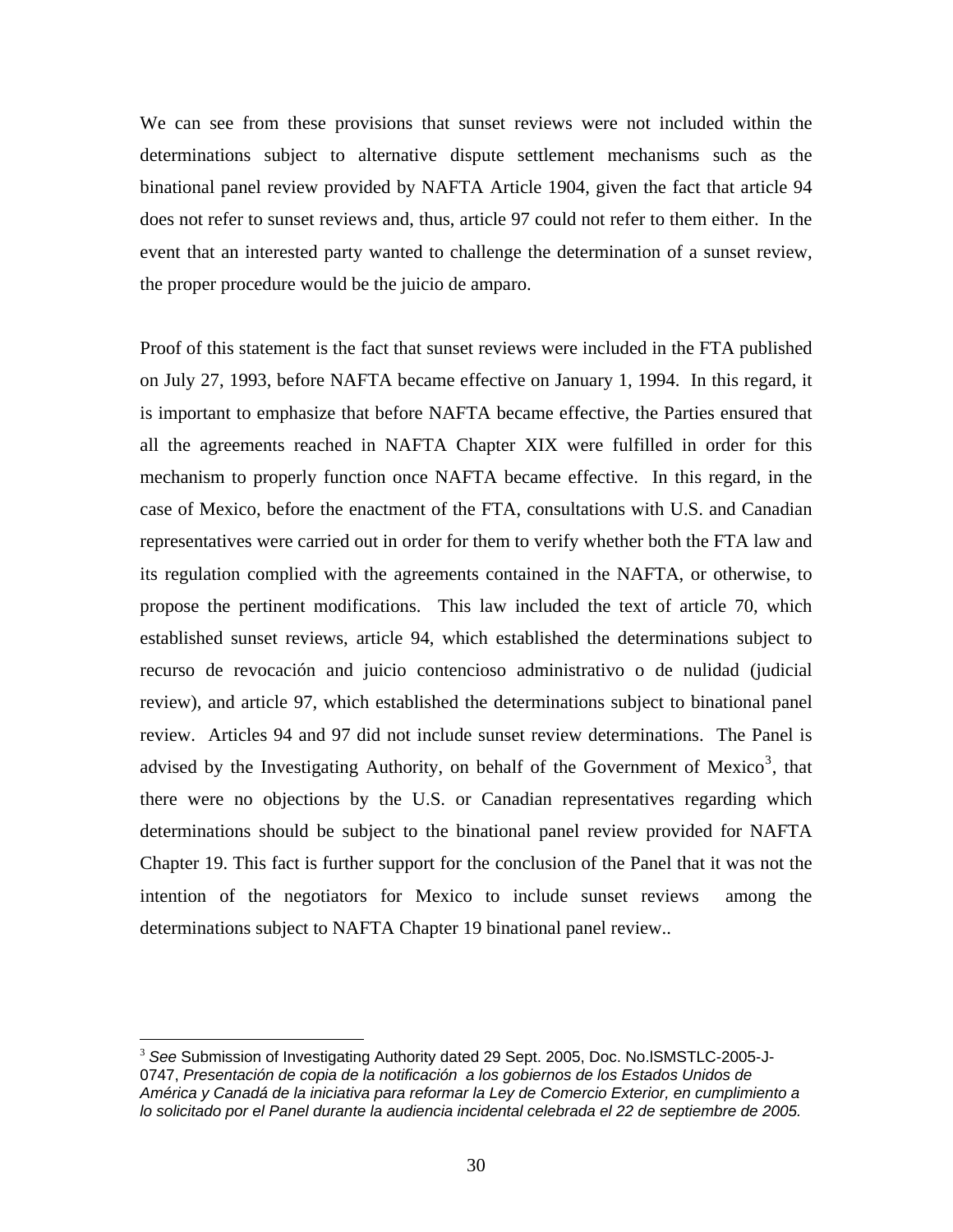Furthermore, the Rules of Procedure for Article 1904 of NAFTA Chapter 19, which in the case of Mexico were published on June 20, 1994, and were negotiated after the enactment of the FTA, particularly Rule of Procedure 34(1)(d), establishes that in the case of Mexico a request for panel review must be made in accordance with Articles 97 and 98 of the FTA.

34. (1) A Request for Panel Review shall be made in accordance with the requirements of

(*a*) section 77.011 or 96.21 of the *Special Import Measures Act*, as amended, and any regulations made thereunder; (*b*) section 516A of the *Tariff Act of 1930*, as amended, and any regulations made thereunder; (*c*) section 404 of the United States *North American Free Trade Agreement Implementation Act* and any regulations made thereunder; or (*d*) articles 97 and 98 of the *Ley de Comercio Exterior* and its regulations.

Rule 34 is further proof that the Parties recognized that in the case of Mexico a request for binational panel review under NAFTA Article 1904 is proper only for the determinations indicated in article 97 of the FTA, which does not contain any mention of sunset reviews.

Further evidence of the intent of Mexico to exclude sunset reviews from binational panel review is the fact that the amendments to the FTA of March 13, 2003, which modified Articles 94 and 97, excluded sunset reviews from review through dispute settlement mechanisms. From the 2003 amendments, the text of article 94 of the FTA establishes that the recurso de revocación may be instituted against the following determinations:

*I. Concerning the marking of the country of origin or the refusal to issue prior licenses or allow participation in import or export quotas; II. Concerning certification of origin;* 

*III. Declaring the rejection or abandonment of the request for initiation of investigation proceedings as referred to in Article 52, paragraphs (II) and (III);* 

*IV. Declaring the investigation terminated without imposition of a countervailing duty pursuant to Article 57, subsection (III) (WHEN THERE IS INSUFFICIENT EVIDENCE OF DUMPING, OR THE*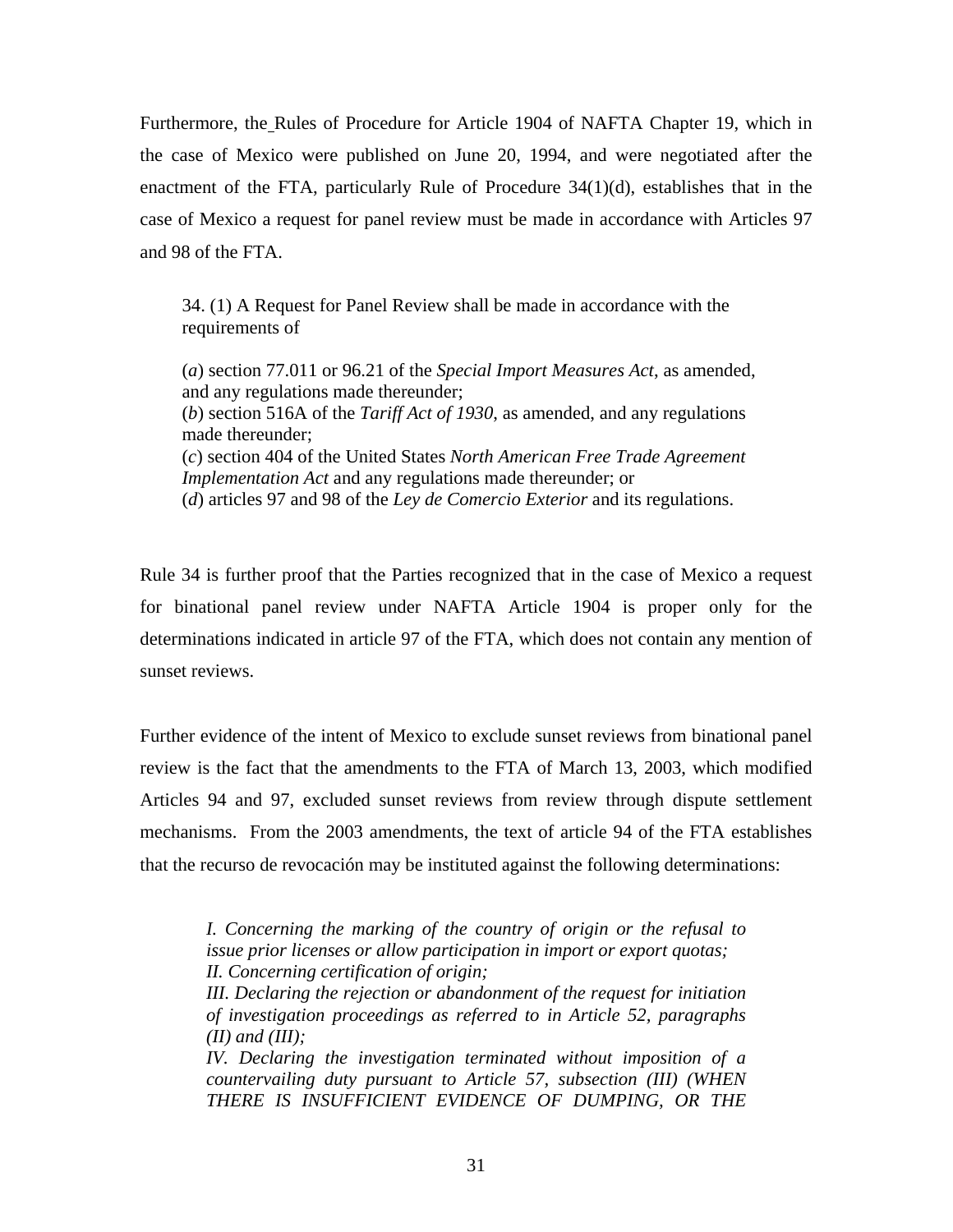*ALLEGED INJURY OR OF THE CAUSAL RELATION BETWEEN THEM) and Article 59, subsection (III) (CONCLUSION OF THE INVESTIGATION WITHOUT IMPOSING ANTIDUMPING OR COUNTERVAILING DUTIES);* 

*V. Fixing final countervailing duties or the acts by which they are implemented;* 

*VI. Responding to requests by the interested parties pursuant to Article 60;* 

*VII. Declaring the investigation terminated pursuant to Article 61 (Conciliatory Hearing);* 

*VIII. Rejecting a request for review or concluding the review referred to in Article 68, as well as confirming, modifying or revoking final countervailing duties, referred to in the same Article (Annual Review);* 

*IX. Declaring the investigation referred to in Article 73 concluded or terminated (Price Compromise);* 

*X. Declaring the investigation referred to in Article 89B concluded (Circumvention);* 

*XI. Concluding the investigation referred to in Article 89F, subparagraph IV (Sunset Reviews); and* 

*XII. Imposing the penalties referred to in this Act.* 

According to the above provisions, amended Article 94 establishes that sunset review determinations are subject to review only through the recurso de revocación.

In turn, while the second paragraph of Article 97 of the FTA was modified, the first paragraph was left undisturbed and, therefore, the exclusion of sunset review determinations from the Chapter 19 binational panel review was maintained. The current text of Article 97 reads as follows:

"ARTICLE 97 - Regarding the determinations and acts referred to in Article 94, paragraphs IV, V, VI, and VIII, any interested party may choose to resort to the alternative dispute settlement mechanisms concerning unfair practices provided for in the international treaties and trade agreements to which Mexico is a party. If such mechanisms are chosen:

 I. Neither the appeal for reversal provided for in Article 94, nor proceedings instituted before the Federal Tax and Administrative Court against said determinations or against the Ministry's determination issued as a result of the decisions emanating from said alternative mechanisms shall be admissible, and it shall be understood that the interested party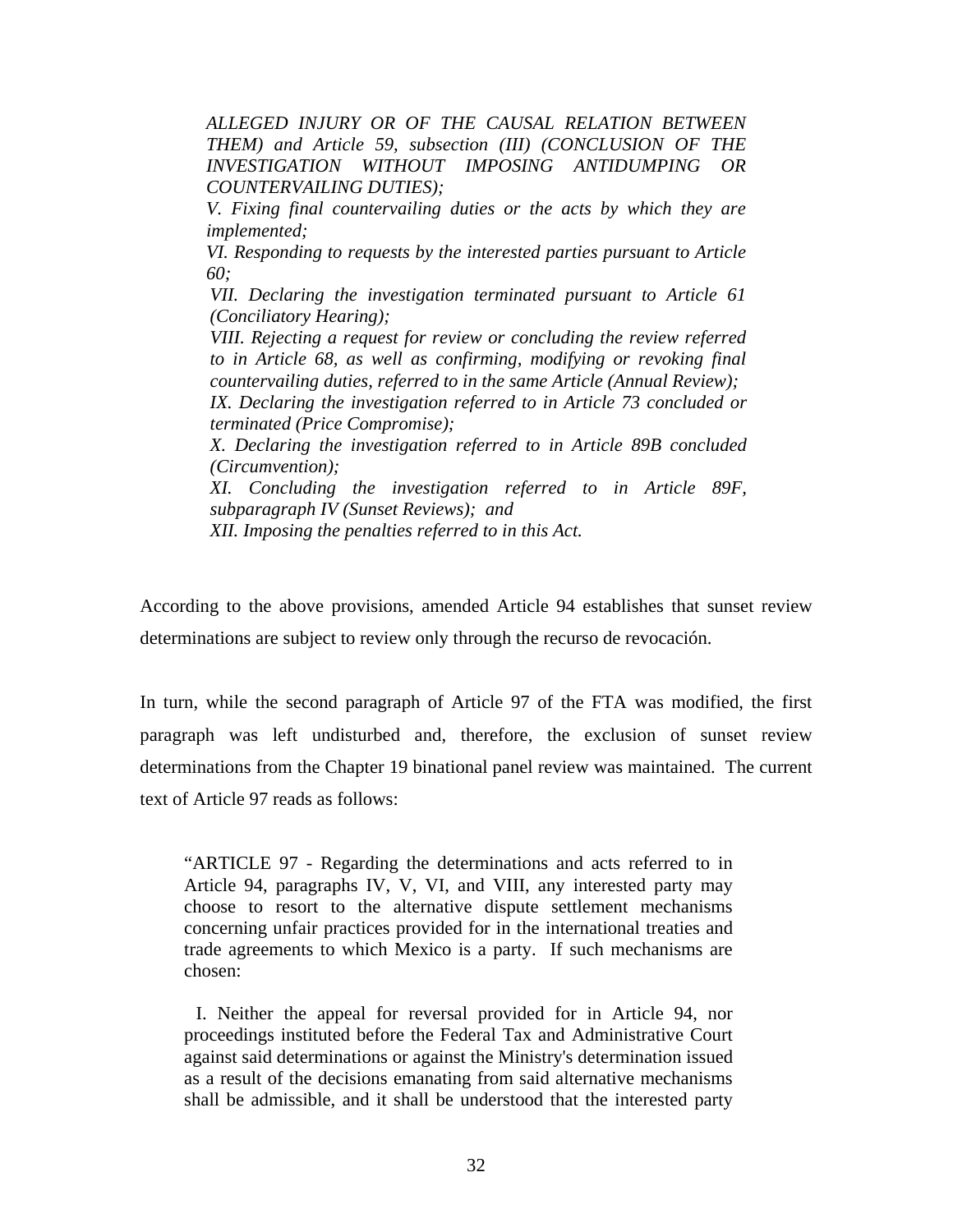that resorts to such an option accepts the resolution stemming from the alternative dispute settlement mechanism;

 II. Only the resolution issued by the Ministry as a result of the decision emanating from the alternative mechanisms shall be considered final;

III. The provisions of Article 238 of the Federal Tax Code shall apply.

From the above, it can be seen that even though the FTA provides that the recurso de revocación is proper in the case of a sunset review, the same law establishes as well the precise cases in which the alternative dispute settlement mechanisms provided for in international trade treaties are proper. According to this law, the determinations that can be subject to alternative dispute settlement mechanisms are:

- Determinations that CONCLUDE AN INVESTIGATION without imposing a countervailing duty (article 59 subsection III) or when there is not enough evidence of price discrimination or dumping, of the alleged injury or of the causal relation between them (article 57 subsection III).
- Determinations that determine definitive countervailing duties or the acts that apply said duties.
- Determinations that decide the requests referred to in article 60 (repealed article which referred to scope reviews)
- Determinations that reject or conclude the requests referred to in article 68 (annual reviews) as well as the determinations that confirm, modify, or revoke definitive compensatory duties regarding the same article (Art. 68)

Sunset reviews clearly (Art. 94, subsection XI) are excluded from Article 97 and. thus, from NAFTA Chapter 19 binational panel review.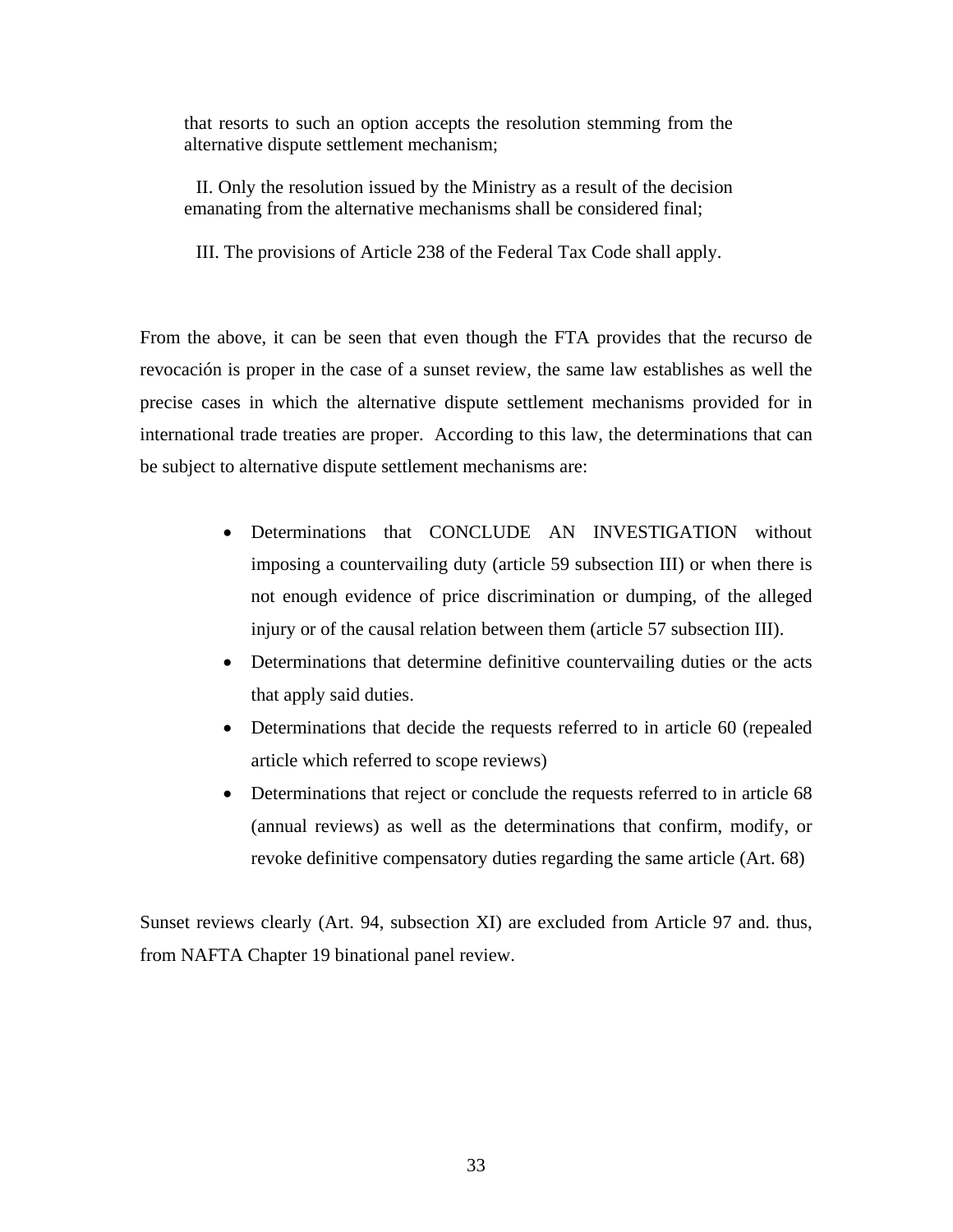#### **D. Relevance of NAFTA Articles 1902 and 1903**

NAFTA Article 1902 establishes the obligation of the Parties to notify the remaining Parties of any amendment to its legislation and to carry out consultations, prior to the amendment's approval, if consultations are requested by any Party in order to verify that the amendments are compatible with the GATT, the WTO Agreements, and the object and purpose of NAFTA. In accordance with NAFTA Article 1902, the 2003 amendments to the FTA were also notified to the NAFTA parties. As previously noted, there were no objections on behalf of the other Parties. If the Parties considered that the amendments did not fulfill the agreements, they could exercise the actions provided for in NAFTA Article 1903 in order for a panel to declare whether or not the amendments are incompatible with these agreements. If the panel finds incompatibility, the Parties must seek a mutually satisfactory solution.

It is necessary to emphasize that Article 1902.2 of the Treaty confirms that the Parties are free to amend their AD/CVD laws so long as such amendments are consistent with the GATT, the WTO, and with the NAFTA. In determining whether the amendment is consistent with "the object and purpose" of the NAFTA and particularly of Chapter 19, as required by Article 1902.2(d)(ii), the Article requires that "such object and purpose" be determined by analyzing "the provisions of this Agreement, its preamble and objectives, and the practices of the Parties." In other words, Article 1902.2 does not create a new "object and purpose" by which amending legislation of the Parties is to be judged, but instead confirms that existing provisions and practices must be used to determine whether an AD/CVD amendment is consistent with the NAFTA's object and purpose. The Panel has addressed all contentions based upon other provisions of the Agreement or practices of the Parties. The Panel is instructed by Article 1902's terms that consideration of these other provisions is all that is required to decide that Mexico's amendments to the LCE are consistent with Article 1902.2.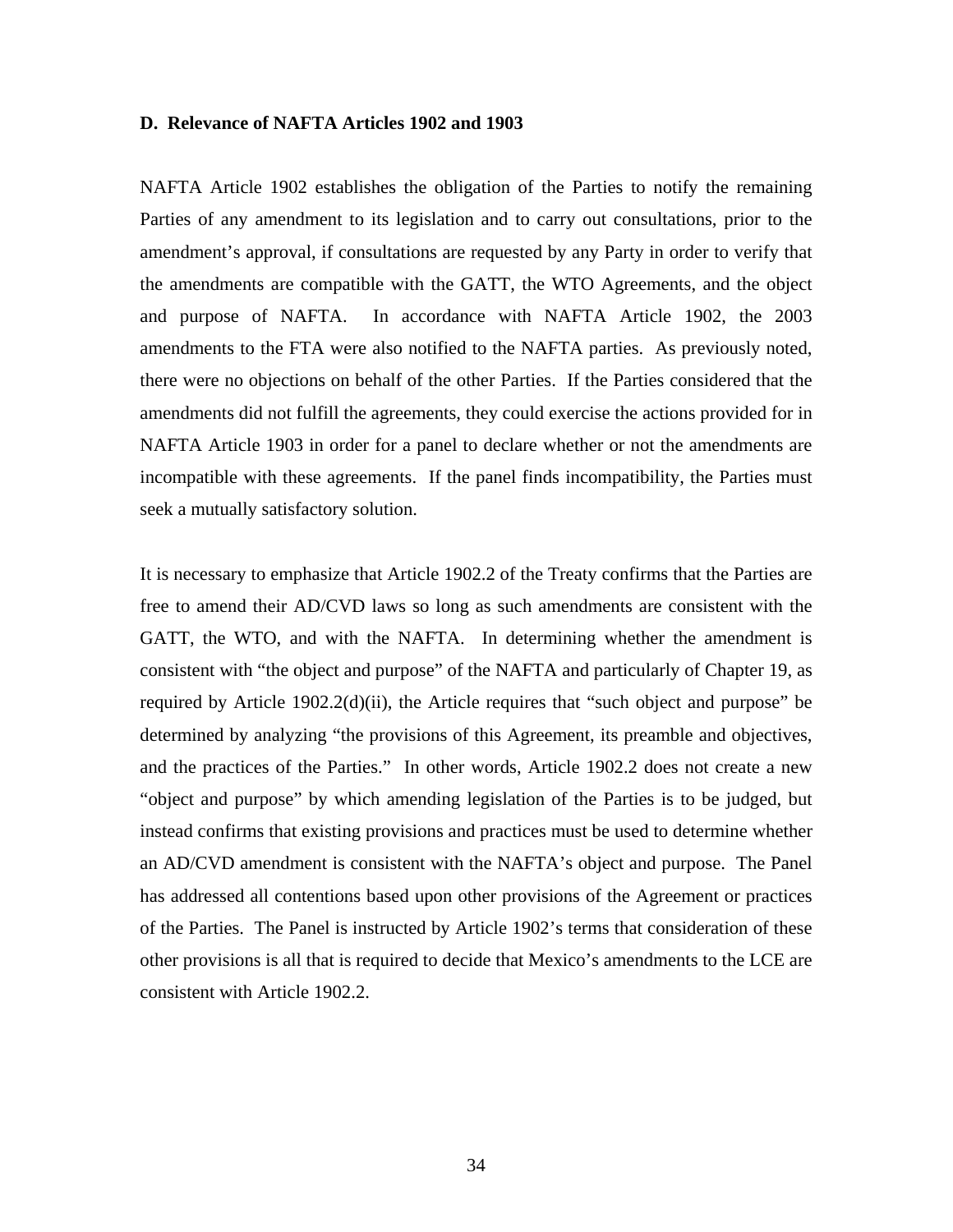For greater clarity the text of NAFTA article 1902 follows:

*Article 1902: Retention of Domestic Antidumping Law and Countervailing Duty Law* 

*1. Each Party reserves the right to apply its antidumping law and countervailing duty law to goods imported from the territory of any other Party. Antidumping law and countervailing duty law include, as appropriate for each Party, relevant statutes, legislative history, regulations, administrative practice and judicial precedents.* 

*2. Each Party reserves the right to change or modify its antidumping law or countervailing duty law, provided that in the case of an amendment to a Party's antidumping or countervailing duty statute:* 

*(a) such amendment shall apply to goods from another Party only if the amending statute specifies that it applies to goods from that Party or from the Parties to this Agreement;* 

*(b) the amending Party notifies in writing the Parties to which the amendment applies of the amending statute as far in advance as possible of the date of enactment of such statute;* 

*(c) following notification, the amending Party, on request of any Party to which the amendment applies, consults with that Party prior to the enactment of the amending statute; and* 

*(d) such amendment, as applicable to that other Party, is not inconsistent with* 

*(i) the General Agreement on Tariffs and Trade (GATT), the Agreement on Implementation of Article VI of the General Agreement on Tariffs and Trade (the Antidumping Code) or the Agreement on the Interpretation and Application of Articles VI, XVI and XXIII of the General Agreement on Tariffs and Trade (the Subsidies Code), or any successor agreement to which all the original signatories to this Agreement are party, or* 

*(ii) the object and purpose of this Agreement and this Chapter, which is to establish fair and predictable conditions for the progressive liberalization of trade between the Parties to this Agreement while maintaining effective and fair disciplines on unfair trade practices, such object and purpose to be ascertained from the provisions of this Agreement, its preamble and objectives, and the practices of the Parties.*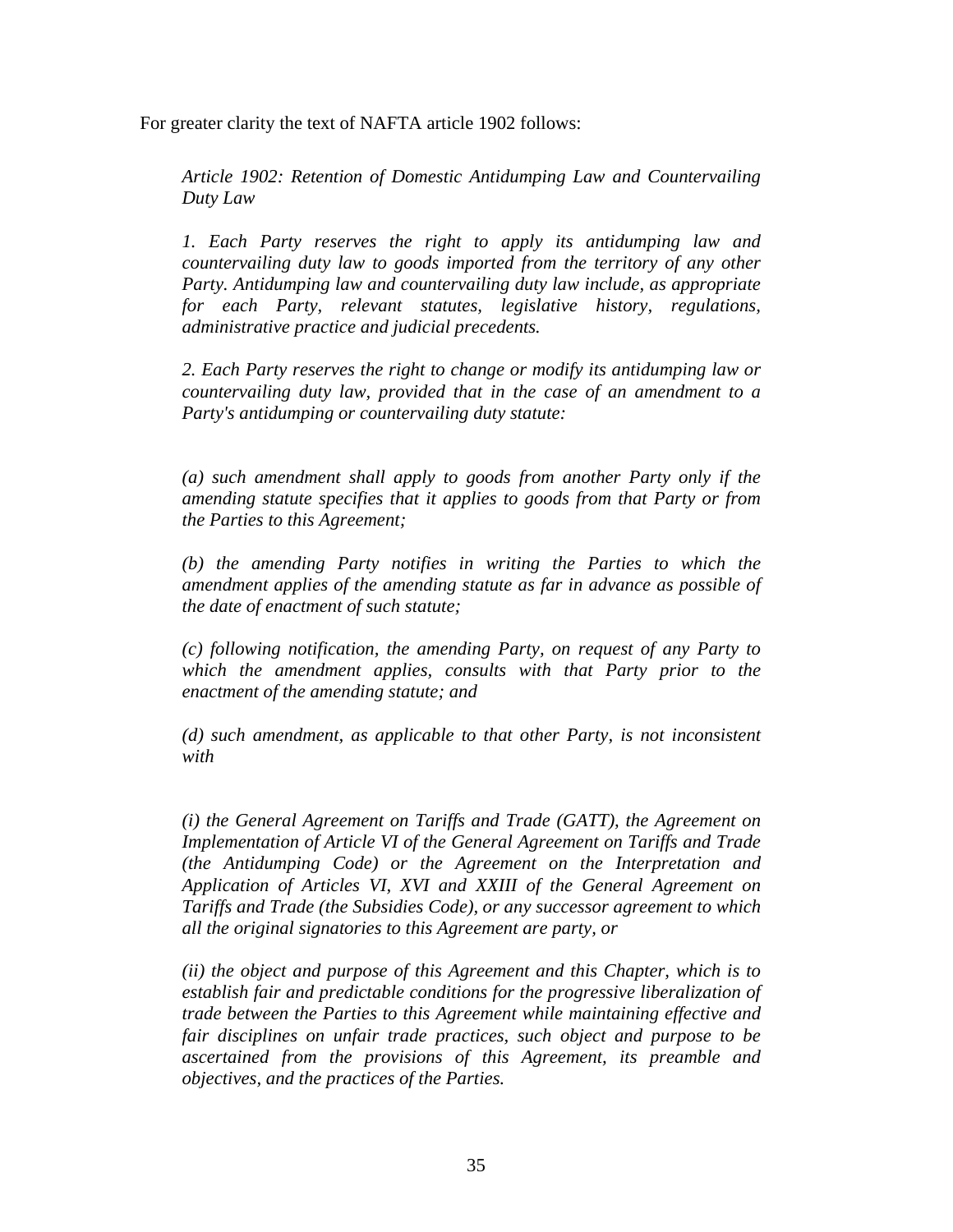If a Party's interests were affected by the terms of this article, this Party would have recourse to Article 1903 in order to safeguard its rights. Article 1903 reads as follows:

### *Article 1903: Review of Statutory Amendments*

*1. A Party to which an amendment of another Party's antidumping or countervailing duty statute applies may request in writing that such amendment be referred to a binational panel for a declaratory opinion as to whether:* 

*(a) the amendment does not conform to the provisions of Article 1902(2)(d)(i) or (ii); or* 

*(b) such amendment has the function and effect of overturning a prior decision of a panel made pursuant to Article 1904 and does not conform to the provisions of Article 1902(2)(d)(i) or (ii).* 

*Such declaratory opinion shall have force or effect only as provided in this Article.* 

*2. The panel shall conduct its review in accordance with the procedures of Annex 1903.2.* 

*3. In the event that the panel recommends modifications to the amending statute to remedy a non-conformity that it has identified in its opinion:* 

*(a) the two Parties shall immediately begin consultations and shall seek to achieve a mutually satisfactory solution to the matter within 90 days of the issuance of the panel's final declaratory opinion. Such solution may include seeking corrective legislation with respect to the statute of the amending Party;* 

*(b) if corrective legislation is not enacted within nine months from the end of the 90day consultation period referred to in subparagraph (a) and no other mutually satisfactory solution has been reached, the Party that requested the panel may* 

*(i) take comparable legislative or equivalent executive action, or* 

*(ii) terminate this Agreement with regard to the amending Party on 60day written notice to that Party.*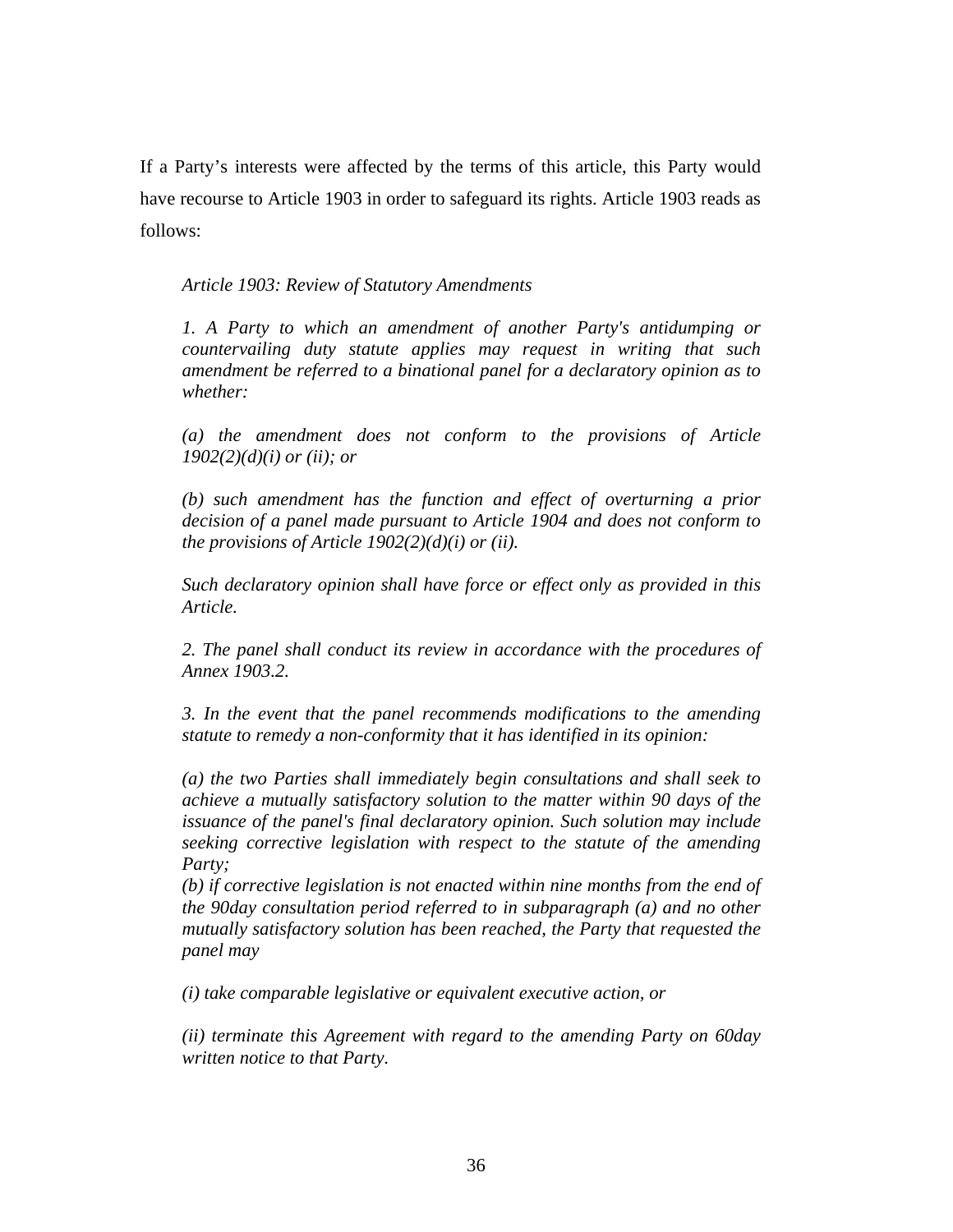In the case of the amendments of March 13, 2003, neither Canada nor the United States objected to the amendments or exercised the action provided by NAFTA Article 1903. We believe the Panel is justified in concluding from this lack of objection that the exclusion of sunset reviews from the binational panel review provided for in Article 97 is compatible with the Mexican definition of the term "final determination" established in NAFTA Annex 1911, and therefore sunset review determinations are not subject to the binational panel review provided for in NAFTA Article 1904.

Furthermore, the NAFTA Rules of Procedure for Article 1904, which in Mexico's case were published on June 20, 2004. and negotiated after the FTA's enactment, [particularly](http://www.nafta-sec-alena.org/DefaultSite/index_e.aspx?DetailID=190) Rule of Procedure  $34(1)(d)$  (the text of which is set out below), establishes that in the case of Mexico, a request for panel review must be made in accordance with Articles 97 and 98 of the FTA:

34. (1) A Request for Panel Review shall be made in accordance with the requirements of

(*a*) section 77.011 or 96.21 of the *Special Import Measures Act*, as amended, and any regulations made thereunder; (*b*) section 516A of the *Tariff Act of 1930*, as amended, and any regulations made thereunder; (*c*) section 404 of the United States *North American Free Trade Agreement Implementation Act* and any regulations made thereunder; or (*d*) articles 97 and 98 of the *Ley de Comercio Exterior* and its regulations.

This means that the Parties recognized that in the case of Mexico the request for binational panel review, according to NAFTA article 1904, is proper only for the determinations indicated in article 97 of the FTA, which does not contain any mention of sunset reviews and, thus, they are excluded from binational panel review.

The amended Article 97 of the FTA stipulates the following (the text amended on March 13, 2003, has been underlined):

"ARTICLE 97 - Regarding the determinations and acts referred to in Article 94, paragraphs IV, V, VI, and VIII, any interested party may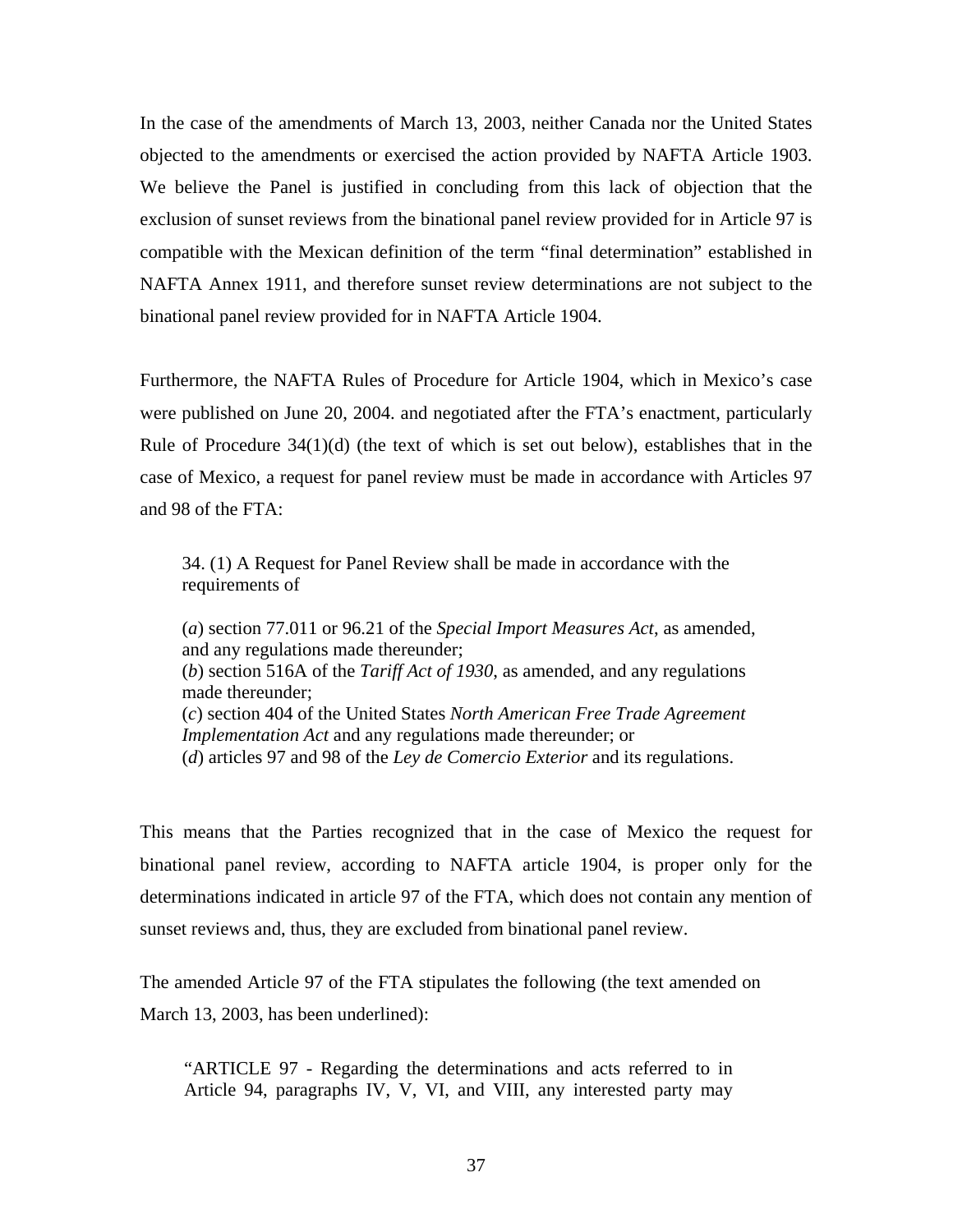choose to resort to the alternative dispute settlement mechanisms concerning unfair practices provided for in the international treaties and trade agreements to which Mexico is a party. If such mechanisms are chosen:

 I. Neither the appeal for reversal provided for in Article 94, nor proceedings instituted before the Federal Tax and Administrative Court against said determinations or against the Ministry's determination issued as a result of the decisions emanating from said alternative mechanisms shall be admissible, and it shall be understood that the interested party that resorts to such an option accepts the resolution stemming from the alternative dispute settlement mechanism;

 II. Only the resolution issued by the Ministry as a result of the decision emanating from the alternative mechanisms shall be considered final;

III. The provisions of Article 238 of the Federal Tax Code shall apply.

If the intention of the NAFTA negotiators had been to include sunset review determinations within the determinations subject to binational panel review, they would have done so expressly, or otherwise, they would not have specified in such detail the determinations subject to binational panel review pursuant to NAFTA article 1904, and instead would have utilized more general language indicating that any resolution determining antidumping or countervailing duties would be subject to bi-national panel review. However, the language utilized by the NAFTA negotiators was very precise and it restricted binational panel review only to the cases provided for in the NAFTA text. This is also the reason why the anti-dumping or countervailing duties imposed through other procedures, such as the anti-circumvention procedure, are not subject to binational panel review in the United States or Mexico, despite the fact that determinations under these procedures do indeed result in imposition of duties. To assume that sunset review determinations are subject to binational panel review would also imply that anticircumvention determinations would be subject to binational panel review. As noted earlier, if this were the intention, it would have been easier for the NAFTA negotiators to have utilized very general language embracing every determination imposing antidumping and countervailing duties. In short, the NAFTA negotiators employed very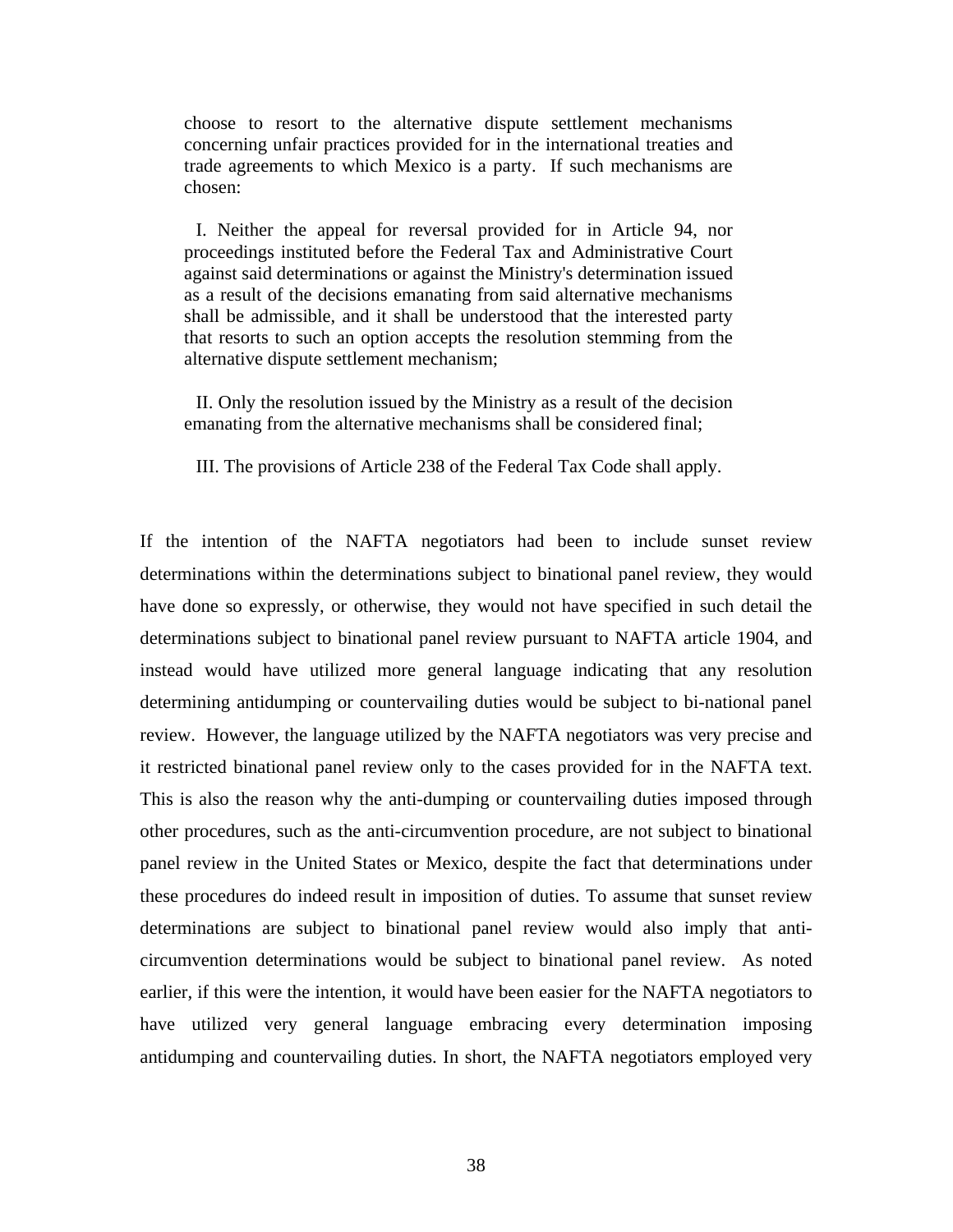precise language because they intended to include only the determinations expressly indicated.

The fact that the United States and Canada included sunset review determinations within the scope of binational panel reviews does not imply that Mexico should follow suit. It is likely that the United States and Canada included sunset review determinations due to their legislative technique while implementing the Uruguay Round Agreements, incorporating sunset reviews into articles that were already included within their NAFTA definition of final determination. This is irrelevant in the case of Mexico considering that sunset reviews were already provided for in the Mexican FTA before the signing and entry into force of the Uruguay Round Agreements.

As an illustration, in the case of the United States, article 1911 subsection III, which defines the term "final determination," includes Section 751 of the Tariff Act of 1930. When the NAFTA became effective this Act only referred to administrative annual reviews and change of circumstances reviews. However, as a result of the commitments agreed upon in the Uruguay Round, the U.S. legislature decided to include sunset reviews in paragraph (c) of this Act (while paragraph (a) refers to annual reviews and paragraph (b) refers to change of circumstances reviews). The text of Section 751 reads as follows:

"Section 751. Administrative Reviews of Determinations

(a) Periodic Review of Amount of Duty.-

(b) Reviews Based on Change of Circumstances.-

(c) Five Year Review.-

..."

…..

…..

Given the fact that the determinations provided for in Section 751 are subject to binational panel review, because this section is expressly indicated in NAFTA, the amendment to this section adding sunset reviews makes sunset review determinations automatically subject to the NAFTA Article 1904 binational panel review process. This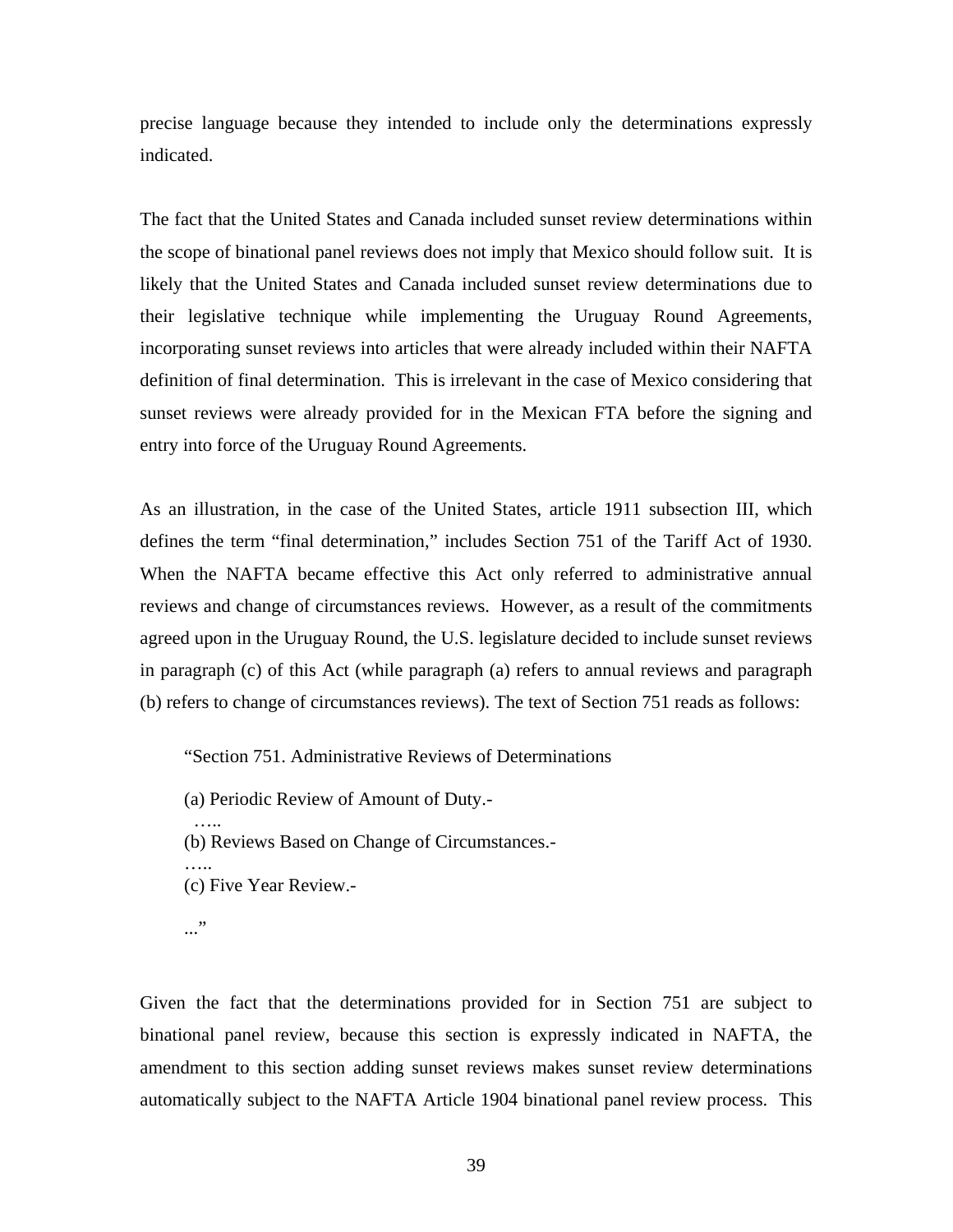inclusion of sunset reviews was not as a result of a commitment agreed upon in NAFTA, because this review did not even exist in the U.S legislation at that time.

.

It cannot be considered that the definition provided for in NAFTA Annex  $1911(c)(i)$  in the case of Mexico includes sunset review determinations, because these determinations are based on Article 70 of the FTA, which cannot be considered a successor to Article 13 of the FTA implementing Article 131 of the Mexican Constitution. Furthermore, with the enactment of the FTA in 1993, after consultations, the NAFTA parties tacitly recognized the exclusion of sunset review determinations from binational panel review.

As a conclusion and in order to further clarify our opinion, we find proper to mention the case of scope reviews in the Mexican legislation. With the controlling treaty language in mind, we note the existence of a clerical error in the 2003 amendments to the LCE, which does not apply to this review begun in 2000. The amendment drafters transferred the scope (product coverage) provisions of Section 60 to new Section 89A and repealed Section 60. However, the drafters apparently failed to change the reference to the former Section 60 in the new Section 94(VI). Section 94 describes those AD/CVD actions that are eligible for Recurso de Revocacion before the Secretary of the Economy. This omission in turn affects the meaning of Section 97, which lists the actions subject to Chapter 19 review by referring to certain subsections of Section 94, including the erroneous Section 94(VI).

If this Panel's task were to determine whether scope reviews were subject to binational panel review, despite this clerical error, the treaty language alone would quickly answer the question in the affirmative. There would be no need even to refer to the LCE, which the Parties did not mention in the treaty's definition of scope reviews and whose description in the treaty is clear and unambiguous.

If the Panel nonetheless wished to decide whether there was a conflict between the treaty and other Mexican law, we would be justified, because of the ambiguity created by this clerical error, in using the general legal principles that Mexico's courts would apply to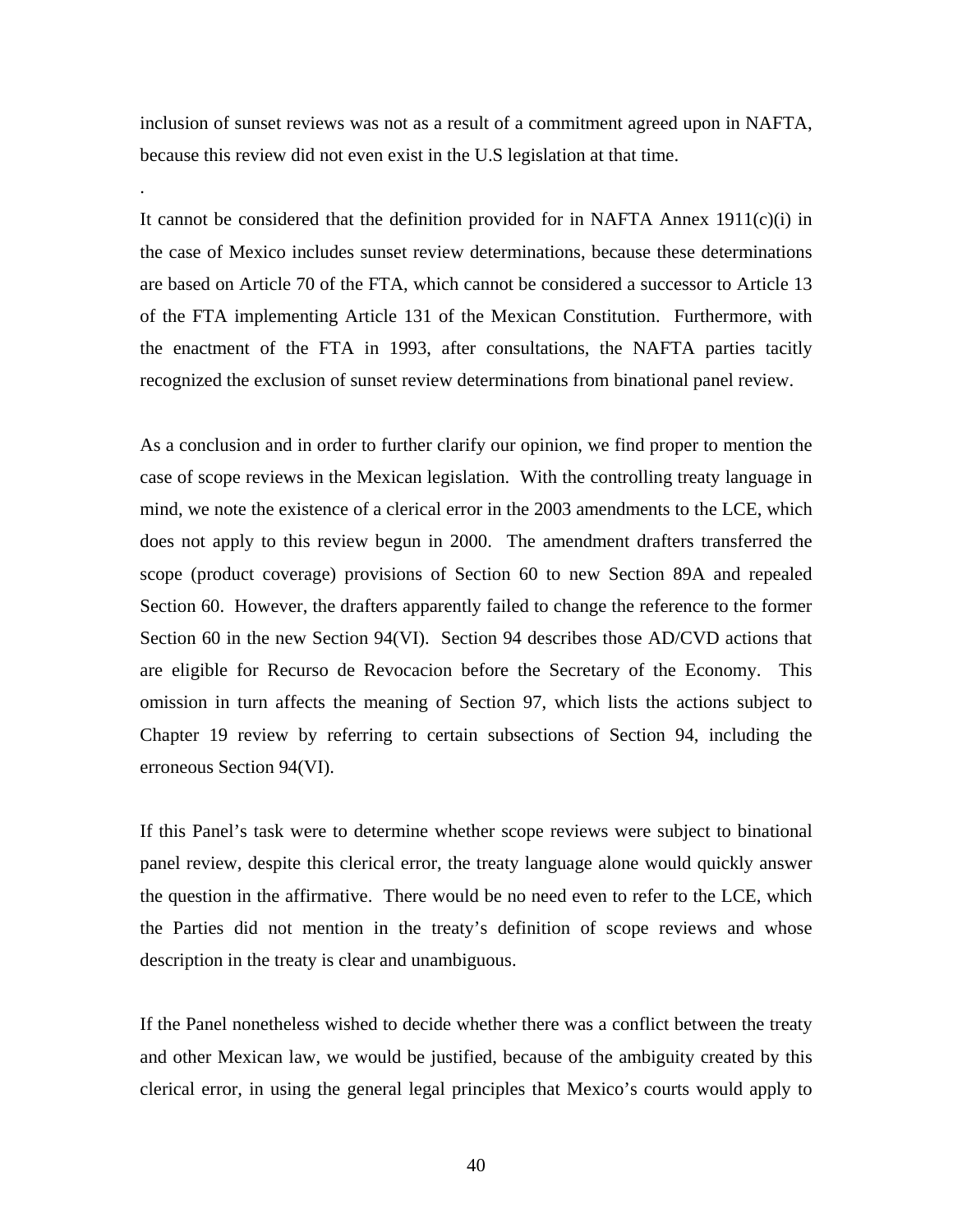determine whether Mexico intended that scope reviews would continue to be subject to binational panel review under the LCE. In doing so, the Panel would have little difficulty filling this legal gap by concluding that the drafters did not intend to violate the clear language of the treaty by eliminating in 2003 the eligibility of scope reviews provided by the 1993 LCE from both Recurso de Revocacion and from binational panel review.

From the fact that scope reviews should continue to be eligible for binational panel review, despite the clerical error<sup>[4](#page-40-0)</sup>, the Panel may not properly reason that sunset reviews also should be eligible for binational panel review. The fact that sunset reviews under Mexican law may, in addition to accomplishing their primary purpose, also change an AD/CVD duty, does not mean that sunset reviews somehow can be fit within the language of Article 94(V) or Article 94(VIII) and that the Panel should read these subsections as giving the Panel competence.

We note again our view that sunset reviews are not listed in the treaty among Mexico's definition of the final determinations subject to binational panel review. We find no ambiguity, obscurity, or absurdity in this plain reading of the literal language of the treaty. The three actions listed are clear, and each is substantially different from a sunset review. This language is controlling.

# **VII. BINATIONAL PANEL DECISION**

Based on NAFTA Article 1904, Annex 1911, and Articles 59, 68, 70, 89, 89(A), 89(B), 89(D) and 89(F) of the FTA and In light of the reasons stated above this binational panel decides that it lacks competence to review the final determination of the examination to determine the consequences of revocation of the final antidumping duties imposed on imports of liquid caustic soda, originated from the United States of America,

<span id="page-40-0"></span> 4 It is proper to mention that Article 94.V of the FTA was amended on January 24, 2006, to correct the erroneous reference to Article 60 changing it for the correct reference to Article 89A.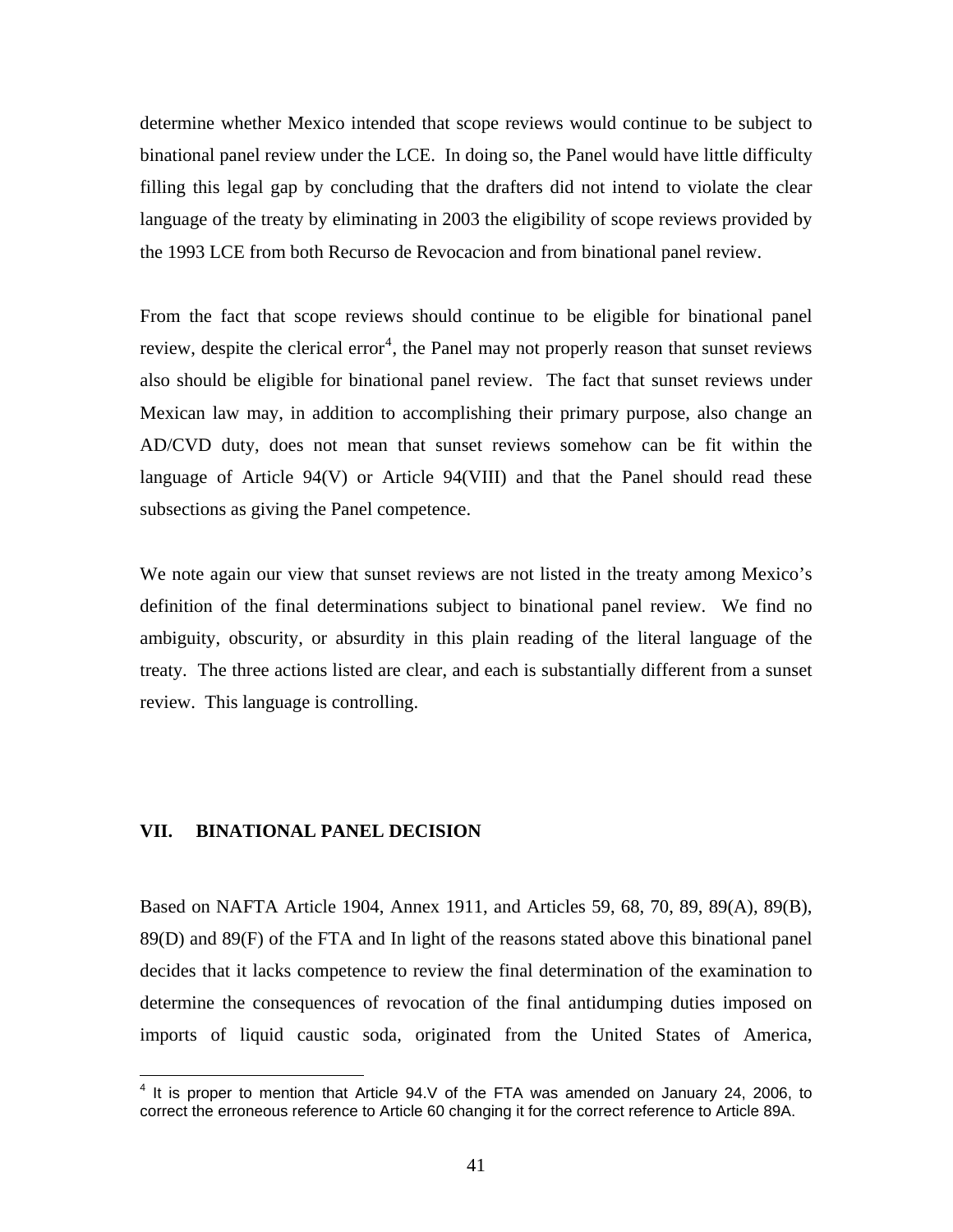notwithstanding its country of origin, in accordance with article 1904 of the North American Free Trade Agreement.

This decision resolves the competence issue regarding the present Binational Panel, and since this panel has declared its incompetence to review the sunset review determination challenged by CANAJAD, the present decision concludes this binational panel's task. Consequently, this decision is final and definitive.

**By this means I certify that this decision was issued in Mexico City, United States of Mexico, on July 13, 2006.** 

Signed in the original by

Stephen J. Powell July  $1^{st}$ . 2006. Stephen J. Powell Date

Gustavo Uruchurtu Chavarín July 13, 2006. Gustavo Uruchurtu Chavarín **Date** 

Leonel Pereznieto Castro July 10, 2006. Leonel Pereznieto Castro **Date** Presidente.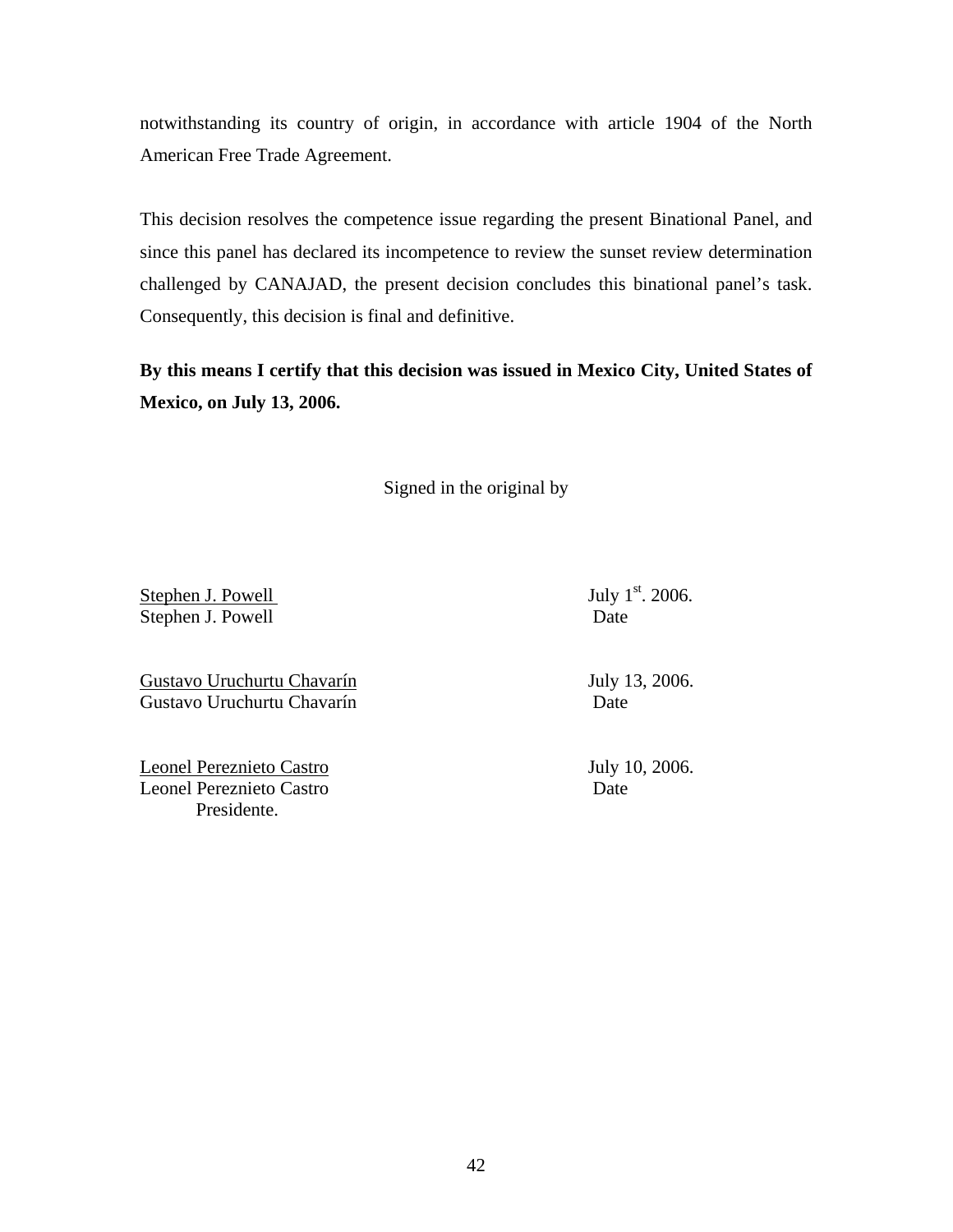DISSENTING VOTE OF THE MINORITY COMPOSED OF PANELISTS DALE BECK FURNISH AND LUIS GUSTAVO ARRATIBEL SALAS, MEMBERS OF THE BINATIONAL PANEL INSTALLED FOR THE PURPOSE OF REVIEWING THE FINAL RESOLUTION OF THE EXAMINATION TO DETERMINE THE CONSEQUENCES OF THE SUPPRESSION OF THE DEFINITIVE COUNTERVAILING DUTY LEVIED ON IMPORTS OF LIQUID CAUSTIC SODA, ORIGINATING FROM THE UNITED STATES OF AMÉRICA, INDEPENDENT OF ANY COUNTRY OF PRIOR ORIGIN, IN CONFORMITY WITH ARTICLE 1904 OF THE NORTH AMERICAN FREE TRADE AGREEMENT, CASE NUMBER: **MÉX.-USA-2003-1904-01.** 

MOTION BY THE MEXICAN (INVESTIGATING) INVESTIGATIVE AUTHORITY IN WHICH IT SEEKS A DECLARATION OF LACK OF JURISDICTION IN THIS BINATIONAL PANEL TO REVIEW THE FINAL RESOLUTION FOR WHICH IT WAS CONSTITUTED.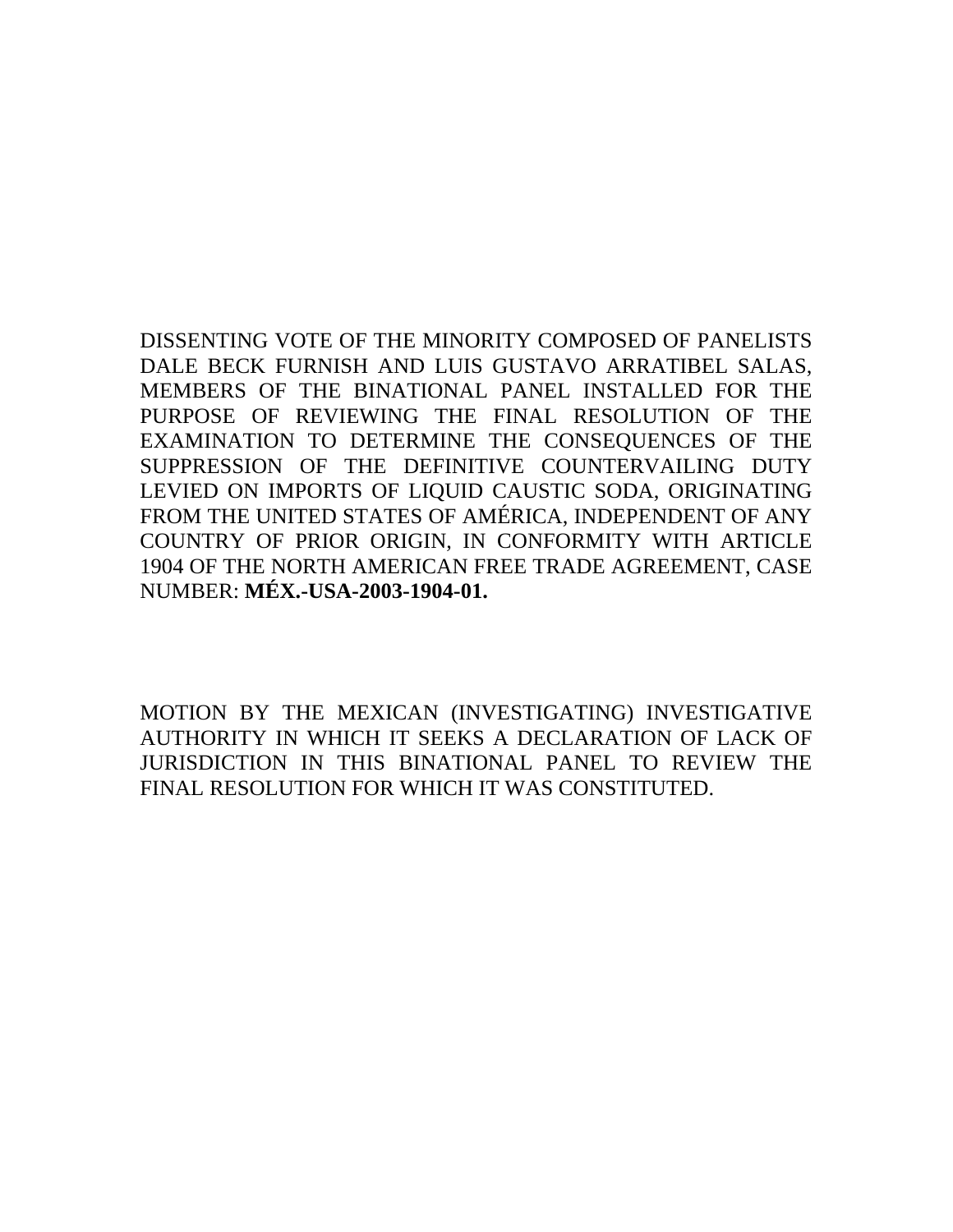This minority dissents from the resolution set out in the order issued by the majority of the members of this Binational Panel. The majority grants the motion before us, with the effect of denying jurisdiction to carry out the procedure of binational review sought by the Mexican *Cámara Nacional de Aceites, Grasas, Jabones y Detergentes* (CANAJAD) with respect to the five-year sunset review and final determination of the *antidumping* investigation of imports of Caustic Soda, under the customs classification 2815.12.01 of the [tariff schedule] *Tarifa de la Ley de los Impuestos Generales de Importación y de Exportación*, published in the *Diario Oficial Federal* for 6 June 2003. Procedurally the decision conforms to Rule 71(1) of the Rules of Procedure for Article 1904 of NAFTA, under which the majority finds that this review is improper and cannot proceed, since the final determination at issue here—one that resulted from a five-year sunset review—does not fall within those final determinations properly within the jurisdiction of this H. Binational Panel, as contemplated in the catalog of final determinations specified in NAFTA, Annex 1911 for Mexico.

We offer in support of our minority vote the following reasons of law, policy and fact.

**I.-** According to Articles 31 and 32 of the Vienna Convention on the Law of Treaties, interpretation of treaties must take into account their context, intentions, objectives and fundamental changes of circunstances. In addition, the treaty should be interpreted in good faith, in accordance with the ordinary meaning to be given to the terms of the treaty in their context and in the light of its object and purpose.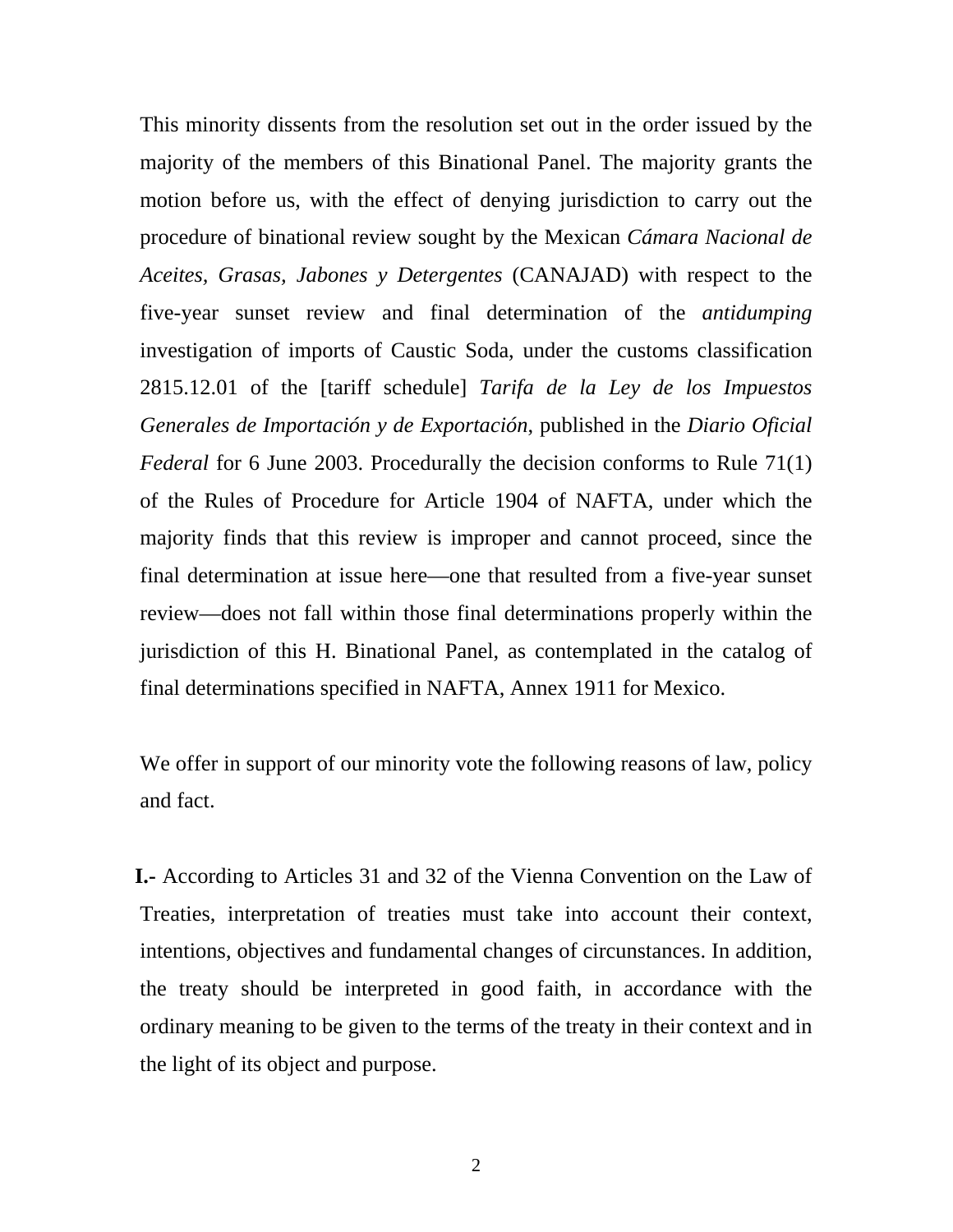NAFTA Article 102(1)(e), states as one of the primary "objectives" of the NAFTA, the creation of more efficient procedures for the application of and compliance with the treaty, for its joint administration and for the resolution of disputes.

NAFTA Article 1904 makes it clear that all countervailing duty decisions should be submitted to binational arbitration under Chapter 19. NAFTA § 1904, entitled **"Article 1904: Review of Final Antidumping and Countervailing Duty Determinations,"** states in its subsection (1), "As provided in this Article, each Party shall replace judicial review of final antidumping and countervailing duty determinations with binational panel review." The intention and purpose of the NAFTA seems clear: in general, all final countervailing duty determinations by any of the three Parties should be subject to binational panel review.

Binational Panel review of any Mexican determination must proceed under and apply Mexican national law, as referenced in Annex 1911 Mexico. Mexico's applicable statute is the *Ley de Comercio Exterior* (LCE), promulgated in 1993 to replace the *Ley Reglamentaria del Artículo 131 de la Constitución*, the law in effect at the time that the parties negotiated and drafted NAFTA. The LCE as it stood at the outset of the Caustic Soda review, initiated in year 2000, applies here.<sup>[1](#page-44-0)</sup>

 $\overline{a}$ 

<span id="page-44-0"></span><sup>&</sup>lt;sup>1</sup> The amendments to the LCE introduced in 2003 include a transitory article 3 that specifies that all actions in process at the time of the 2003 amendments "shall be resolved under the terms of the LCE of 1993 as published in the Diario Oficial . . ." Article 97 of the LCE states which final determinations shall be subject to binational review.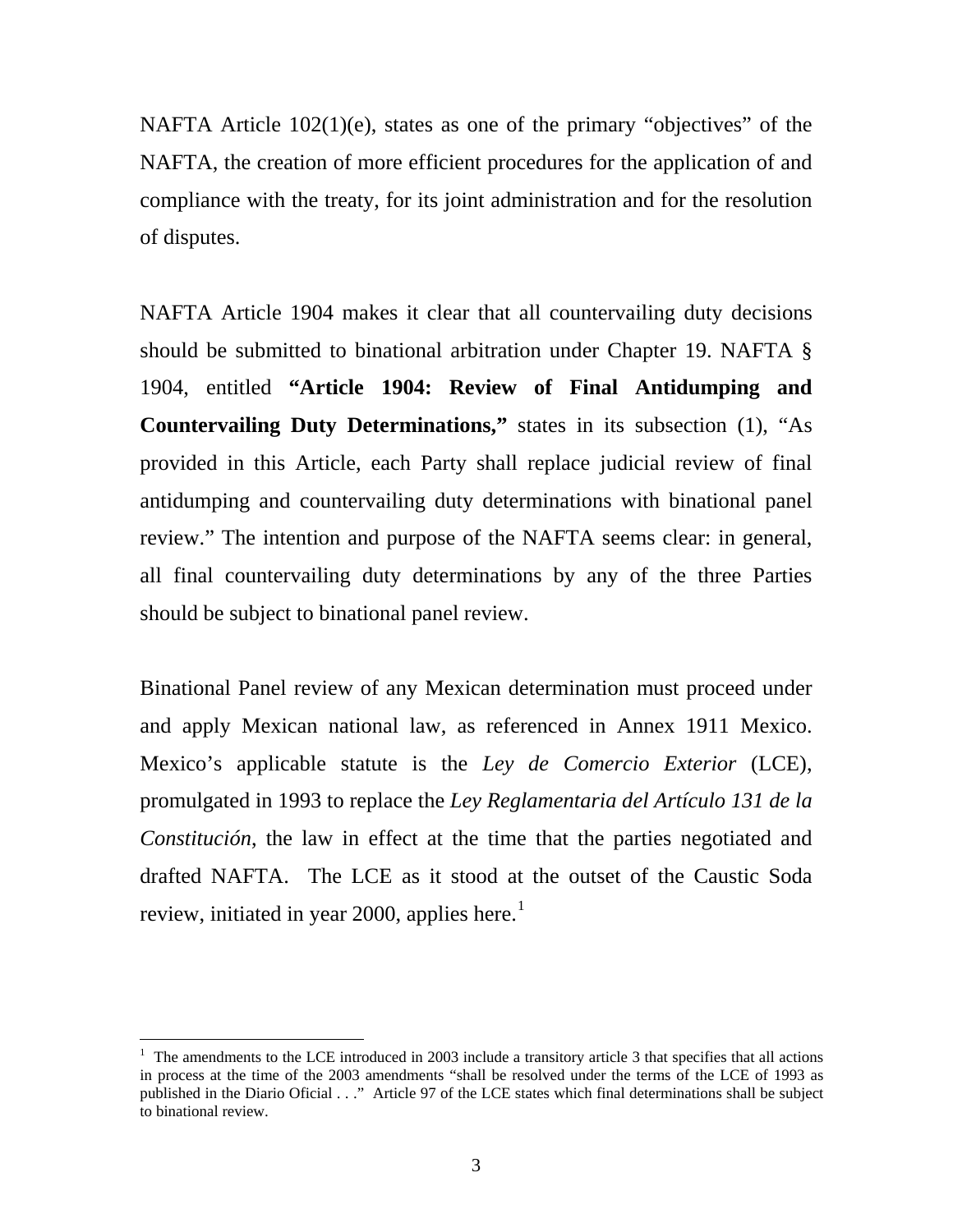In their Annex to NAFTA Article1911, each of the NAFTA countries defines the meaning of certain terms used in drafting the NAFTA as those terms apply in their national context. Mexico's Annex 1911(c) defines the meaning within Mexico's system of the term "final determination." That definition takes on essential importance to our deliberations here since that is the type of determination subject to binational review through the alternative dispute resolution mechanisms contemplated by NAFTA Chapter 19 and Article 1904.

When Mexico drafted its national Annex to NAFTA Article 1911, it cited the only kinds of "final determination" of countervailing duties that existed in its legislation at that time under the *Ley Reglamentaria del Artículo 131*  de la Constitución.<sup>[2](#page-45-0)</sup> Thus, Mexico's annexes repeat and apply the general intention and purpose to submit all antidumping and countervailing determinations emanating from the Mexican authority, as they existed at the time of the NAFTA's entry into force, to binational panel review. Quite logically, the Mexican Annex to NAFTA Article 1911 did not include a reference to the determinations resulting from five-year sunset reviews of countervailing duty determinations, since no such procedures existed in Mexican legislation at that time, nor in the legislation of the other Parties to NAFTA.

 $\overline{a}$ 

<span id="page-45-0"></span><sup>2</sup> Mexico's Annex 1911(c) specifically defined "final determination" for purposes of Article 1904(1) as including:

<sup>(</sup>i) a final resolution regarding antidumping or countervailing duties investigations by the Secretaría de Comercio y Fomento Industrial pursuant to Article 13 of the Ley Reglamentaria del Artículo 131 de la Constitución Política de los Estados Unidos Mexicanos en Materia de Comercio Exterior, as amended;

<sup>(</sup>ii) a final resolution regarding an annual administrative review of antidumping or countervailing duties by the Secretaría de Comercio y Fomento Industrial, as described in paragraph (o) of its Schedule to Annex 1904.15. . .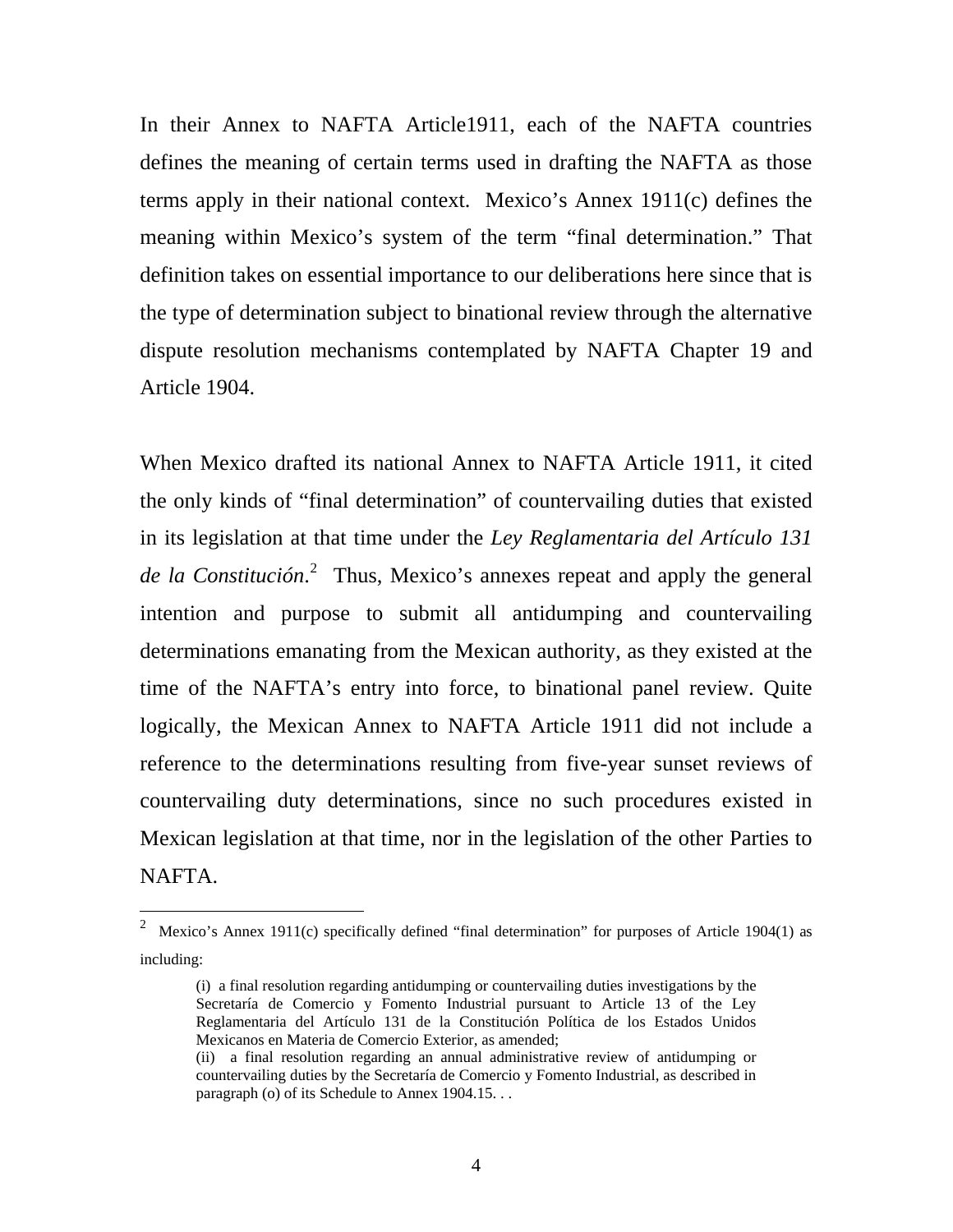Nonetheless, utilizing the definition of "final determination" set out in subsection  $(c)(ii)$  of Mexico's 1911 Annex, here cited, it appears that its reference to those final determinations that resolve annual ex officio reviews of countervailing duties could and should include the determinations that resolve five-year sunset reviews, for the following reasons:

**a)** That conclusion springs from the terms of the *Ley de Comercio Exterior* (Mexico's Law of Foreign Trade, or LCE), Article 70, subsections (I) and (II), which prohibit the initiation of a five-year sunset review if an annual review, either ex officio or upon request, has begun:

**b)**

 $\overline{a}$ 

**Article 70.** Established countervailing duties shall be eliminated at the end of five years, from the date that they enter into effect, unless before such period has run, the Secretariat [of Economy] has commenced:

 (I). An annual review shall be commenced upon the request of an interested party or ex officio, in which there shall be analysis of price discrimination [relevant to dumping] or the amount of subsidies, as well as of injury.

(II). An ex officio review of the effect of the countervailing duty, to determine whether the removal of the countervailing duty would result in continuation or repetition of unfair trade practices  $\ldots$ <sup>[3](#page-46-0)</sup>

<span id="page-46-0"></span> $3\,$  In the original Spanish, the provisions read,

Artículo 70. Las cuotas compensatorias definitivas se eliminarán en un plazo de cinco años, contados a partir de su entrada en vigor, a menos que antes de concluir dicho plazo la Secretaría haya iniciado:

I.- Un procedimiento de revisión anual a solicitud de parte interesada o de oficio, en el que se analice tanto la discriminación de precios o monto de las subvenciones, como el daño.

II.- Un examen de vigencia de cuota compensatoria de oficio, para determinar si la supresión de la cuota compensatoria daría lugar a la continuación o repetición de práctica desleal.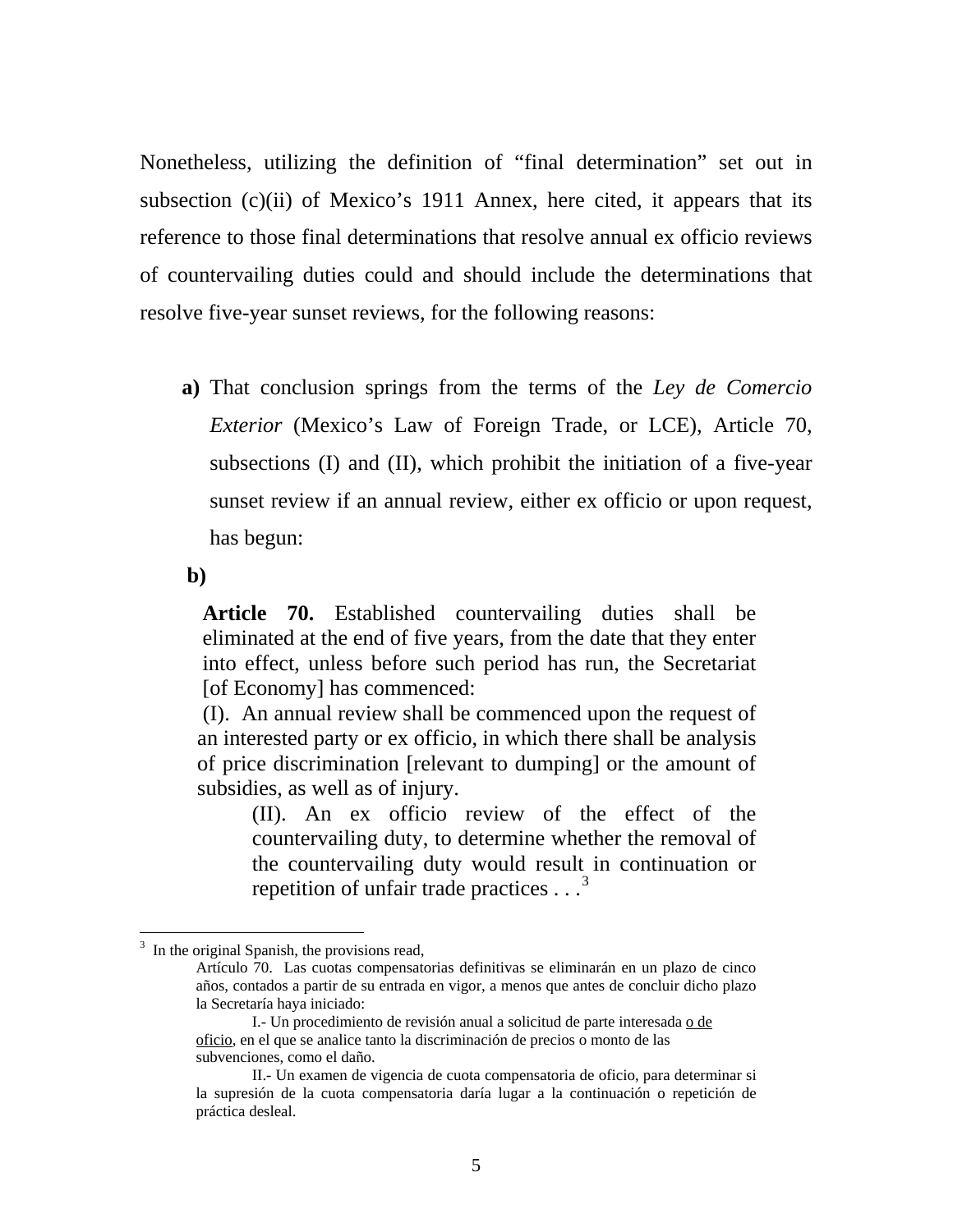The law's provisions prohibit the initiation of a five-year sunset review at the same time as an annual review, since the same study of countervailing duties contemplated for an annual review would be carried out in a five-year sunset review. That is, whenever an annual or ex officio review of countervailing duties undertakes to resolve the fundamental question of whether dumping exists, the five-year sunset review of the same issue may not be undertaken, since it would duplicate the ongoing annual review. This is particularly true in Mexico where the five-year sunset review does not restrict itself to either continuing or terminating an existing countervailing duty (as in Canada and the United States), but also contemplates the possibility of modifying the amount of that duty.<sup>[4](#page-47-0)</sup>

**c)** Our common classification of determinations that resolve an annual ex officio review of countervailing duties with those that resolve five-year sunset reviews derives from our application of the contents of NAFTA

Mexico Annex  $1911(c)(ii)$ , as read in conjunction with Annex  $1904.15$  $1904.15$ (o).<sup>5</sup> Read together, as they must be, those provisions validate the jurisdiction of this Binational Panel.

 $\overline{a}$ 

<sup>4</sup> *See LCE, Art. 89F.* 

<span id="page-47-1"></span><span id="page-47-0"></span><sup>&</sup>lt;sup>5</sup> Mexico's Annex 1904.15(o) states: Mexico shall amend its antidumping and countervailing duty statutes and regulations, and other statutes and regulations to the extent that they apply to the operation of the antidumping and countervailing duty laws, to provide the following:

<sup>(</sup>o) the right to an annual individual review on request by the interested parties through which they can obtain their own dumping margin or countervailing duty rate, or can change the margin or rate they received in the investigation or a previous review, reserving to the competent investigating authority the ability to initiate a review, at any time, on its own motion and requiring that the competent investigating authority issue a notice of initiation within a reasonable period of time after the request;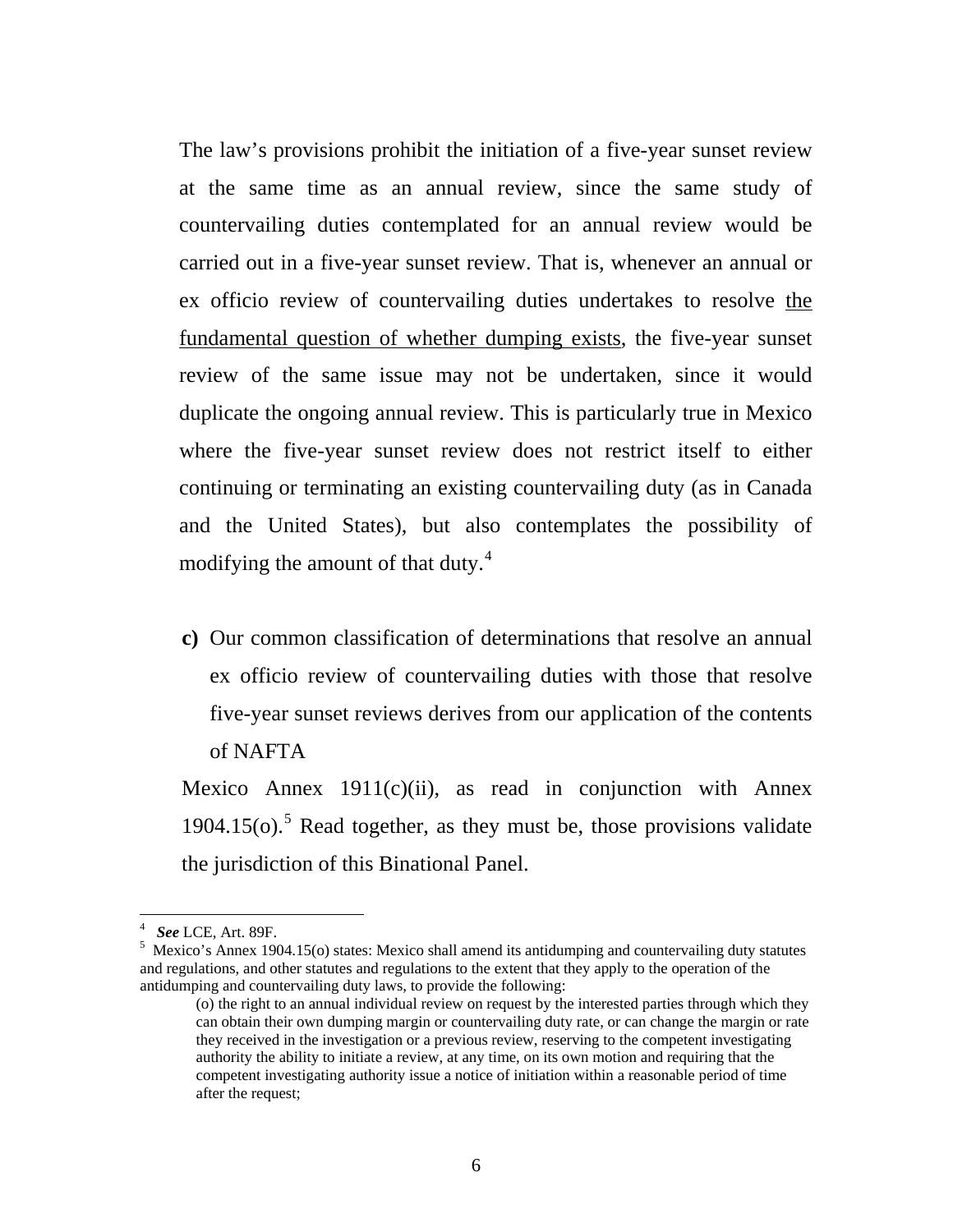We should not lose sight of the fact that Annex  $1911(c)(ii)$  and Annex 1904.15(o) are not limited to those determinations that resolve annual reviews of countervailing duties, but also apply to those final determinations that resolve ex officio reviews that the Mexican Investigating Authority may initiate "at any time." The latter category includes five-year sunset reviews of countervailing duties by the literal language of Annex  $1911(c)(ii)$  and Annex  $1904.15(c)$ . The first provides for review of any "final resolution regarding an annual administrative review of antidumping or countervailing duties by the *Secretaría de Comercio y Fomento Industrial*, as described in paragraph (o) of its Schedule to Annex 1904.15." When we turn to the latter, we find that it provides for "annual individual review on request by the interested parties . . . reserving to the competent investigating authority the ability to initiate a review, at any time, on its own motion," which clearly could and would include five-year sunset reviews.

The basic inquiry is the same in those determinations that resolve annual reviews, ex officio reviews and five-year sunset reviews: whether or not dumping exists, as demostrated by the provisions of LCE Article 70(I) and (II).

So long as the basic inquiry that they carry out and resolve is the same, it has no relevance for our binational jurisdiction that the administrative procedure, carried out by the Secretary of Economy to decide whether a countervailing duty should continue and at what level, may occur as an annual review, a review at any time, or as a five-year review.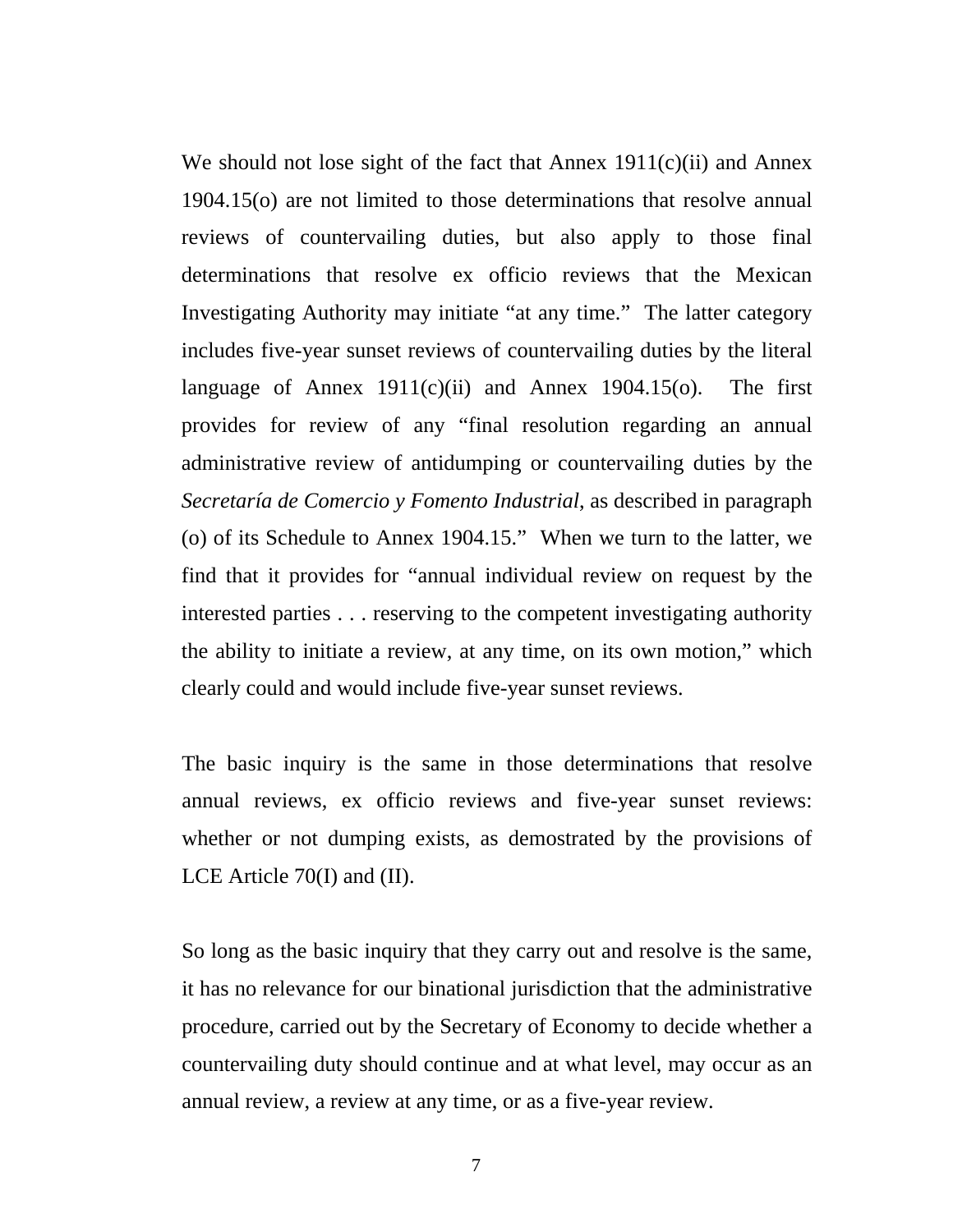If we do not accept jurisdiction of this review, our denial causes a rupture in the application of NAFTA, since both Canada and the United States do submit their five-year sunset reviews to binational arbitration under NAFTA Chapter 19. In fact, the majority decision leaves a single discrepancy in the three countries' application and practice under the NAFTA. In every other particular, the countries are consistent in allowing binational Chapter 19 review of their national determinations affecting countervailing duties. Only with respect to Mexican five-year sunset reviews—or more especially, to this Mexican sunset review of Caustic Soda duties—would binational Chapter 19 review be unavailable.<sup>[6](#page-49-0)</sup>

We believe that Mexico had every intention to follow the example of its partners in the NAFTA, but did not do so with language as clear as theirs, opening the possibility for its Investigating Authority to allege the lack of jurisdiction here resolved on a split vote.

**II.-** This minority considers it necessary to reiterate the fundamental premise that nowhere in their treatment of unfair practices and countervailing duties do the provisions of the former *Ley Reglamentaria del Artículo 131 de la Constitución* nor the current LCE provide a basis for concluding that a Binational Panel lacks jurisdiction to review a determination that resolves a five-year sunset review.

 $\overline{a}$ 

<span id="page-49-0"></span><sup>6</sup> None of the three countries permit review of their determinations in anti-circumvention proceedings. Such proceedings, however, do not determine the presence of injury, nor the level of subsidy or dumping to be offset by countervailing duties. Anti-circumvention proceedings accept the countervailing duty without question, and turns its inquiry to whether parties have attempted to evade that duty. Anti-circumvention procedure fulfills a police activity, rather than an administrative activity. It is notable that the three countries agree that binational review should not apply to anti-circumvention decisions.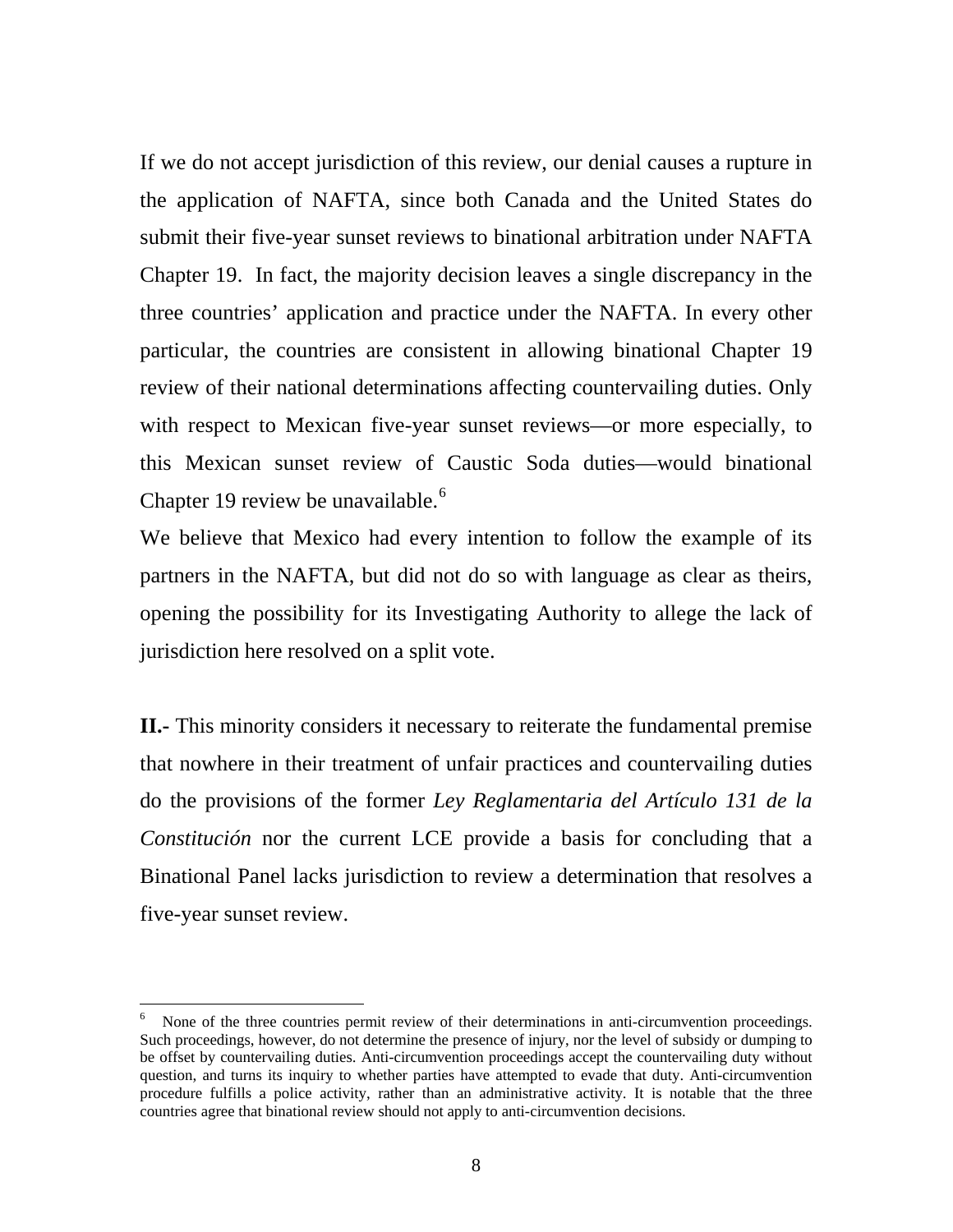NAFTA in its Article 1904 and in its Annex 1911 for Mexico, both cited here, defines a clear intention and purpose to submit to Binational Panels under Chapter 19 all final determinations regarding countervailing duties to offset dumping or subsidies. At the moment those dispositions were drafted sunset reviews did not exist, but given the nature of the determinations that resolve such reviews, they may be classified with other final determinations that fix

countervailing duties. Therefore they fall within the general definition contained in the NAFTA and its Mexican Annexes, faithful to and consistent with the intention and purpose of those provisions.

 The Mexican legislation effective for questions of countervailing duties against dumping or subsidies is, as we have said, the LCE. In the NAFTA, drafted before 1993, Annex 1911 for Mexico refers to the *Ley Reglamentaria del Artículo 131 de la Constitución*, in effect when NAFTA was drafted, "as amended." Afterwards, the LCE abrogated the *Ley Reglamentaria*. The *Ley Reglamentaria* made no reference whatever to either five-year sunset reviews nor to reviews of continuing effectiveness, since neither existed at the time.

In its original version, in 1993, the LCE contemplated in its Article 59 the imposition of countervailing duties in cases of international trade goods imported under conditions of unfair trade practices. Initially, the LCE referred to five-year reviews in its Article 70. When it was subject to wholesale amendment in 2003, the LCE added Articles 70A y 70B, referring to sunset reviews, to harmonize the LCE with the GATT Convention on Application of Article VI (1994) and the sunset reviews instigated by the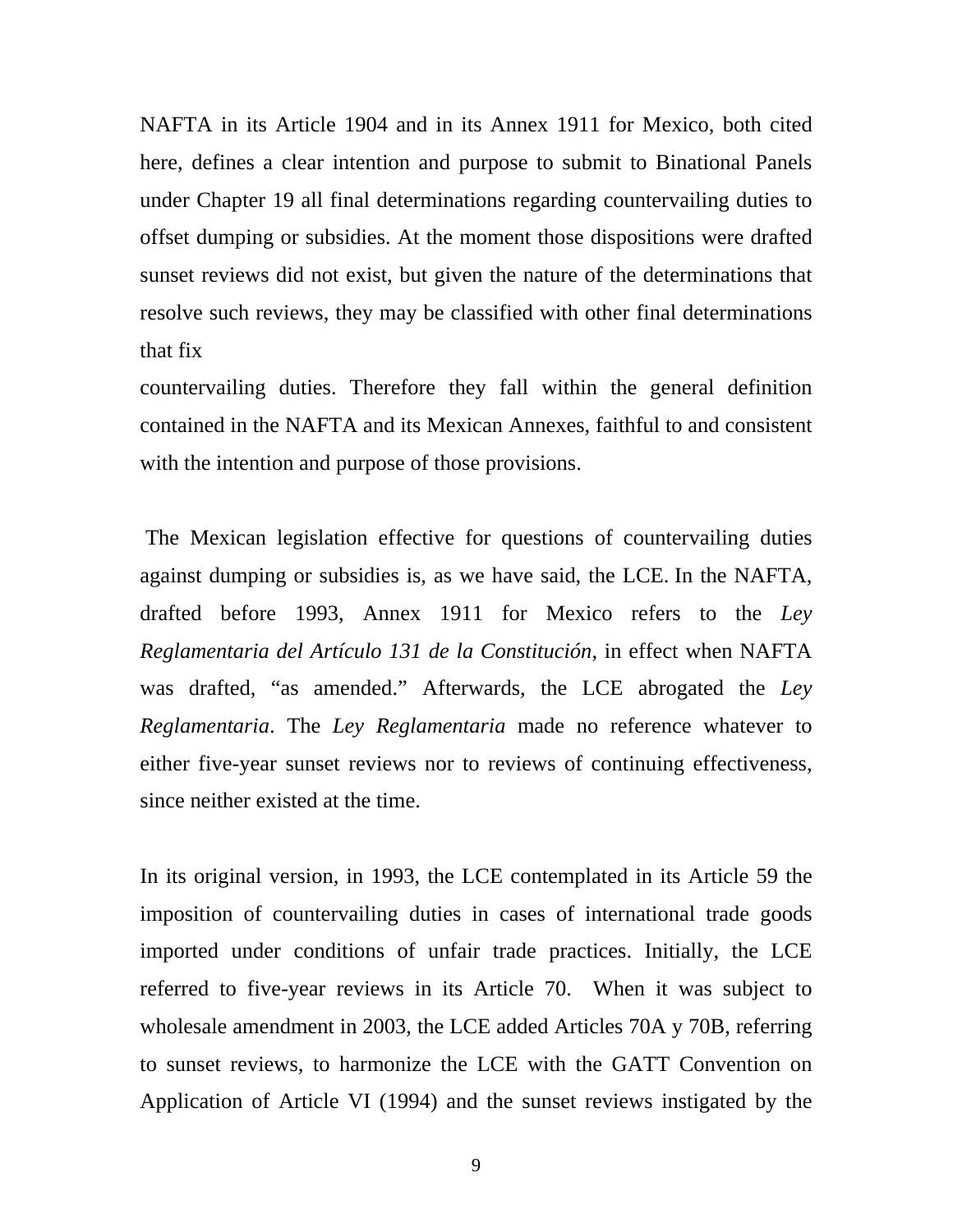WTO and the Uruguay Round (1994). Between 1993 and the amendments of 2003, no amendment touched LCE Article 94, the LCE provision that specifies those determinations subject to administrative appeal and revocation within the Mexican national system.

We must presume that final determinations in sunset reviews under LCE Article 70, as it stood until the reforms of 2003, were subject to appeal and review within the Mexican national system by the language of Article 94 (V), which provided for such appeal from "those determinations . . . that set definitive countervailing duties or those acts that apply them."<sup>[7](#page-51-0)</sup> Any other interpretation would have left all LCE Article 70 determinations immune from challenge and review until the 2003 amendments, a clear violation of Mexican constitutional guarantees. Thus, with no interpretive stretch, Article 94(V) would have and should have provided a means to challenge Article 70 determinations.

In Article 97 of the LCE, the law provides that binational jurisdiction under NAFTA Chapter 19 applies in the case of those determinations covered by LCE Article 94(V). Therefore, reading Article 94(V) to include five-year sunset reviews—an appealing application in any case, but inevitable as the means to prevent unconstitutionality in the LCE—we conclude that five-year sunset reviews must be subject to the jurisdiction of this Binational Panel under Mexican law.

 $\overline{a}$ 

<span id="page-51-0"></span><sup>&</sup>lt;sup>7</sup> In the original Spanish, Article 94(V) refers to, "las resoluciones . . . que determinen cuotas compensatorias definitivas o los actos que las apliquen."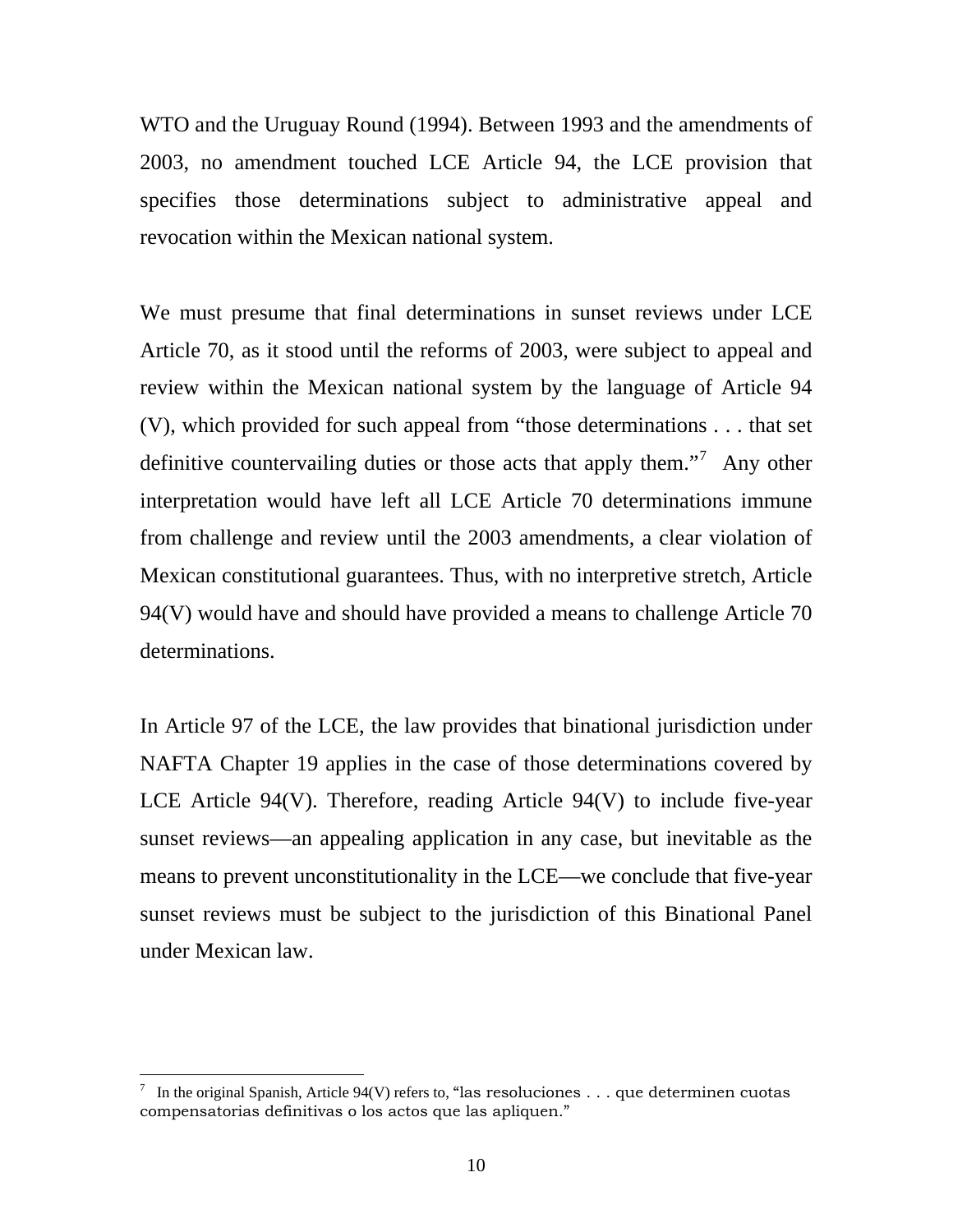The Mexican law stood thus in the year 2000, when the sunset review of Caustic Soda began, leading to the final determination now before this Binational Panel for review. For the reasons set out above, there exists no doubt of our jurisdiction under the Mexican law in force in 2000.

**III.-** The 2003 reforms to the LCE engendered no observations by either the United States or Canada, as to possible contradictions of the NAFTA, although the new legislation would have been subject to their review for that purpose. The Mexican Investigative Authority supports its case against our jurisdiction by arguing "that silence" implies that Canada and the United States agree that Mexican five-year sunset reviews should fall outside the jurisdiction of Chapter 19 Binational Panels. The unlikely argument fails because in the absence of concrete proof to the contrary it is reasonable that Canada and the United States, both of which submitted their own five-year sunset reviews to Chapter 19 jurisdiction by specific legislation, $\delta$  simply assumed that Mexico also had done so. There would have been no reason that it would not do so and no language in the LCE that made specific reservation against Chapter 19 for sunset reviews. Especially in light of the organic nature of the 2003 amendments, neither the United States or Canada would have had reason to conjure up an observation against the LCE based on a negative implication against the general language of the new law and the established practice and purpose between the parties.

<span id="page-52-0"></span><sup>&</sup>lt;sup>8</sup> **See** United States Tariff Act of 1930, Section 751 as amended; and Canada's Special Imports Measures Act, Section 53(1) as amended. Both countries Annex 1911 provisions include references to those sections.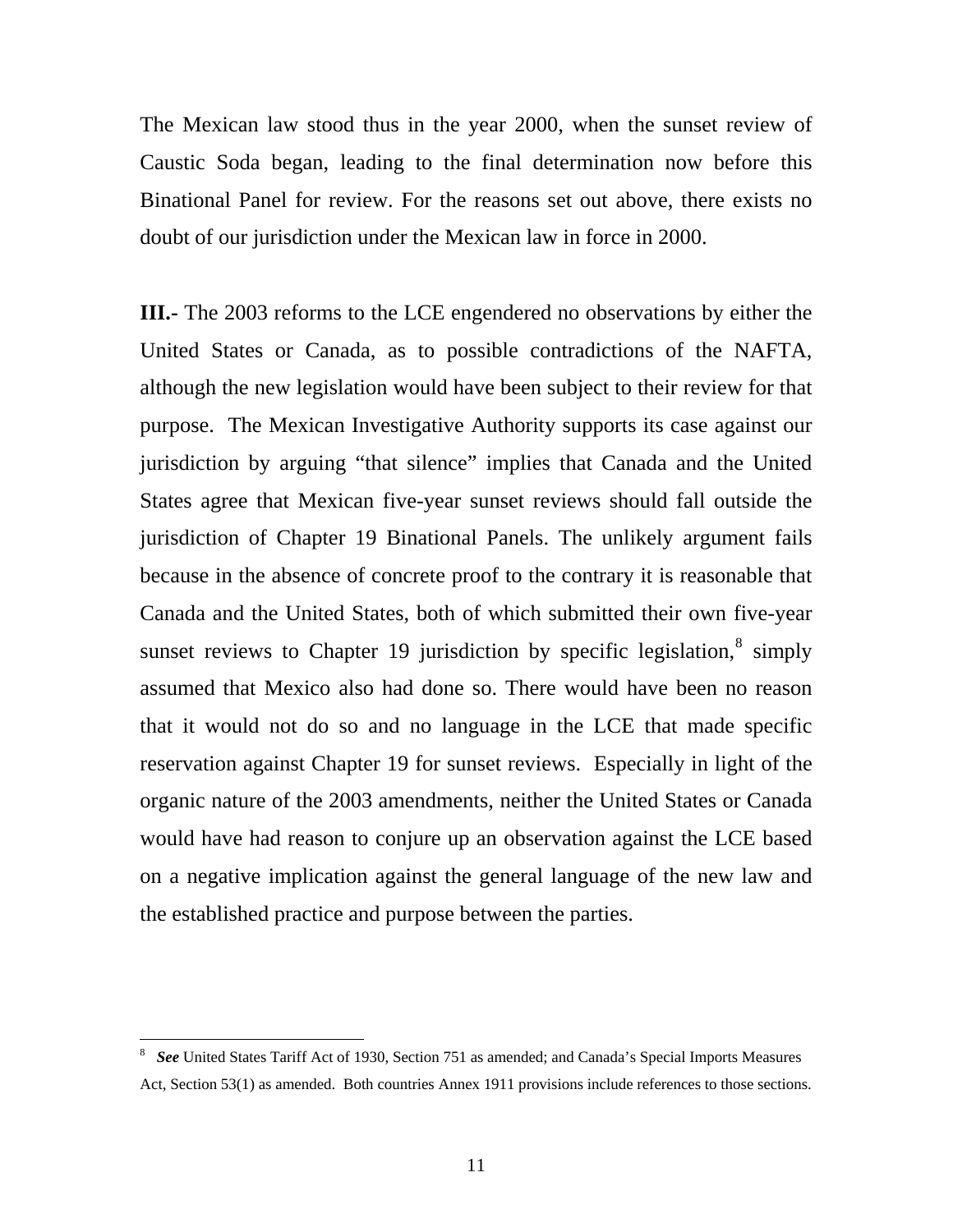At oral argument, the minority panelists asked both counsel for the Investigative Authority and counsel for those other parties supporting its position what possible reason Mexico might have had to exclude five-year sunset review determinations from the jurisdiction of a Binational Panel. No counsel present could offer any reason at all. The only statement they ventured in response was to state that Mexico could have done so if it wished, but this evades the key question. In fact, the oral exchange reveals that no reason—neither political nor legal—exists for denying jurisdiction in this case. The objection to competence of the Binational Panel is no more than a lawyer's argument, offered in hopes of winning the case on a procedural technicality, which has prevailed on a 3-2 vote. The implications, however, are far reaching and unfortunate. Mexico conducts many five-year sunset reviews of countervailing duties, all of which are immune from binational review, if this panel's decision is correct.

While the advocates against Chapter 19 jurisdiction could produce no reason against it, there are strong reasons in the principle of reciprocity that support it. Almost certainly, Canada and the United States will be surprised by the majority holding. The three countries parties to NAFTA set up Chapter 19 as an open, inclusive alternative form of review for all final determinations on countervailing duties, by means of Binational Panels. The Mexican law contains no explicit contradiction of this policy in any of its provisions. In the face of such strong and conclusive implication, with no reason to counter and ample reason to support it, this minority is convinced that this Panel is competent to review the final determination presented to it.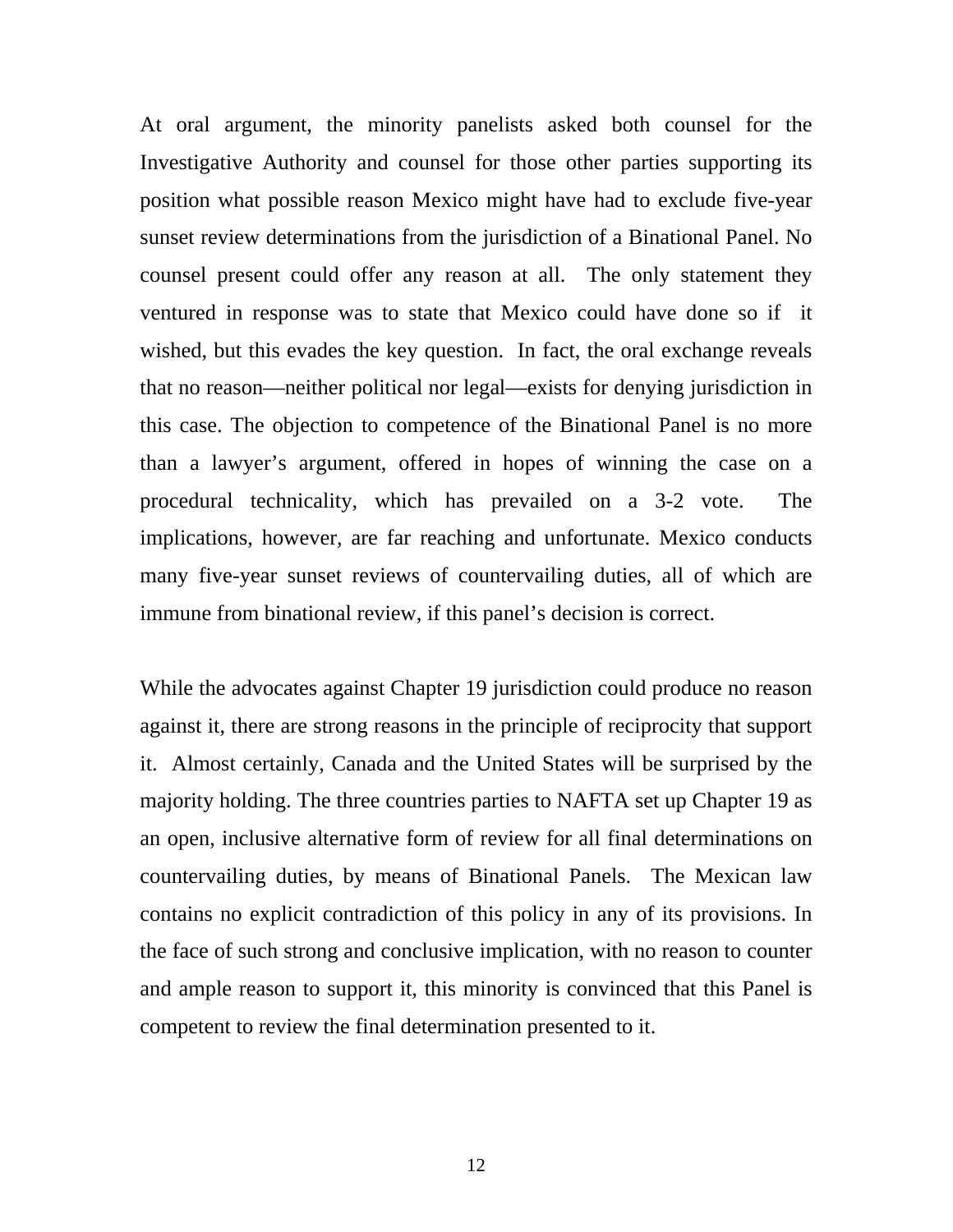**IV.-** It is clear that the 2003 amendments to the LCE contained defects in drafting, and it would thus be improper for this Panel to support a decision of no competence on the basis of inaccurracies or gaps due to legislative oversight.

Several provisions were added to the LCE that make a specific reference to five-year reviews, or to "sunset reviews." An entire chapter on "Special Procedures" was added to the LCE, in which Article 89F of the LCE completely new, in a completely new chapter—introduces the procedures for the sunset review, or five-year review.<sup>[9](#page-54-0)</sup> Subsequently, Article 94 of the LCE was amended (which refers to the legal basis of the admininstrative appeal for revocation), in which three new sections were added—IX, X y XI, referring to the new processes implemented as a result of the 2003 amendments, two of which appear in the new chapter designated "Special Procedures".

This minority dissents from the reasonings put forward in the decision issued by the majority, in which it succinctly indicates that if the intention of Mexico were to replace the domestic judicial review of the final determinations regarding sunset reviews of antidumping or countervailing duties with review by a binational panel, then the amendments to the LCE in 2003, (1) by creating the possibility for sunset review resolutions to be challenged through the admininstrative appeal for revocation implemented by Article 94 of the LCE, (2) would have made an express reference in Article 97 of the LCE providing that these determinations could be reviewed

 $\overline{a}$ 

<span id="page-54-0"></span><sup>&</sup>lt;sup>9</sup> Although, interestingly, in the Mexican process—contrary to the American and Canadian ones, where the countervailing duties are only either confirmed or revoked— the possibility exists to also modify the current duties in the five-year review.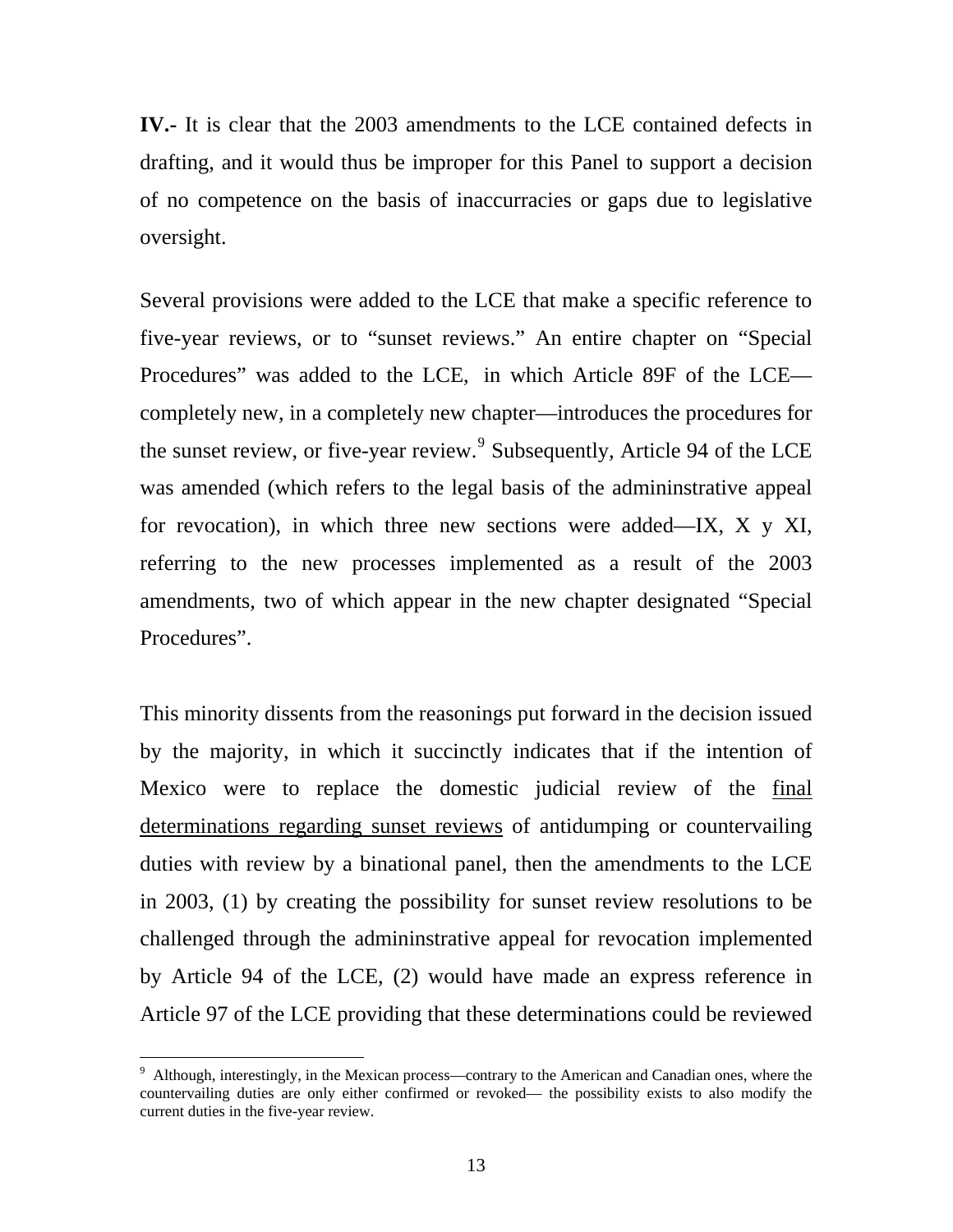by the Binational Panels implemented in Chapter 19 of NAFTA, as an alternative mechanism of solution of controversies in the area of unfair practices in international trade.

The aforementioned analysis is flawed, because if we applied the same logic used in the majority's decision to the case of Binational Panel competence in the review of final determinations regarding the procedure of "product coverage", we would also have to conclude that the Binational Panels are not competent in that matter, despite an open contradiction with the NAFTA provisions in Mexican Annex 1911(iii), which specifically includes such a determination within Mexico's definitions of "final determination" subject to Chapter 19 binational review.

This unlikely result is due to the following: the 2003 amendments to the LCE did not touch the law's Article 97, which refers to Mexican final determinations subject to challenge or review before the alternative mechanisms of solution of controversies in the matter of unfair practices contained in international trade treaties, such as the Binational Panels implemented in NAFTA Chapter 19. Thus, the provisions in Article 97 of the LCE, which refer to sections IV, V, VI and VIII of LCE Article 94, did not change at all.

The way Article 97 now stands leads to an odd result, since Article 97 section VI refers specifically to Article 60 of the LCE, which was repealed by the 2003 amendments and was replaced by Article 89A of the LCE. Article 60 no longer exists. Under a literal reading of Article 97, final determinations regarding product coverage would also fall outside the scope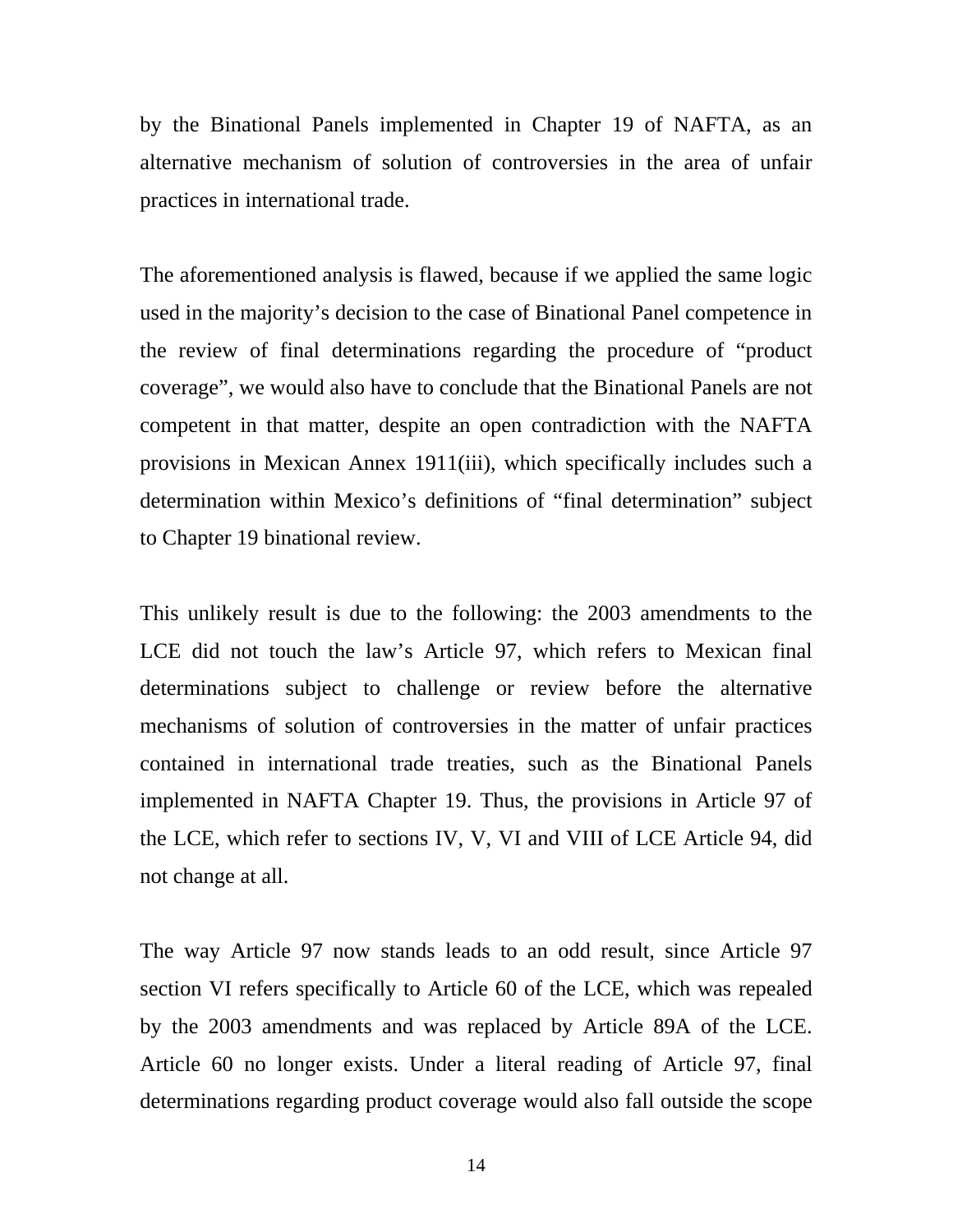of Binational Panel competence after the 2003 amendments to the LCE, because the LCE in section VI of Article 97 does not refer to the new Article 89A of the LCE, but instead only to the repealed Article 60. Such a conclusion, however, would be absurd and quite clearly against the intention of the drafters of the 2003 amendments to the LCE.

All the references in LCE Article 97 remained the same even after other 2003 amendments would seem to have required adjustments in Article 97. They did not take into account any of the additional sections to Article 94 of the amended LCE. The basic problem with Article 97 today is that it neither specifically excludes nor specifically includes sunset reviews from NAFTA binational panel competence. Nevertheless, the implicit effects of Article 97's rules, wide-ranging and obvious, are consistent with an intention in the legislator to include sunset reviews within the competence of a Binational Panel.

This leads to the conclusion that the amendments of March 13, 2003 to the LCE reveal certain technical failures and oversights in the legislative process, and under no circumstances should this panel sustain a decision based on these errors, as the reformed Article 97 is not a trustworthy guide.

**V.-** III.- In the "RULING OF THE COMMISSION OF COMMERCE AND INDUSTRIAL DEVELOPMENT OF THE CONGRESS OF THE UNION, WITH PROPOSED DECREE THAT AMENDS, ADDS AND REPEALS VARIOUS PROVISIONS OF THE FOREIGN TRADE LAW", of December 14, 2002, it stated in section EIGHT that: "…It is established that the sunset review procedure of a countervailing duty **will be initiated sua**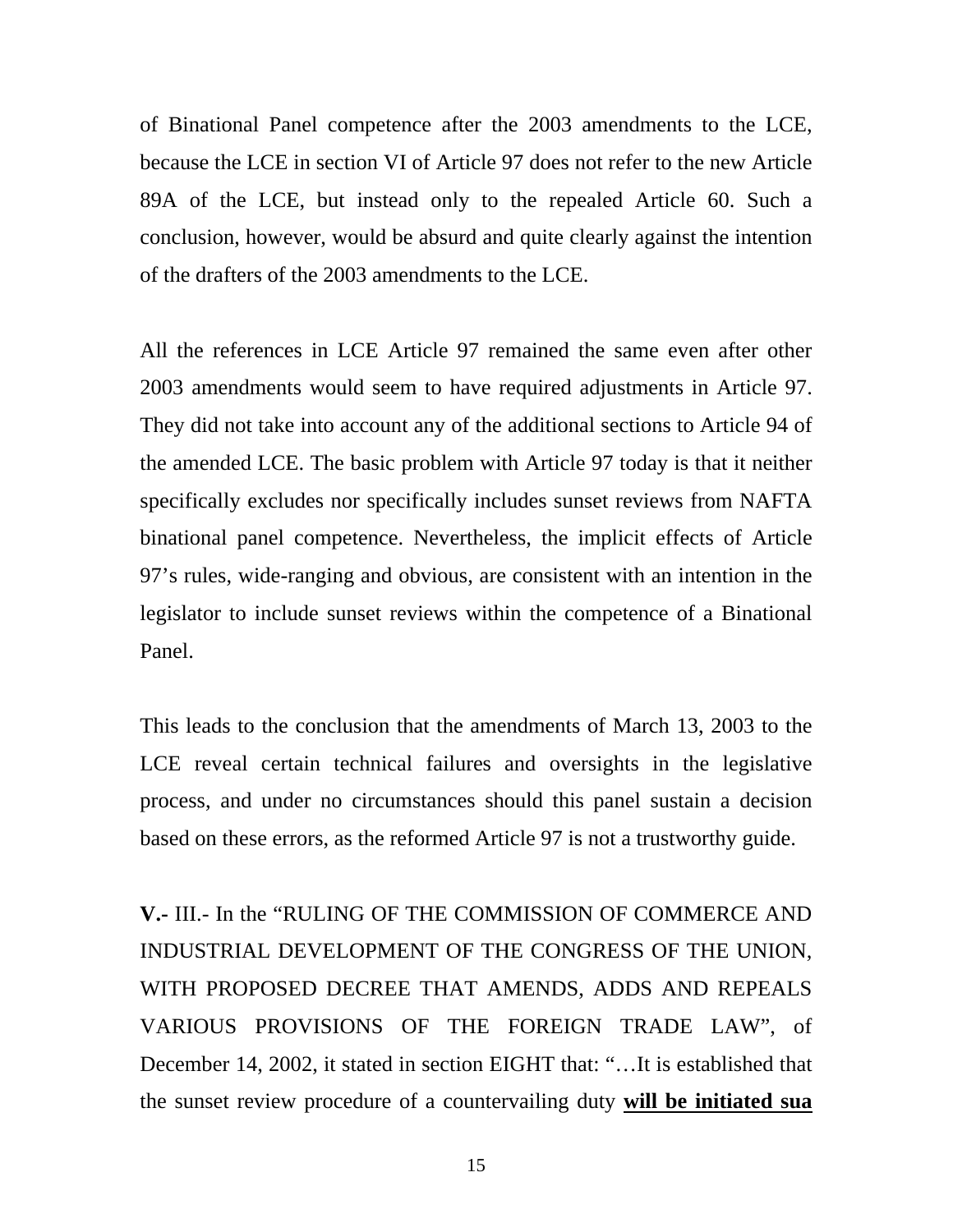**sponte by the investigating authority**, and establishes clear rules for the offer and submission of evidence during the procedure…"

Article 11.3 of the WTO Antidumping Agreement refers initially to the automatic termination of the countervailing duty, and on the other hand Article 11.2 of the WTO Antidumping Agreement indicates the type of reviews that can be raised annually, of the authorities own initiative or at anytime upon request by any interested party, to examine whether the continued imposition of the antidumping duty is considered necessary, or "whether the injury would be likely to continue or recur if the duty were removed or varied, or both".

The fact that in the revision of the amendments of the LCE in which sunset reviews of countervailing duties were included, no observation had been made on the part of the U.S. or Canadian representatives, does not imply an intention with "that silence" to consider the determinations of these reviews to be outside the scope of competence of the Binational Panels implemented by NAFTA Chapter 19.

It is necessary to keep in mind that to interpret the text of Annex 1911, and conclude that the Binational Panel is not competent, as in the case before us, would contravene the general principle of law of interpretation that states: *"actus inelligendi sunt potius ut valeant quam ut pereant",* "in acts and contracts efficiency is favored over inefficiency".<sup>[10](#page-57-0)</sup>

 $\overline{a}$ 

 $10$  En cuanto al Principio en cita tiene aplicación las tesis siguientes:

<span id="page-57-0"></span>This principle is Developer in detail in the following case decisions by the Circuit Court of Appeal for the 1<sup>st</sup> Circuit, by the Supreme Judicial Court of the Nation, the summaries –properly known as tesis has not been translated:

Séptima Época, Tribunales Colegiados de Circuito, Semanario Judicial de la Federación, Tomo: 57, Sexta Parte, tesis aislada, página: 49: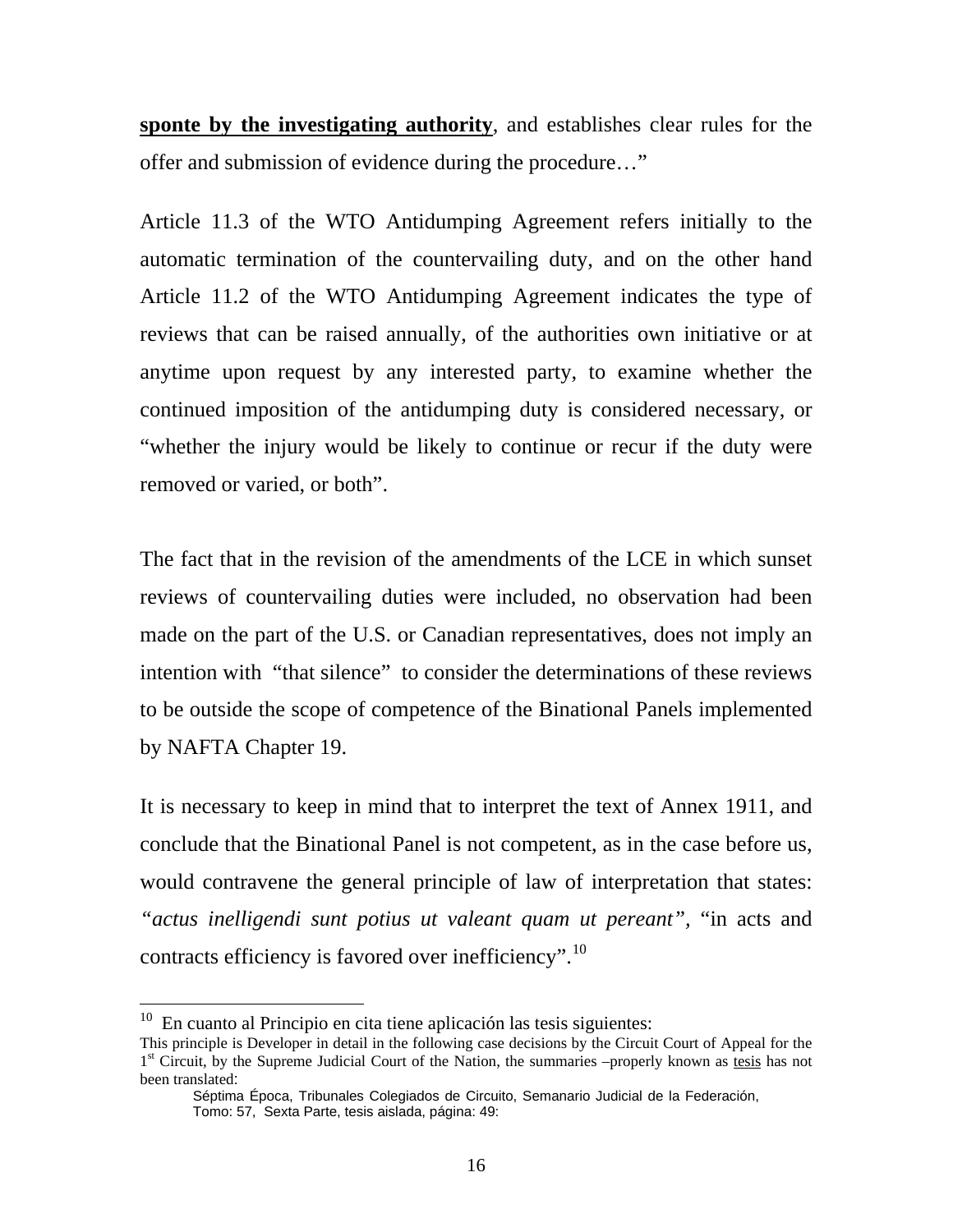Despite the fact that the provisions in Articles 70 and 89F of the LCE were not effective at the moment in which NAFTA was enacted, in accordance with the commitment assumed by Mexico and which emerges from Article 1902.2 section d) subsection ii) of NAFTA, it is presumed that these provisions of the LCE are compatible with that set out in Chapter 19, as it would not be logical to conclude that in amending its legal provisions in antidumping and countervailing duty matters, Mexico removed the final determinations resulting from a five-year review of final countervailing duties from the scope of application of NAFTA, and thereby excluded them from the review of the Binational Panels; to maintain the contrary would

#### **RECURSOS ADMINISTRATIVOS. DUDA SOBRE LA NATURALEZA DEL INTERPUESTO.**

Cuando exista alguna duda sobre la naturaleza del recurso hecho valer por un particular, debe estimarse interpuesto el más apto para obtener una decisión de fondo sobre su pretensión, pues no puede estimarse que los recursos hayan sido establecidos por el legislador como laberintos o trampas procesales para estorbar a los causantes la defensa de sus derechos, a fin de obtener recaudaciones fiscales indebidas, sino como medios de defensa para obtener la alta finalidad de componer jurisdiccionalmente los conflictos que surjan entre los afectados y el fisco, a fin de que dichos afectados sean debidamente oídos en defensa de sus derechos, para decidir sobre el mérito de sus pretensiones.

PRIMER TRIBUNAL COLEGIADO EN MATERIA ADMINISTRATIVA DEL PRIMER CIRCUITO.

Amparo directo 267/73. Carlos Echenique Rendón. 3 de septiembre de 1973. Unanimidad de votos. Ponente: Guillermo Guzmán Orozco.

Quinta Época, Segunda Sala de la SCJN, Semanario Judicial de la Federación, Tomo: CXV, tesis aislada, página: 297:

**RECURSOS, DUDA SOBRE SU ADMISION.** La simple duda sobre la procedencia de un recurso, es motivo suficiente para admitirlo, puesto que no debe ser desechado sino en los casos previstos por la ley.

Reclamación 6109/51. Luz Sordo de Colombres y coags. 14 de febrero de 1953. Unanimidad de cuatro votos. Ausente: José Rivera Pérez Campos. La publicación no menciona el nombre del ponente.

Quinta Época, Segunda Sala de la SCJN, Semanario Judicial de la Federación, Tomo LXIX, tesis aislada,

página: 4693:

 $\overline{a}$ 

#### **DEMANDA DE AMPARO, LA DUDA SOBRE EXISTENCIA DE UN POSIBLE RECURSO NO LA HACE IMPROCEDENTE.**

La simple duda de la existencia de un posible recurso contra los actos reclamados en el juicio de amparo, no es bastante por sí sola, para rechazar la demanda respectiva, cuando sea más conveniente iniciar su tramitación, a fin de estudiar debidamente el punto debatido; sin perjuicio de dictarse el sobreseimiento que corresponda, si del resultado de dicho estudio, apareciere realmente la existencia de alguna causa de improcedencia.

Amparo administrativo. Revisión del auto que desechó de plano la demanda 4978/41. Sociedad "R. Ricoy y Compañía". 24 de septiembre de 1941. Unanimidad de cuatro votos. Relator: Alfonso Francisco Ramírez.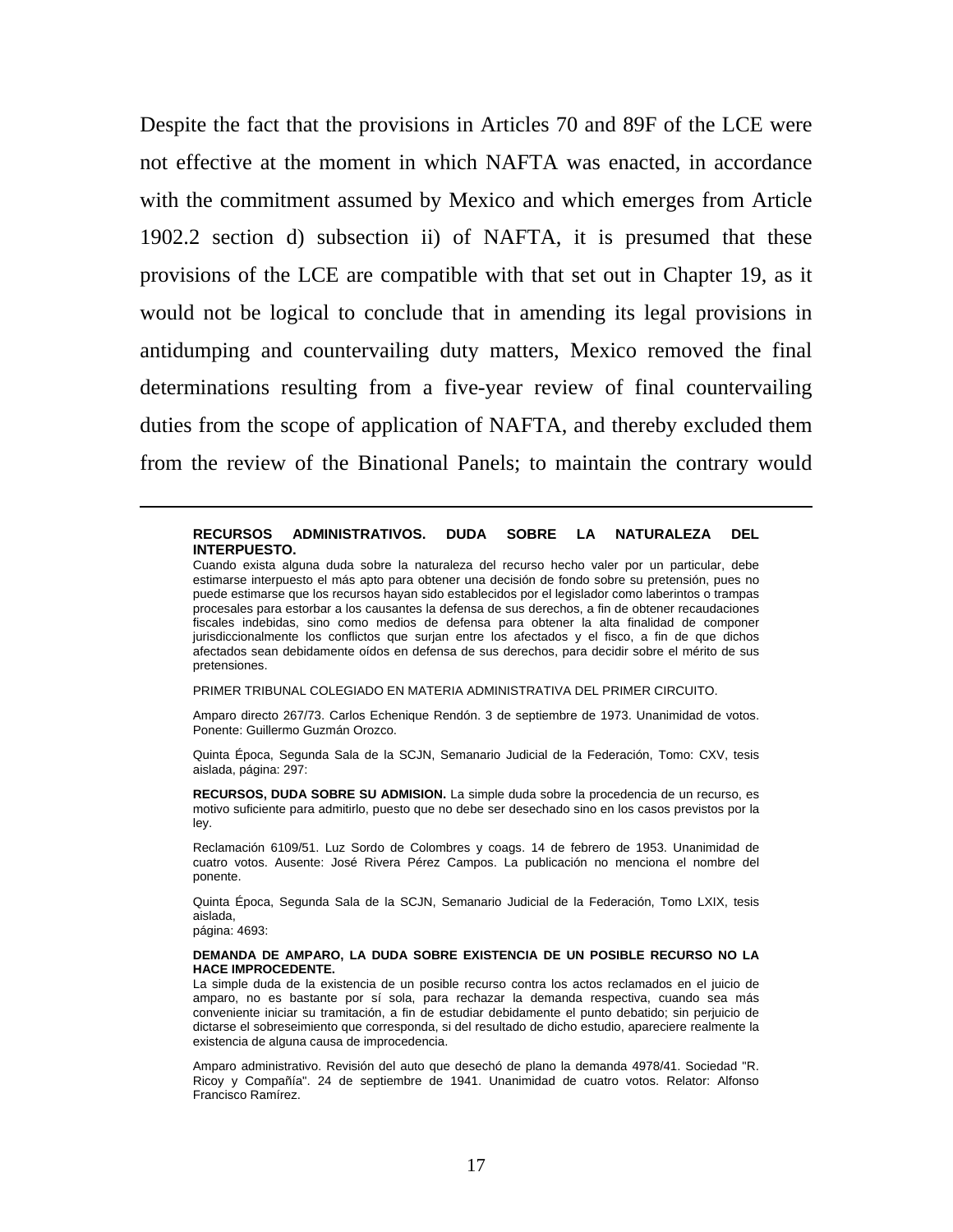imply an admission that Mexico has failed to honor the commitment assumed in NAFTA.

The fact that to this date, neither Canada nor the U.S., had made use of the prerogative that NAFTA Article 1903 confers on them, can also be due to the fact that these countries took it to mean that neither the amendments to the LCE that incorporate the sunset reviews of countervailing duties, nor NAFTA in Chapter 19, specifically in Annex 1911, exclude final determinations of five-year sunset reviews from Binational Panel review. For that reason it had not been necessary to employ the procedure contemplated in NAFTA Article 1903, especially since Mexico did not make any Exception or Reservation on the matter in negotiating NAFTA.

In order to standardize the form which the parties set out in Annex 1911 for their definitions, Mexico assumed the same system of describing in detail "all" the determinations that existed in antidumping and countervailing duty matters at the moment of the negotiation of NAFTA, of which it can be clearly inferred that in including all the existing determinations, the intention of the negotiators was not to exclude in the future any other type of determination that would share the same nature. In the case of the determinations resulting from sunset reviews, they are absorbed in the determinations listed in Annex 1911, specifically in section (ii) of the definition of final determination for Mexico, in relation with NAFTA Annex 1904.15, subsection (o).

**VI.-** The LCE incorporated the sunset review of a countervailing duty in both Articles 70 and 89 F, in consideration that this duty need not be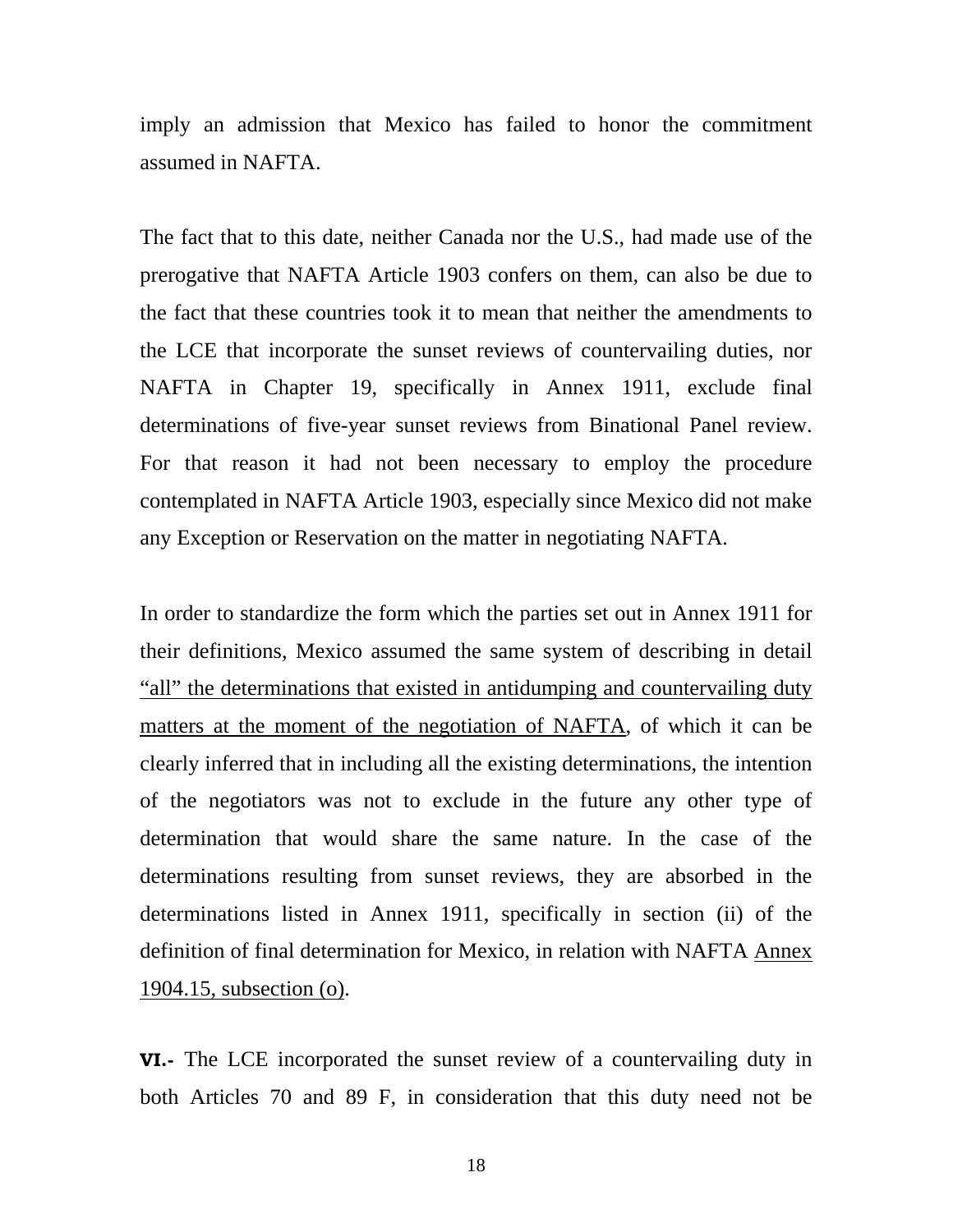terminated automatically when it expires, but that the Ministry of the Economy could undertake a thorough investigation, with a hearing for the interested parties, in which it would be determined if the circumstances that gave rise to the countervailing duty continue to occur, that is to say, if the dumping continues or not. Depending on the result of this "new investigation", it will be determined if the duty continues to be in effect, or even whether to modify the amount of the duty (Article 89 F of the LCE).

The aforementioned makes it necessary for the Ministry of the Economy/Secretariat of Economy to initiate the review of the countervailing duty, before its validity expires, **"sua sponte"**, or of its own initiative, **(**section (ii) of the definition of final determination for Mexico, in NAFTA Annex 1911, in relation with NAFTA Annex 1904.15, subsection (o)**)**; the sunset review cannot be understood any other way.

According to the criterion above, sunset reviews have to be assimilated with the reviews that the Ministry of the Economy initiates "sua sponte" before the expiration of the countervailing duties. (Therefore, we can say that the legal basis for the admininstrative appeal for revocation contemplated in Article 94 of the LCE, in the case before us, is supported by section VIII of the rule, which happen to be those mentioned in the first paragraph of Article 97 of the LCE.)

What reason would Mexico have had in departing—before or after 2003 from the practice of its NAFTA partners, Canada and the United States, who have clearly set out the competence of the Binational Panels with respect to the review of determinations regarding sunset reviews of countervailing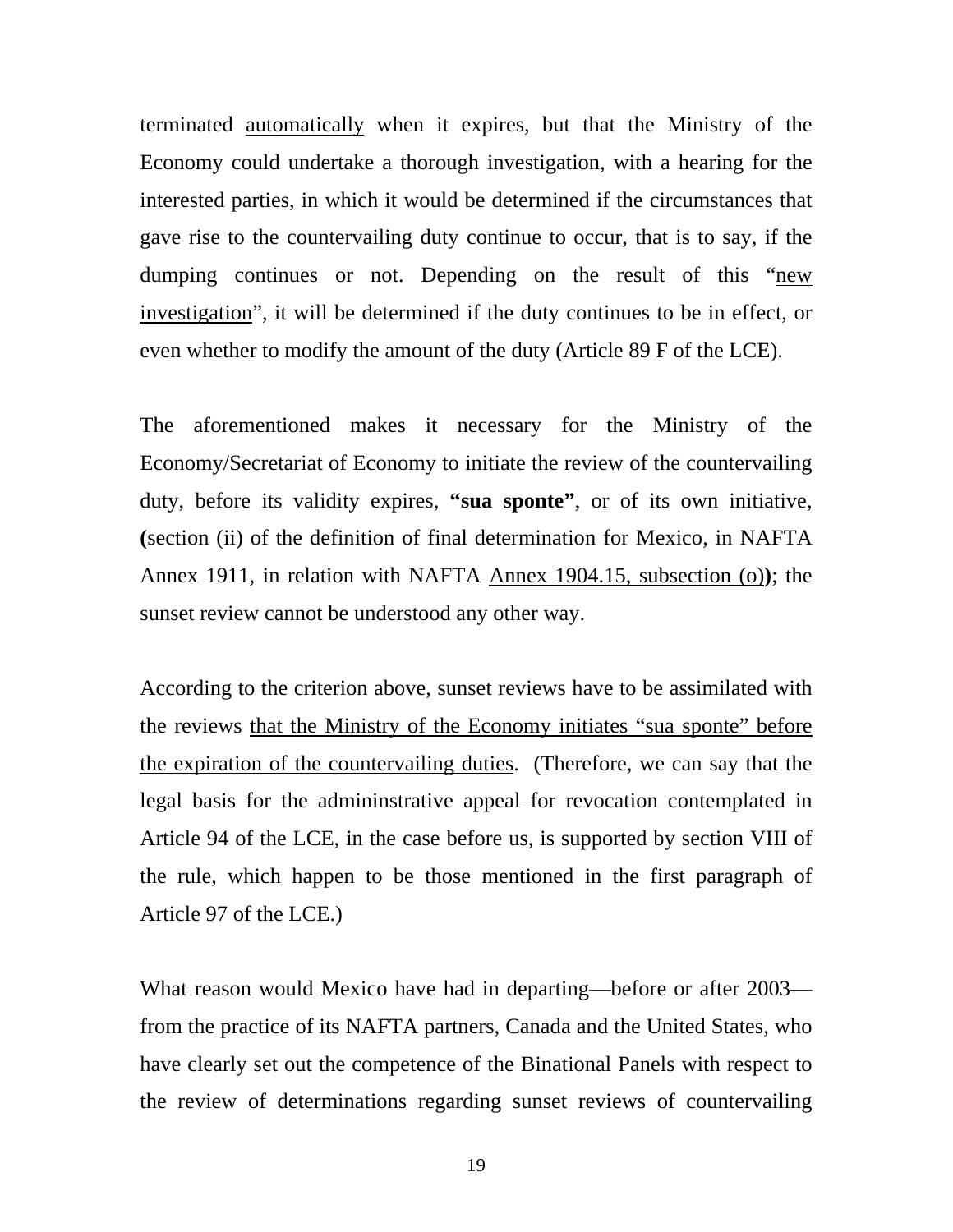duties, as soon as these reviews were created by the WTO? The legislative history of the LCE is extensive, but it does not have any explicit reference to distinguish the determinations that resolve the five-year sunset reviews from those that resolve the remaining processes related with international unfair trade practices. This only emphasizes that Mexico had always contemplated the competence of the Binational Panels respecting the review of determinations regarding sunset reviews, even before 2003, and never thought of changing this situation with the amendments of March 13, 2003 to the LCE.

To us it appears inevitable to conclude that the language of the LCE, good practice, the intentions and the purposes of the negotiating partners of NAFTA —all these factors, and more—support the competence of this panel to review the determination of the sunset review that is before us. Application of Articles 31 and 32 of the Vienna Convention on the Law of Treaties strongly supports competence. It would be necessary to extract a forced interpretation, against the spirit and letter of NAFTA and the LCE, to conclude the contrary. Even though there is no explicit reference neither for nor against, all the implicit references, available and applicable, mitigate in favor of competence. There is no reason or necessity to force an interpretation that obtains a negative implication from the legislative sources when they so easily lead us to a positive one. We can even say that the confusions produced by the 2003 amendments to the LCE, instead clarify the application of the law effective before that date, in favor of competence, and there was no change in that aspect.